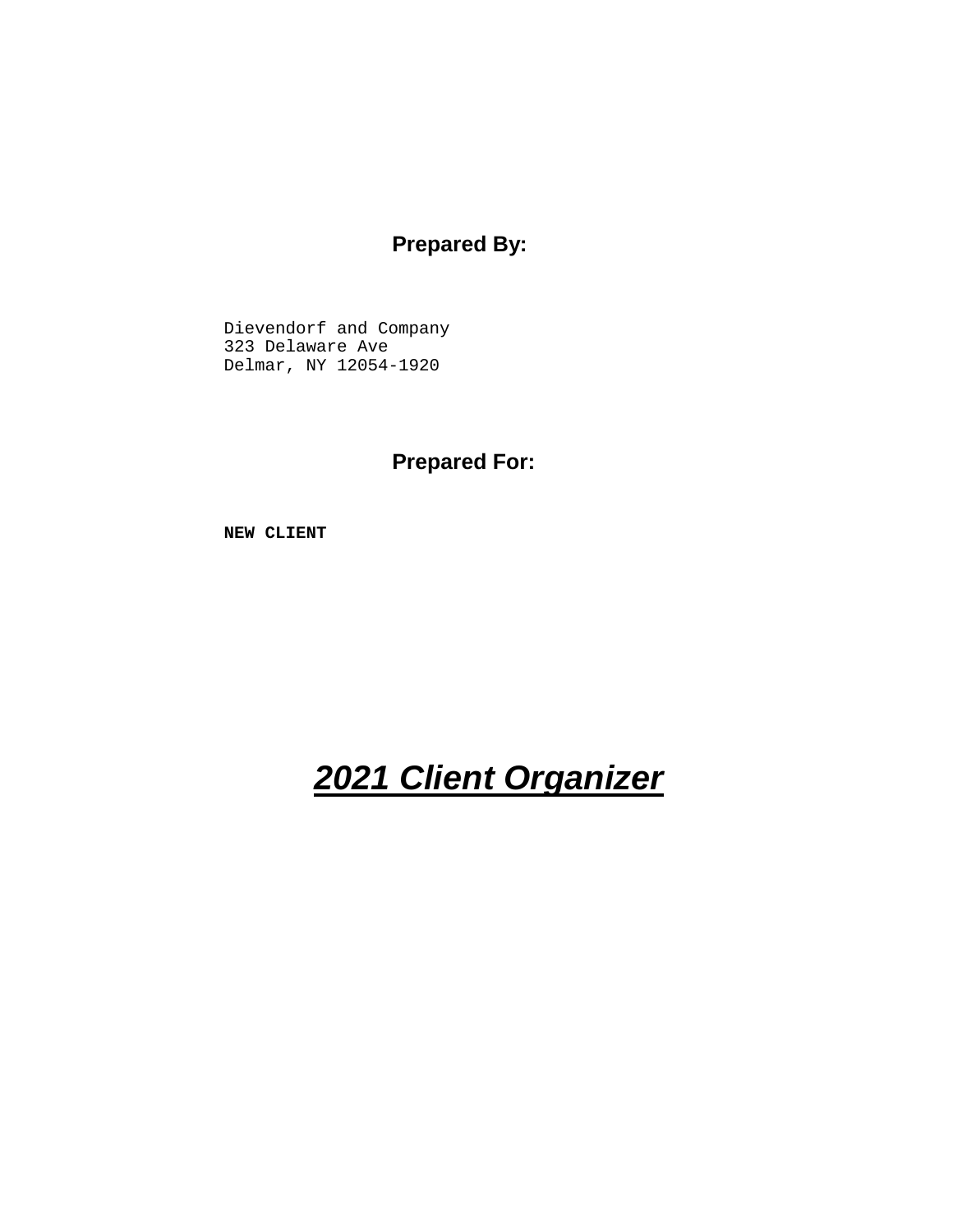# **Dievendorf and Company 323 Delaware Ave Delmar, NY 12054-1920 518-439-1040**

NEW CLIENT

Dear NEW CLIENT:

This Tax Organizer is designed to help you gather the tax information needed to prepare your 2021 personal income tax return. To help you complete the Organizer with minimal time and effort, when available, you will find certain information from your 2020 personal income tax return.

To protect your privacy, your Tax Organizer contains masked data. Masked data displays as asterisks. For example, a Social Security number could display as \*\*\*-\*\*-6789, an account number as \*\*\*\*\*\*\*\*6789, and a date of birth as \*\*/ \*\*/2000. If you would like to confirm the masked data or make a change to your data, please contact this office. Do not indicate any changes to your data on your Tax Organizer. When you receive your completed tax return(s), make sure you review all Social Security numbers, bank account numbers, and dates of birth for accuracy.

Enter 2021 information on the Tax Organizer pages provided. If any information does not apply to you or is incorrect, please draw a line through it or make the necessary corrections.

The **Client Questionnaire** asks about pertinent tax items necessary for preparing the most accurate tax return possible. Please answer all questions.

**The Client Questionnaire must be completed and signed in order for a return to be prepared.**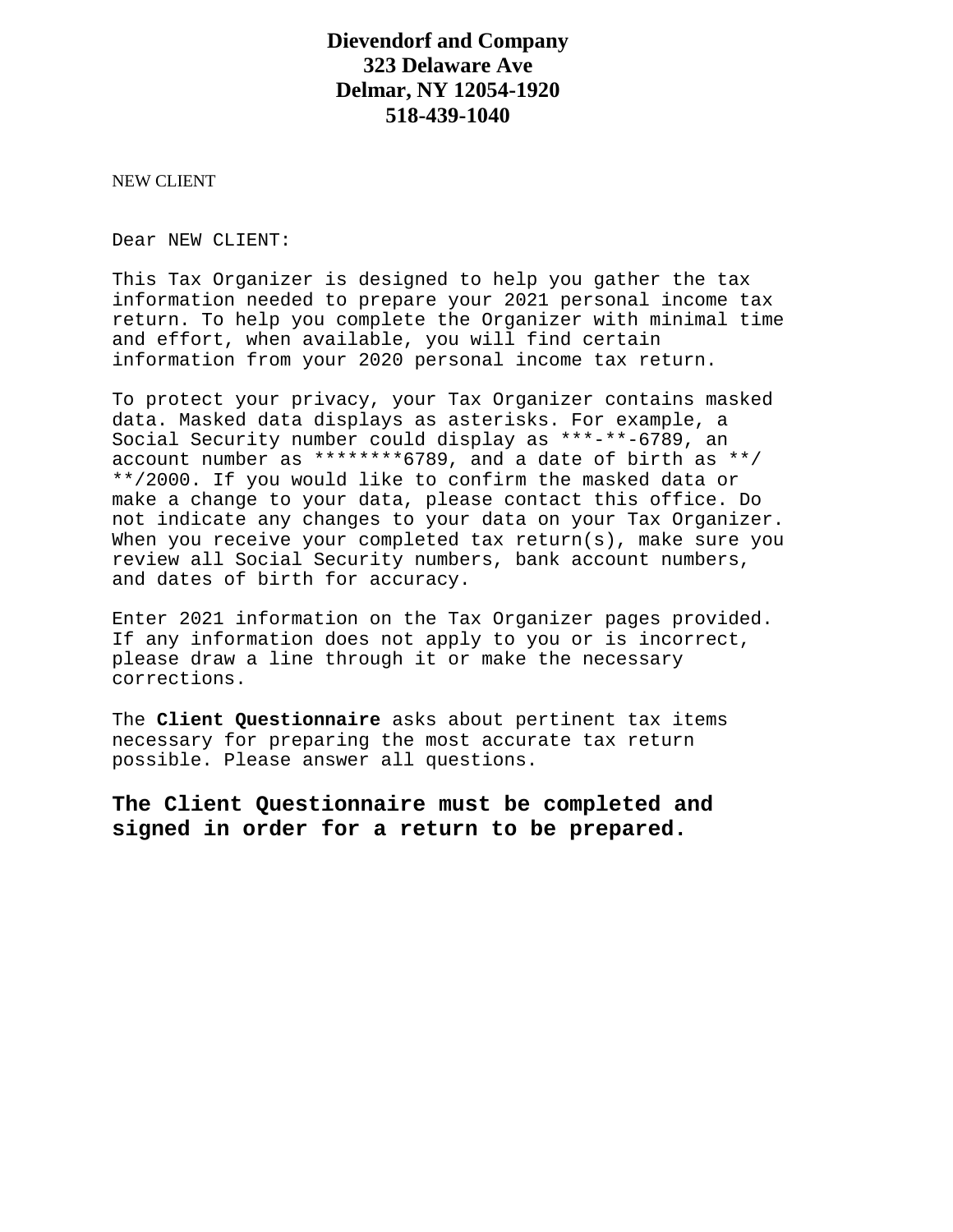**You will also need to provide the following information because we work from original documents which will be returnedto you:**

- Forms W-2 for wages, salaries and tips. - All Forms 1099 for interest, dividends, retirement, miscellaneous income, unemployment compensation, nonemployee compensation, Social Security, state or local refunds, gambling winnings, etc. - Brokerage statements showing investment transactions for stocks, bonds, virtual currencies, etc. - Schedule K-1 showing income from partnerships, S corporations, estates and trusts. - Statements and receipts supporting qualified educational expenses, deductions or distributions, including any Forms 1098-T, 1098-E, or 1099-Q. - All Forms 1095-A, 1095-B, and/or 1095-C related to health care coverage or the Premium Tax Credit. - All Forms 1099-QA and/or 5498-QA related to ABLE (Achieving a Better Life Experience) account. - All Forms 1099-H related to Health Coverage Tax Credit (HCTC) advance payments. - Statements supporting deductions for mortgage interest (Forms 1098), taxes, and charitable contributions (including any Form 1098-C). - Copies of closing statements regarding the sale or purchase of real property. - Legal papers for adoption, divorce, or separation involving custody of your dependent children.

- **Notice 1444-C and Letter 6475,** Your 2021 Economic Impact Payment, showing the amount of the Economic Impact Payment (EIP3) you received, or a document from your bank. - **Notice CP-21 or CP-22** showing an adjustment to your refund or balance due to an IRS adjustment to your tax return for the exclusion of unemployment compensation and/or Advance Premium Tax Credit as a result of the American Rescue Plan Act (ARPA).

- **Letter 6419** showing advanced Child Tax Credit (CTC) payments you received in July, August, September, October, November, and December.

- Six-digit Identity Protection PIN if sent to you by the IRS. - Any tax notices sent to you by the IRS or other taxing authority.

- A copy of your income tax return from last year, if not prepared by this office.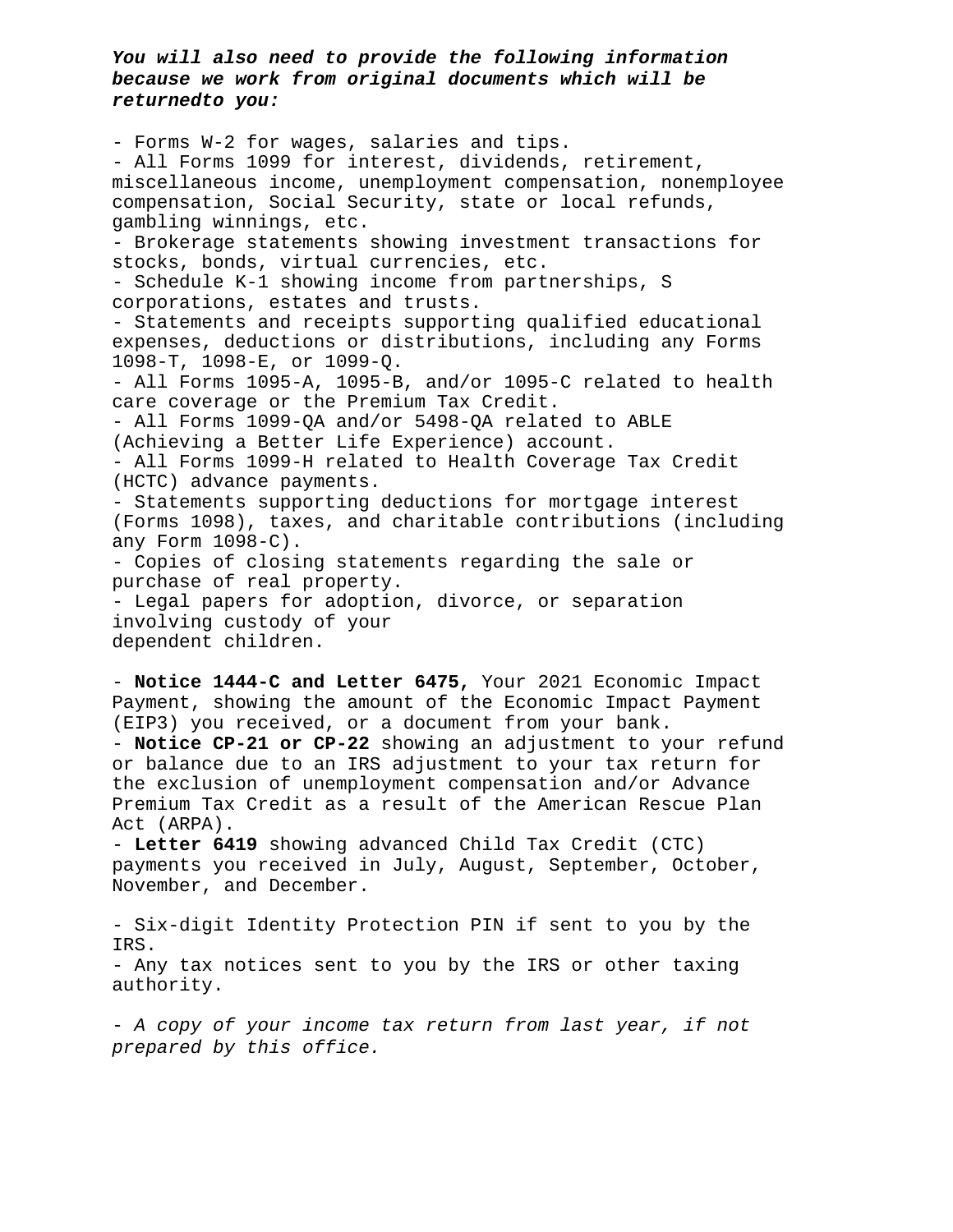# **Dievendorf and Company 323 Delaware Ave Delmar, NY 12054-1920 518-439-1040**

NEW CLIENT

Dear NEW CLIENT:

This letter is to confirm and specify the terms of our engagement with you and to clarify the nature and extent of the services we will provide. In order to ensure an understanding of our mutual responsibilities, we ask all clients for whom returns are prepared to confirm the following arrangements.

We will prepare your 2021 federal and state income tax returns from information which you will furnish to us. We will not audit or otherwise verify the data you submit, although it may be necessary to ask you for clarification of some of the information. We will furnish you with questionnaires and worksheets to guide you in gathering the necessary information. Your use of such forms will assist in keeping the fee to a minimum.

It is your responsibility to provide all the information required for the preparation of complete and accurate returns. You should retain all the documents, cancelled checks and other data that form the basis of income and deductions. These may be necessary to prove the accuracy and completeness of the returns to a taxing authority. You have the final responsibility for the income tax returns and, therefore, you should review them carefully before you sign them.

Our work in connection with the preparation of your income tax returns does not include any procedures designed to discover defalcations and/or irregularities, should any exist. We will render such accounting and bookkeeping assistance as determined to be necessary for preparation of the income tax returns. Our fee for these services will be based upon our published billing rates plus any additional required time to prepare a complete and accurate return from your information. All invoices are due and payable upon presentation.

The law provides various penalties that may be imposed when taxpayers understate their tax liability. Your returns may be selected for review by the taxing authorities. Any proposed adjustments and notices should be provided to us for response or rebuttal.

If the foregoing fairly sets forth your understanding, please sign the enclosed copy of this letter in the space indicated and return it to our office with your tax information. We want to express our appreciation for this opportunity to work with you.

Very truly yours,

Dievendorf and Company

Accepted By: \_\_\_\_\_\_\_\_\_\_\_\_\_\_\_\_\_\_\_\_\_\_\_\_\_\_\_\_\_\_\_\_\_\_\_\_\_\_Date:\_\_\_\_\_\_\_\_\_\_\_\_\_\_\_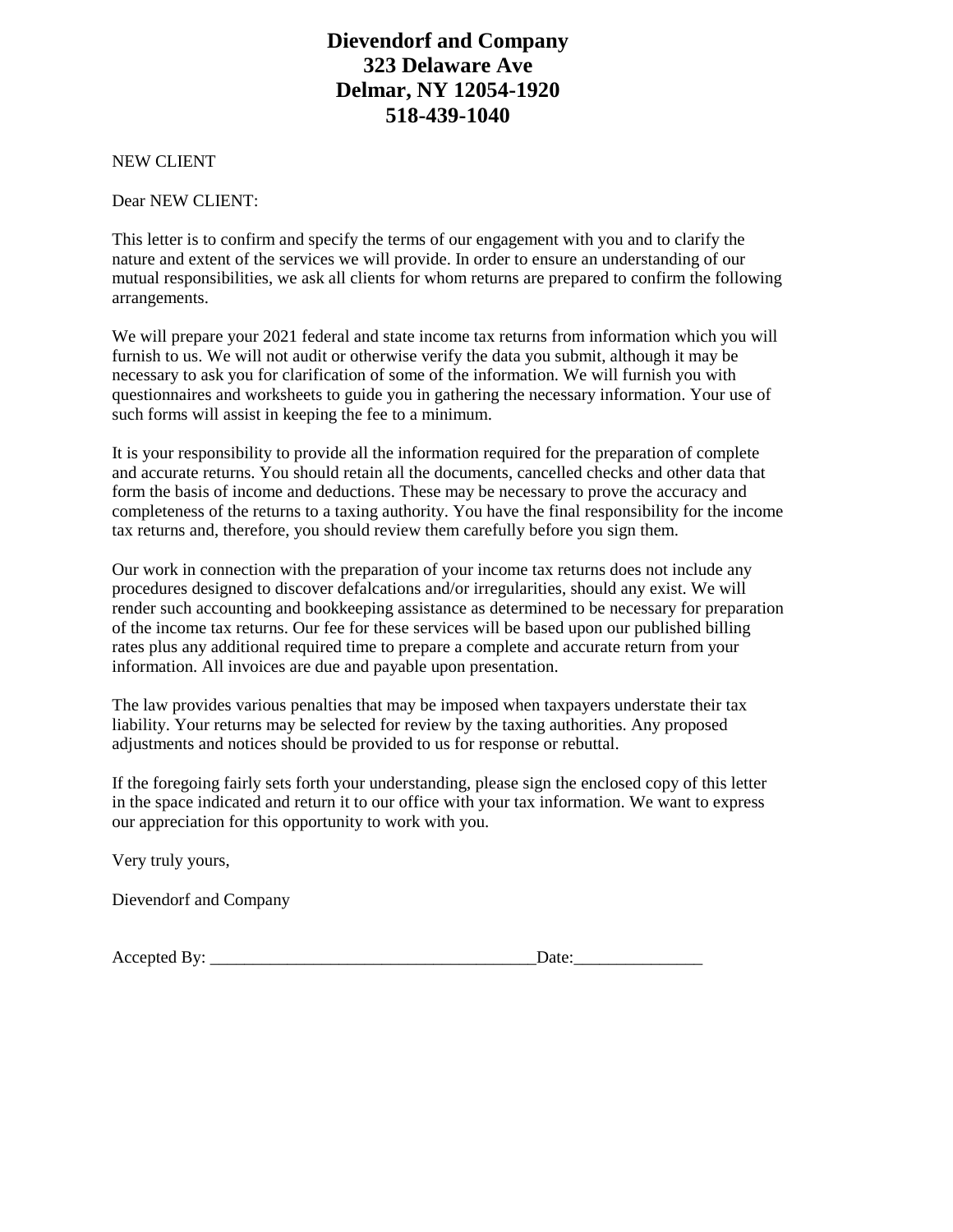# **Questions**

**\_\_\_\_\_\_\_\_\_\_\_\_\_\_\_\_\_\_\_\_\_\_\_\_\_\_\_\_\_\_\_\_\_\_\_\_\_\_\_\_\_\_\_\_\_\_\_\_\_\_\_\_\_\_\_\_\_\_\_\_\_\_\_\_\_\_\_\_\_\_\_\_\_\_\_\_\_\_\_\_**

#### **Please check the appropriate box and include all necessary details and documentation. These are your attestations and you must sign and date on the last page.**

|                                                                                                                                                                                                                                                                                                                                                                                                      | Yes                   | N <sub>0</sub>                         |
|------------------------------------------------------------------------------------------------------------------------------------------------------------------------------------------------------------------------------------------------------------------------------------------------------------------------------------------------------------------------------------------------------|-----------------------|----------------------------------------|
| <b>Personal Information</b>                                                                                                                                                                                                                                                                                                                                                                          |                       |                                        |
| Did your marital status change during the year?                                                                                                                                                                                                                                                                                                                                                      | О                     | о                                      |
| Did you live separately from your spouse during the last six months of the year?                                                                                                                                                                                                                                                                                                                     | О                     | О                                      |
| Do you have a separate decree, instrument, or agreement and are not living in the                                                                                                                                                                                                                                                                                                                    | о                     | 0.                                     |
| same household by the end of the year?<br>Did your address change from last year?                                                                                                                                                                                                                                                                                                                    | о                     |                                        |
| Can you be claimed as a dependent by another taxpayer?<br>Did you change any bank accounts, or did routing transit numbers (RTN) and/or<br>bank account number change for existing bank accounts that have been used<br>to direct deposit (or direct debit) funds from (or to) the IRS or other taxing authority                                                                                     | о                     | О.                                     |
| during the tax year?                                                                                                                                                                                                                                                                                                                                                                                 | О                     | 0                                      |
| Do you, your spouse (if applicable), and any dependents have a taxpayer                                                                                                                                                                                                                                                                                                                              |                       |                                        |
| identification number (SSN, ITIN, or ATIN)?<br>Did you receive an Identity Protection PIN (IP PIN) from the IRS or have you been                                                                                                                                                                                                                                                                     | О                     | О                                      |
| a victim of identity theft? If yes, attach the IRS letter.                                                                                                                                                                                                                                                                                                                                           | О                     | 0.                                     |
| Did you reside in or operate a business in a Federally declared disaster area?<br>The Federally declared disaster areas include victims of hurricanes, tropical storms,<br>floods, as well as wildfires.                                                                                                                                                                                             | о                     | О                                      |
| <b>Dependent Information</b>                                                                                                                                                                                                                                                                                                                                                                         |                       |                                        |
| Were there any changes in dependents from the prior year?                                                                                                                                                                                                                                                                                                                                            | о                     | 0.                                     |
| If yes, explain:<br>Do you have any children under age 19 or a full-time student under age 24 with                                                                                                                                                                                                                                                                                                   |                       |                                        |
| unearned income in excess of \$2,200? (interest or dividends)                                                                                                                                                                                                                                                                                                                                        | О                     | 0                                      |
| Do you have dependents who must file a tax return?                                                                                                                                                                                                                                                                                                                                                   | о                     | О.                                     |
| Did you provide over half the support for any other person(s) other than your                                                                                                                                                                                                                                                                                                                        |                       |                                        |
| dependent children during the year?<br>Did you pay for child care while you worked, looked for work, or while a                                                                                                                                                                                                                                                                                      | О                     | о                                      |
| full-time student?                                                                                                                                                                                                                                                                                                                                                                                   | О                     | о                                      |
| Is there any other person(s) who lived with you more than half the year but not                                                                                                                                                                                                                                                                                                                      |                       |                                        |
| claimed by you last year?<br>Did you pay any expenses related to the adoption of a child during the year?                                                                                                                                                                                                                                                                                            | О<br>о                | 0.<br>О                                |
| If you are divorced or separated with child(ren), do you have a divorce decree                                                                                                                                                                                                                                                                                                                       |                       |                                        |
| or other form of separation agreement which establishes custodial responsibilities?                                                                                                                                                                                                                                                                                                                  | О                     | О                                      |
| Did any dependents receive an Identity Protection PIN (IP PIN) from the IRS or<br>have they been a victim of identity theft? If yes, attach the IRS letter.                                                                                                                                                                                                                                          | $\Box$                | □                                      |
| <b>Purchases and Sales</b>                                                                                                                                                                                                                                                                                                                                                                           |                       |                                        |
| Did you start a new business or purchase rental property during the year?                                                                                                                                                                                                                                                                                                                            | О                     | 0                                      |
| Did you sell, exchange, or purchase any assets used in your trade or business?<br>Did you acquire a new or additional interest in a partnership or S corporation?<br>Did you sell, exchange, or purchase any real estate during the year?<br>Did you purchase or sell a principal residence during the year?<br>Did you foreclose or abandon a principal residence or real property during the year? | о<br>О<br>О<br>О<br>□ | 0.<br>0.<br>$\Box$<br>$\Box$<br>$\Box$ |
| Did you acquire or dispose of any stock during the year?<br>Did you take out a home equity loan this year?<br>Did you refinance a principal residence or second home this year?<br>Did you sell an existing business, rental, or other property this year?                                                                                                                                           | О<br>□<br>0<br>0      | $\Box$<br>$\Box$<br>0                  |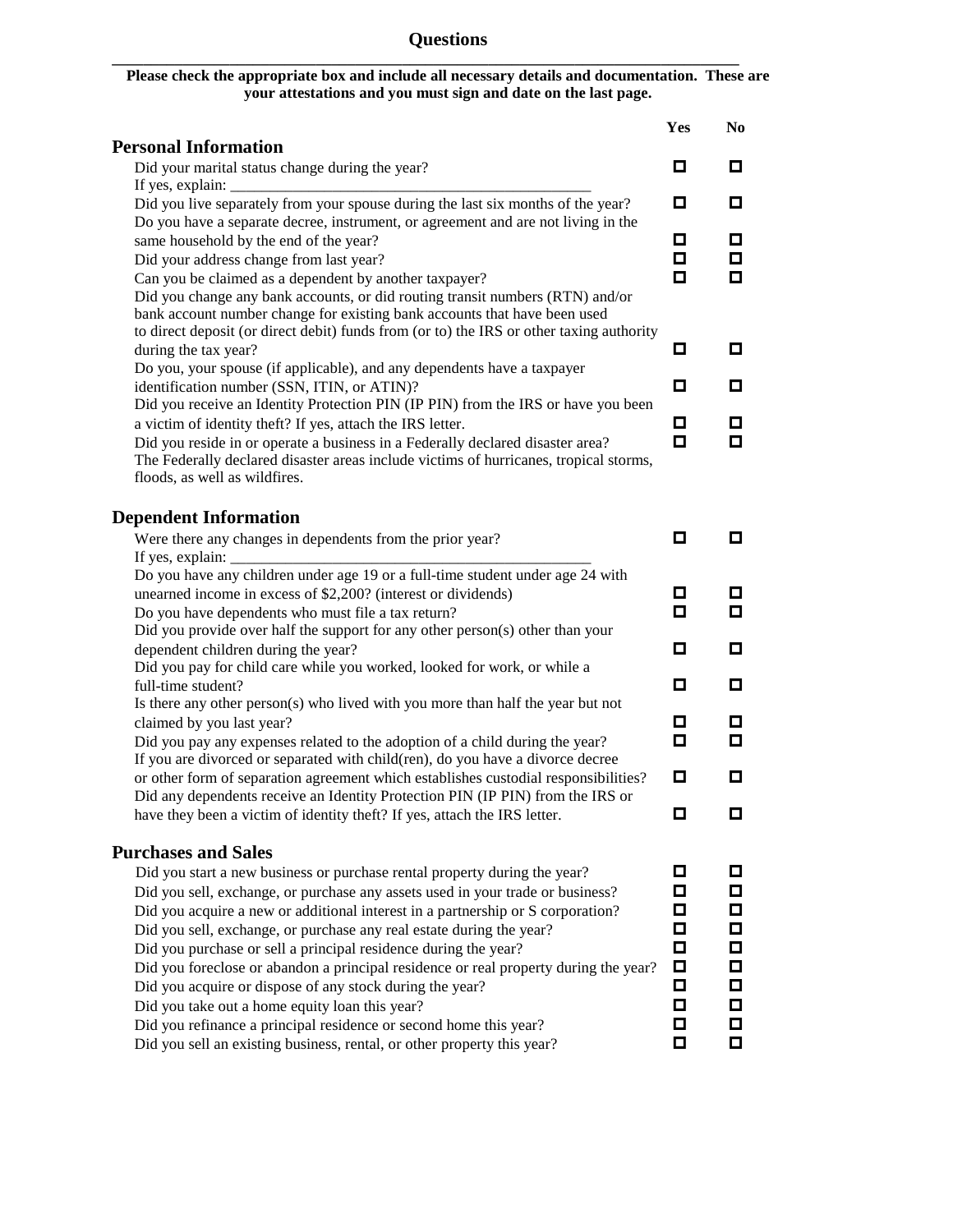| <b>Income Information</b>                                                                                                                                                  | $\mathbf Y$ | ${\bf N}$ |
|----------------------------------------------------------------------------------------------------------------------------------------------------------------------------|-------------|-----------|
| Did you have any foreign income or pay any foreign taxes during the year, directly<br>or indirectly, such as from investment accounts, partnerships or a foreign employer? | 0           | Д         |
| Did you receive any income from property sold prior to this year?                                                                                                          | О           | Д         |
| Did you receive any unemployment benefits during the year?                                                                                                                 | □           | О         |
| Did you receive any disability income during the year?                                                                                                                     | О           | О         |
| Did you receive any Medicaid waiver payments as difficulty of care during the year?                                                                                        | $\Box$      | П         |
| Did you receive tip income not reported to your employer this year?                                                                                                        | $\Box$      | П         |
| Did any of your life insurance policies mature, or did you surrender any policies?                                                                                         | $\Box$      | $\Box$    |
| Did you receive any awards, prizes, hobby income, gambling or lottery winnings?                                                                                            | Ο           | $\Box$    |
| Did you receive any income considered to be nonemployee compensation?                                                                                                      | □           | Д         |
| Do you expect a large fluctuation in income, deductions, or withholding next year?                                                                                         | О           | О         |
| Did you have any sales or other exchanges of virtual currencies (including from an                                                                                         |             |           |
| airdrop or a hard fork, or used virtual currencies to pay for goods or services?                                                                                           | о           | ◘         |
| <b>Retirement Information</b>                                                                                                                                              |             |           |
| Are you an active participant in a pension or retirement plan although you are                                                                                             |             |           |
| still working?                                                                                                                                                             | О           | ◘         |
| Did you receive any Social Security benefits during the year?                                                                                                              | О           | $\Box$    |
| Did you make any withdrawals from an IRA, Roth, Keogh, SIMPLE, SEP,                                                                                                        |             |           |
| $401(k)$ , or other qualified retirement plan?                                                                                                                             | 0           | ◘         |
| If yes, were any withdrawals due to a Federally declared disaster or COVID?                                                                                                | □           | О         |
| If you received any qualified disaster retirement plan distributions, did you repay                                                                                        |             |           |
| any of the distributions in 2021?<br>Did you receive any lump-sum payments from a pension, profit sharing or                                                               | О           | О         |
| $401(k)$ plan?                                                                                                                                                             | 0           | ◘         |
| Did you make any contributions to an IRA, Roth, Keogh, SIMPLE, SEP,                                                                                                        |             |           |
| $401(k)$ , or other qualified retirement plan?                                                                                                                             | □           | ◘         |
|                                                                                                                                                                            |             |           |
| <b>Education Information</b>                                                                                                                                               |             |           |
| Did you, your spouse, or your dependents attend a post-secondary school                                                                                                    |             |           |
| during the year, or plan to attend one in the coming year?<br>Did you have any educational expenses during the year on behalf of yourself,                                 | О           | ◻         |
| your spouse, or a dependent?                                                                                                                                               | o           | О         |
| Did anyone in your family receive a scholarship of any kind during the year?                                                                                               | О           | ◘         |
| If yes, were any of the scholarship funds used for expenses other than tuition,                                                                                            |             |           |
| such as room and board?                                                                                                                                                    | ◻           | О         |
| Did you make any withdrawals from an education savings or 529 Plan account?                                                                                                | о           | ◻         |
| If yes, were any of these withdrawals rolled over into an ABLE (Achieving a                                                                                                |             |           |
| Better Life Experience) account?                                                                                                                                           | о           | O         |
| Did you make any contributions to an education savings or 529 Plan account?                                                                                                | О           | ◻         |
| Did you pay any student loan interest this year?                                                                                                                           | О<br>о      | ◻         |
| Did you cash any Series EE or I U.S. Savings bonds issued after 1989?<br>Would you like a worksheet to aid in the completion of a Free Application for                     |             | О         |
| Federal Student Aid (FAFSA) with the U.S. Department of Education?                                                                                                         | о           | □         |
|                                                                                                                                                                            |             |           |
| <b>Health Care Information</b>                                                                                                                                             |             |           |
| Did you have qualifying health care coverage, such as employer-sponsored coverage                                                                                          |             |           |
| or government-sponsored coverage (i.e. Medicare/Medicaid) for your family?                                                                                                 |             |           |
| "Your family" for health care coverage refers to you, your spouse if filing jointly, and                                                                                   |             |           |
| anyone you can claim as a dependent.<br>Did you enroll for lower cost Marketplace Coverage through healthcare.gov under                                                    | о           | ◻         |
| the Affordable Care Act? Please provide Form 1095-A.                                                                                                                       | о           | O         |
| Did you enroll for lower cost Marketplace Coverage through healthcare.gov under                                                                                            |             |           |
| the Affordable Care Act and share a policy with anyone who is not included in                                                                                              |             |           |
| your family?                                                                                                                                                               | о           | O         |
| Did you make any contributions to a Health savings account (HSA) or Archer MSA?                                                                                            | о           | П         |
| Did you receive any distributions from a Health savings account (HSA), Archer                                                                                              |             |           |
| MSA, or Medicare Advantage MSA this year?                                                                                                                                  | □           | □         |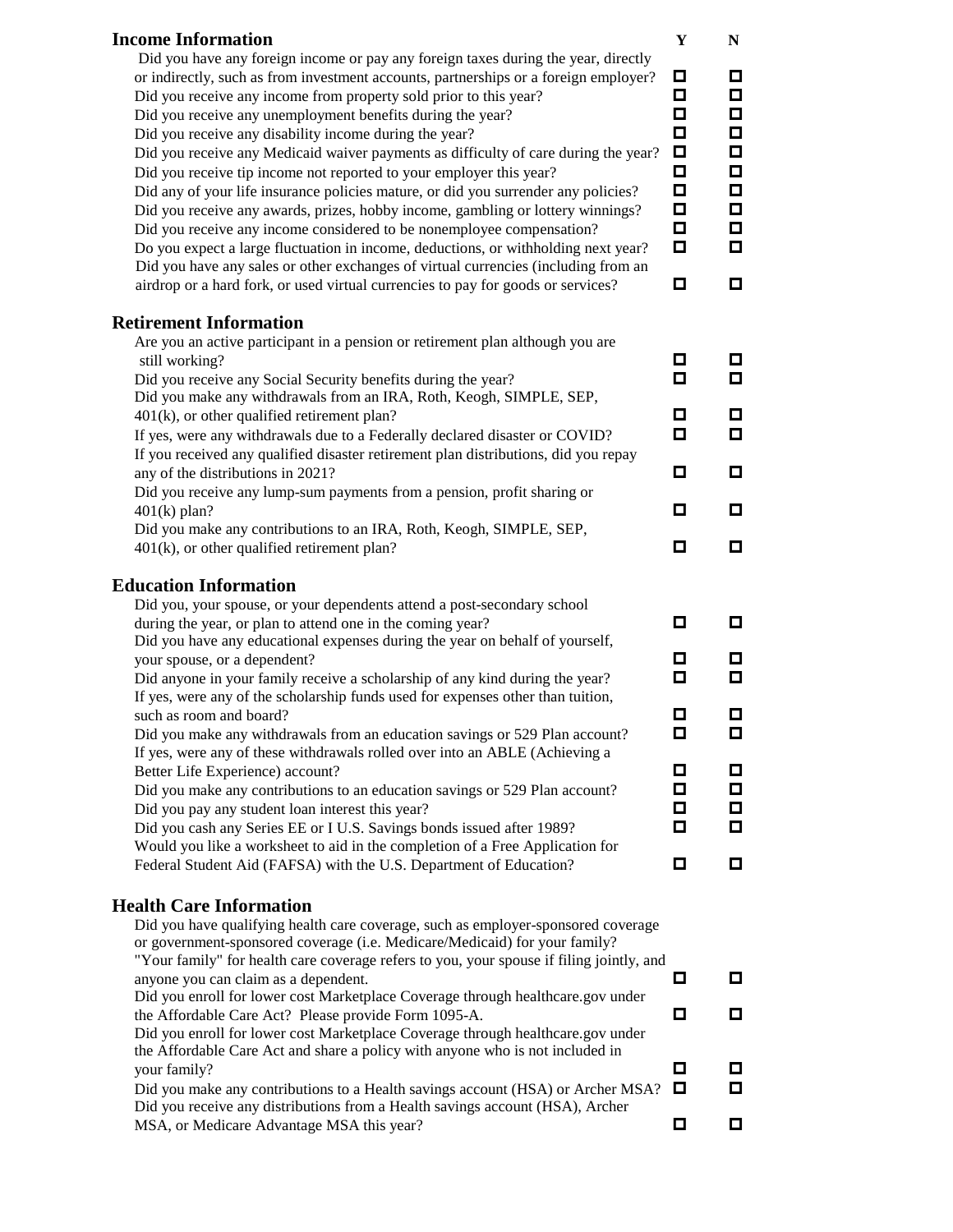# **Health Care Information continued**

|                                                                                                                                                                          | Y      | N      |
|--------------------------------------------------------------------------------------------------------------------------------------------------------------------------|--------|--------|
| Did you pay long-term care premiums for yourself or your family?<br>Did you make any contributions to an ABLE (Achieving a Better Life                                   | о      | о      |
| Experience) account?                                                                                                                                                     | О      | о      |
| Did you receive any withdrawals from an ABLE (Achieving a Better Life                                                                                                    |        |        |
| Experience) account?<br>If you are a business owner, did you pay health insurance premiums for your                                                                      | о      | о      |
| employees this year?                                                                                                                                                     | □      | о      |
| Did you receive any Health Coverage Tax Credit (HCTC) advance payments?                                                                                                  | О      | о      |
| <b>Itemized Deduction Information</b>                                                                                                                                    |        |        |
| Did you incur a casualty or theft loss or any condemnation awards during the year?                                                                                       | o      | O      |
| If yes, did the loss occur in a Federally declared disaster area?                                                                                                        | о      | о      |
| Did you pay out-of-pocket medical expenses (Co-pays, prescription drugs, etc.)?<br>Did you make any cash or noncash charitable contributions (clothes, furniture, etc.)? | о<br>о | о<br>о |
| If yes, please provide evidence such as a receipt from the donee organization, a                                                                                         |        |        |
| canceled check, or record of payment, to substantiate all contributions made.                                                                                            |        |        |
| Did you donate a vehicle or boat during the year?.                                                                                                                       | О<br>О | □<br>□ |
| Did you pay real estate taxes for your primary home and/or second home?<br>Did you pay any mortgage interest on an existing home loan?                                   | О      | □      |
| Did you incur interest expenses associated with any investment accounts you held?                                                                                        | □      | о      |
| Did you make any major purchases during the year (cars, boats, etc.)?                                                                                                    | □      | о      |
| Did you make any out-of-state purchases (by telephone, internet, mail, or in person)                                                                                     |        |        |
| for which the seller did not collect state sales or use tax?                                                                                                             | □      | о      |
| <b>Miscellaneous Information</b>                                                                                                                                         |        |        |
| Did you make gifts of more than \$15,000 to any individual?                                                                                                              | о      | о      |
| Did you utilize an area of your home for business purposes?                                                                                                              | о      | □      |
| Did you engage in any bartering transactions?<br>Did you retire or change jobs this year?                                                                                | о<br>□ | О<br>о |
| Did you incur moving costs because of a permanent change of station as a member                                                                                          |        |        |
| of the Armed Forces on active duty?                                                                                                                                      | О      | о      |
| Did you pay any individual as a household employee during the year?                                                                                                      | о      | о      |
| Did you make energy efficient improvements to your main home this year?<br>Did you receive a distribution from, or were you a grantor or transferor for a foreign        | □      | о      |
| trust?                                                                                                                                                                   | О      | ◘      |
| Did you have a financial interest in or signature authority over a financial account                                                                                     |        |        |
| such as a bank account, securities account, or brokerage account, located in a                                                                                           |        |        |
| foreign country?<br>Do you have any foreign financial accounts, foreign financial assets, or hold                                                                        | о      | O      |
| interest in a foreign entity?                                                                                                                                            | о      | П      |
| Did you receive correspondence from the State or the IRS?                                                                                                                | □      | О      |
| If yes, explain:                                                                                                                                                         |        |        |
| Do you have previous years of tax returns that are either unfiled or filed with<br>unpaid balances due?                                                                  | □      | O      |
| Do you want to designate \$3 to the Presidential Election Campaign Fund? If you                                                                                          |        |        |
| check yes, it will not change your tax or reduce your refund.                                                                                                            | о      | о      |
| Did you lend money with the understanding of repayment and this year it                                                                                                  |        |        |
| became totally uncollectable and the debtor was notified in writing?                                                                                                     | 0      | O      |
| Did you have any debts canceled or forgiven this year, such as a home mortgage or                                                                                        |        |        |
| student $\text{loan}(s)$ ?<br>Did you purchase a qualified plug-in electric drive vehicle or qualified fuel cell                                                         | о      | □      |
| vehicle this year?                                                                                                                                                       | ◘      | О      |
|                                                                                                                                                                          |        |        |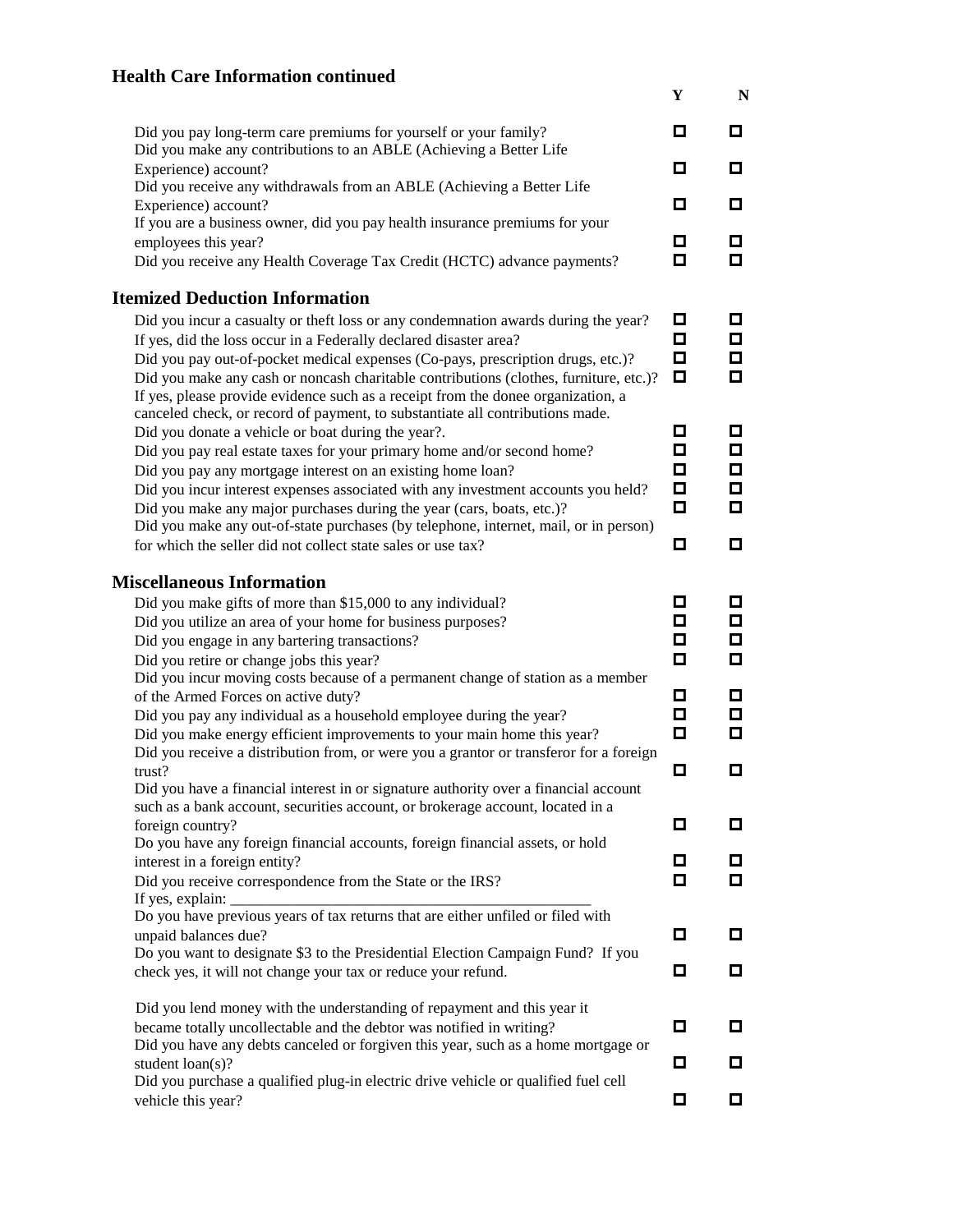# **COVID-19 Tax Changes and Important Information**

|                                                                                                                                                                                                                         | Y      | N      |
|-------------------------------------------------------------------------------------------------------------------------------------------------------------------------------------------------------------------------|--------|--------|
| Did you receive an Economic Impact Payment (EIP3) as reported on Notice<br>1444-C? This is the stimulus payment after Biden was elected. How much?                                                                      | о      | о      |
| Did you receive an adjustment to your refund or balance due for the exclusion of<br>unemployment compensation and/or Advance Premium Tax Credit as a result of<br>the American Rescue Plan Act (ARPA)?                  | о      | о      |
| Did you receive advanced Child Tax Credit (CTC) payments in July, August,<br>September, October, November, and December? If so, how much per month?                                                                     | о      | О      |
| Did you receive a Paycheck Protection Program (PPP) loan?                                                                                                                                                               | □      | О      |
| If yes, did you apply for Paycheck Protection Program (PPP) loan forgiveness?                                                                                                                                           | О      | □      |
| Are you a telecommuting employee that was required to "shelter in place" due to<br>local COVID-19 protocols while working in a state that was not your home state?                                                      | о      | o      |
| Did you receive emergency leave sick pay?<br>Did you receive emergency family leave wages?                                                                                                                              | п<br>о | О<br>О |
| Did you receive any special unemployment benefits or compensation under the<br>Coronavirus Relief Act during the year?                                                                                                  | о      | О      |
| If you are self-employed, were you unable to perform your self-employed activities<br>due to coronavirus related care you needed?<br>If you are self-employed, were you unable to perform your self-employed activities | о      | о      |
| due to coronavirus related care you provided to your son or daughter under the<br>age of 18?                                                                                                                            | о      | о      |
| If you are self-employed, were you unable to perform your self-employed activities<br>due to coronavirus related care you provided to another?                                                                          | П      | О      |
|                                                                                                                                                                                                                         |        |        |

\_\_\_\_\_\_\_\_\_\_\_\_\_\_\_\_\_\_\_\_\_\_\_\_\_\_\_\_\_\_\_\_\_\_\_\_\_\_\_\_\_\_\_\_\_\_

Signature and Date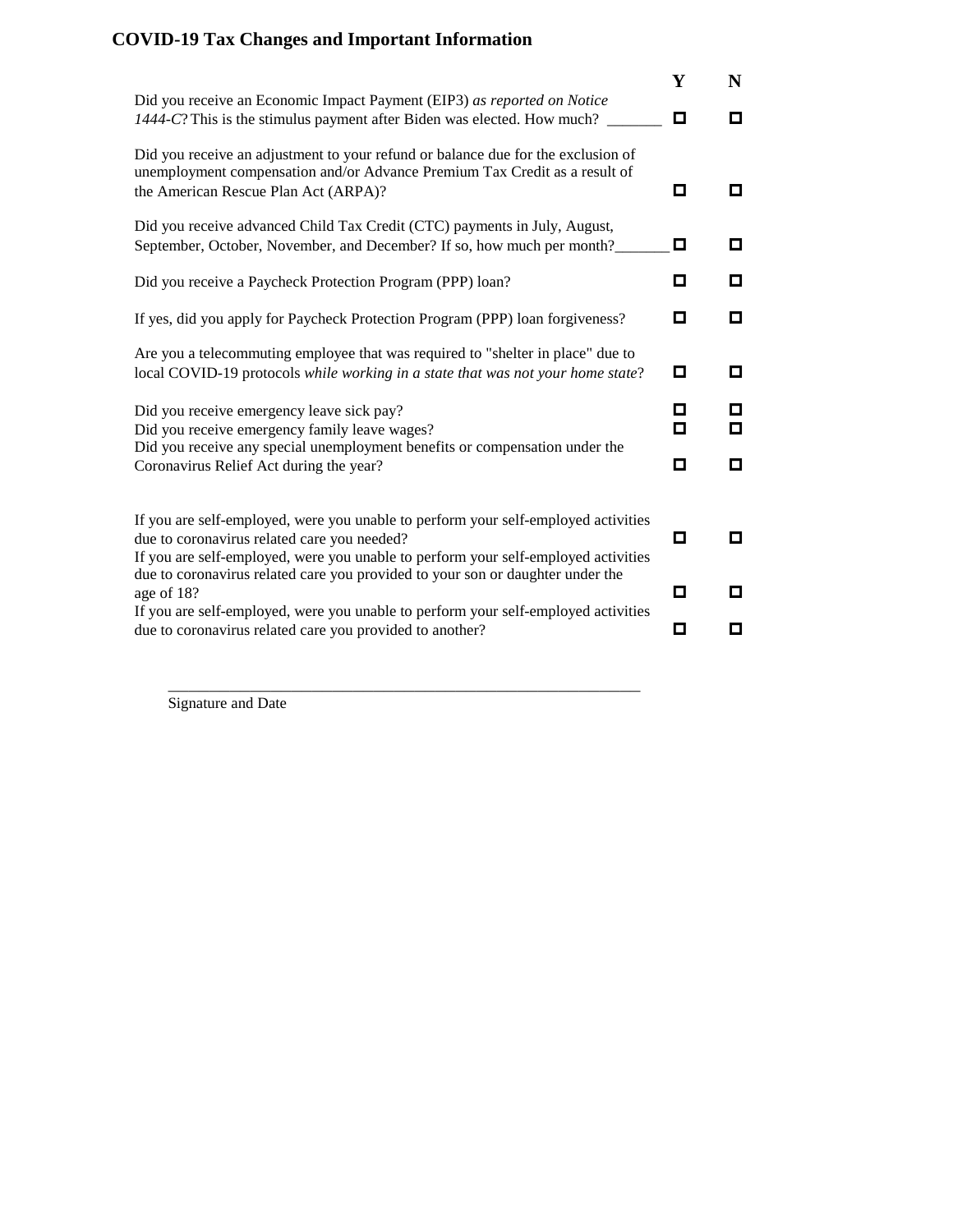| Form ID: 1040                                                                                                                                     |                                                                                                                           |                                                          | <b>Personal Information</b>    |                |                                                  |                    | 1                          |
|---------------------------------------------------------------------------------------------------------------------------------------------------|---------------------------------------------------------------------------------------------------------------------------|----------------------------------------------------------|--------------------------------|----------------|--------------------------------------------------|--------------------|----------------------------|
| Filing (Marital) status code (1 = Single, 2 = Married filing joint, 3 = Married filing separate, 4 = Head of household, 5 = Qualifying widow(er)) |                                                                                                                           |                                                          |                                |                |                                                  |                    | $2_{[1]}$                  |
| Mark if you were married but living apart all year                                                                                                |                                                                                                                           |                                                          |                                |                |                                                  |                    | $[2]$                      |
| Mark if your nonresident alien spouse does not have an Individual Taxpayer Identification Number (ITIN)                                           |                                                                                                                           |                                                          |                                |                |                                                  |                    | $[3]$                      |
|                                                                                                                                                   |                                                                                                                           |                                                          | <b>Taxpayer</b>                |                |                                                  |                    | <b>Spouse</b>              |
| Social security number                                                                                                                            |                                                                                                                           |                                                          | NEW CLIENT                     | $[4]$          |                                                  |                    | $[5]$                      |
| First name<br>Last name                                                                                                                           |                                                                                                                           |                                                          |                                | [6]            |                                                  |                    | $[7]$                      |
| Occupation                                                                                                                                        |                                                                                                                           |                                                          |                                | [8]<br>$[10]$  |                                                  |                    | $[9]$<br>$[11]$            |
| Designate \$3.00 to the presidential election campaign fund? $(1 = Yes, 2 = No, 3 = Blank)$ $2$ [12]                                              |                                                                                                                           |                                                          |                                |                |                                                  |                    | $2_{[14]}$                 |
| Mark if dependent of another taxpayer                                                                                                             |                                                                                                                           |                                                          |                                | $[15]$         |                                                  |                    | $[16]$                     |
| Taxpayer with income less than 1/2 support age 18 or 19 - 23 full-time student? (Y, N[17]                                                         |                                                                                                                           |                                                          |                                |                |                                                  |                    |                            |
| Mark if legally blind                                                                                                                             |                                                                                                                           |                                                          |                                | $[20]$         |                                                  |                    | $[21]$                     |
| Date of birth                                                                                                                                     |                                                                                                                           |                                                          |                                | $[22]$         |                                                  |                    | $[24]$                     |
| Date of death                                                                                                                                     |                                                                                                                           |                                                          |                                | $[26]$         |                                                  |                    | $[27]$                     |
| Work/daytime telephone number/ext number                                                                                                          |                                                                                                                           |                                                          | [28]                           | $[29]$         |                                                  | $[30]$             | $[31]$                     |
| Home/evening telephone number                                                                                                                     |                                                                                                                           |                                                          |                                | $[32]$         |                                                  |                    | $[33]$                     |
| Do you authorize us to discuss your return with the IRS? (Y, N)                                                                                   |                                                                                                                           |                                                          |                                | $Y_{[34]}$     |                                                  |                    |                            |
|                                                                                                                                                   |                                                                                                                           |                                                          | <b>Present Mailing Address</b> |                |                                                  |                    |                            |
| Address                                                                                                                                           |                                                                                                                           |                                                          |                                |                |                                                  |                    | $[40]$                     |
| Apartment number                                                                                                                                  |                                                                                                                           |                                                          |                                |                |                                                  |                    | $[41]$                     |
| City, state postal code, zip code                                                                                                                 |                                                                                                                           |                                                          |                                |                | $[42]$                                           | $[43]$             | $[44]$                     |
| Foreign country name                                                                                                                              |                                                                                                                           |                                                          |                                |                |                                                  |                    | $[46]$                     |
| Foreign phone number                                                                                                                              |                                                                                                                           |                                                          |                                |                |                                                  |                    | $[49]$                     |
| In care of addressee                                                                                                                              |                                                                                                                           |                                                          |                                |                |                                                  |                    | [50]                       |
|                                                                                                                                                   |                                                                                                                           |                                                          | <b>Dependent Information</b>   |                |                                                  |                    |                            |
|                                                                                                                                                   |                                                                                                                           | (*Please refer to Dependent Codes located at the bottom) |                                |                |                                                  |                    | Care                       |
|                                                                                                                                                   |                                                                                                                           |                                                          |                                |                |                                                  | Months**Dep<br>in. | expenses<br>Codes paid for |
| <b>First Name<sup>51</sup></b>                                                                                                                    | <b>Last Name</b>                                                                                                          | Date of Birth                                            | <b>Social Security No.</b>     |                | Relationship                                     | home               | dependent                  |
|                                                                                                                                                   |                                                                                                                           |                                                          |                                |                |                                                  |                    |                            |
|                                                                                                                                                   |                                                                                                                           |                                                          |                                |                |                                                  |                    |                            |
|                                                                                                                                                   |                                                                                                                           |                                                          |                                |                |                                                  |                    |                            |
|                                                                                                                                                   |                                                                                                                           |                                                          |                                |                |                                                  |                    |                            |
|                                                                                                                                                   |                                                                                                                           |                                                          |                                |                |                                                  |                    |                            |
|                                                                                                                                                   |                                                                                                                           |                                                          |                                |                |                                                  |                    |                            |
|                                                                                                                                                   |                                                                                                                           |                                                          |                                |                |                                                  |                    |                            |
|                                                                                                                                                   |                                                                                                                           |                                                          |                                |                |                                                  |                    |                            |
|                                                                                                                                                   |                                                                                                                           |                                                          |                                |                |                                                  |                    |                            |
|                                                                                                                                                   |                                                                                                                           |                                                          |                                |                |                                                  |                    |                            |
|                                                                                                                                                   |                                                                                                                           |                                                          |                                |                |                                                  |                    |                            |
| Name of child who lived with you but is not your dependent                                                                                        |                                                                                                                           |                                                          |                                |                |                                                  |                    | $[52]$                     |
| Social security number of qualifying person                                                                                                       |                                                                                                                           |                                                          |                                |                |                                                  |                    | $[53]$                     |
|                                                                                                                                                   |                                                                                                                           |                                                          |                                |                |                                                  |                    |                            |
|                                                                                                                                                   |                                                                                                                           |                                                          | <b>Dependent Codes</b>         |                |                                                  |                    |                            |
| *Basic                                                                                                                                            | $1 =$ Child who lived with you<br>2 = Child who did not live with you due to divorce/separation 2 = Disabled dependent    |                                                          |                                |                | ** Other $1 =$ Student (Age 19 - 23)             |                    |                            |
| $3 =$ Other dependent                                                                                                                             |                                                                                                                           |                                                          |                                |                | 3 = Dependent who is both a student and disabled |                    |                            |
|                                                                                                                                                   | 4 = Other dependents, but do not qualify for Credit for Other Dependents (ODC)                                            |                                                          |                                |                |                                                  |                    |                            |
|                                                                                                                                                   | 5 = Qualifying child for Earned Income Credit only                                                                        |                                                          |                                |                |                                                  |                    |                            |
|                                                                                                                                                   | 6 = Children who lived with you, but do not qualify for Earned Income Credit                                              |                                                          |                                |                |                                                  |                    |                            |
|                                                                                                                                                   | 7 = Children who lived with you, but do not qualify for Child Tax Credit                                                  |                                                          |                                |                |                                                  |                    |                            |
|                                                                                                                                                   | 8 = Children who lived with you, but do not qualify for Child Tax Credit/Credit for Other Dependents/Earned Income Credit |                                                          |                                |                |                                                  |                    |                            |
| *** Months 77 = Reported on odd year return                                                                                                       |                                                                                                                           |                                                          |                                |                |                                                  |                    |                            |
|                                                                                                                                                   | 88 = Reported on even year return                                                                                         |                                                          |                                |                |                                                  |                    |                            |
|                                                                                                                                                   | 99 = Not reported on return                                                                                               |                                                          |                                |                |                                                  |                    |                            |
|                                                                                                                                                   |                                                                                                                           |                                                          |                                |                |                                                  |                    |                            |
|                                                                                                                                                   |                                                                                                                           |                                                          |                                | <b>GENERAL</b> |                                                  |                    | Form ID: 1040              |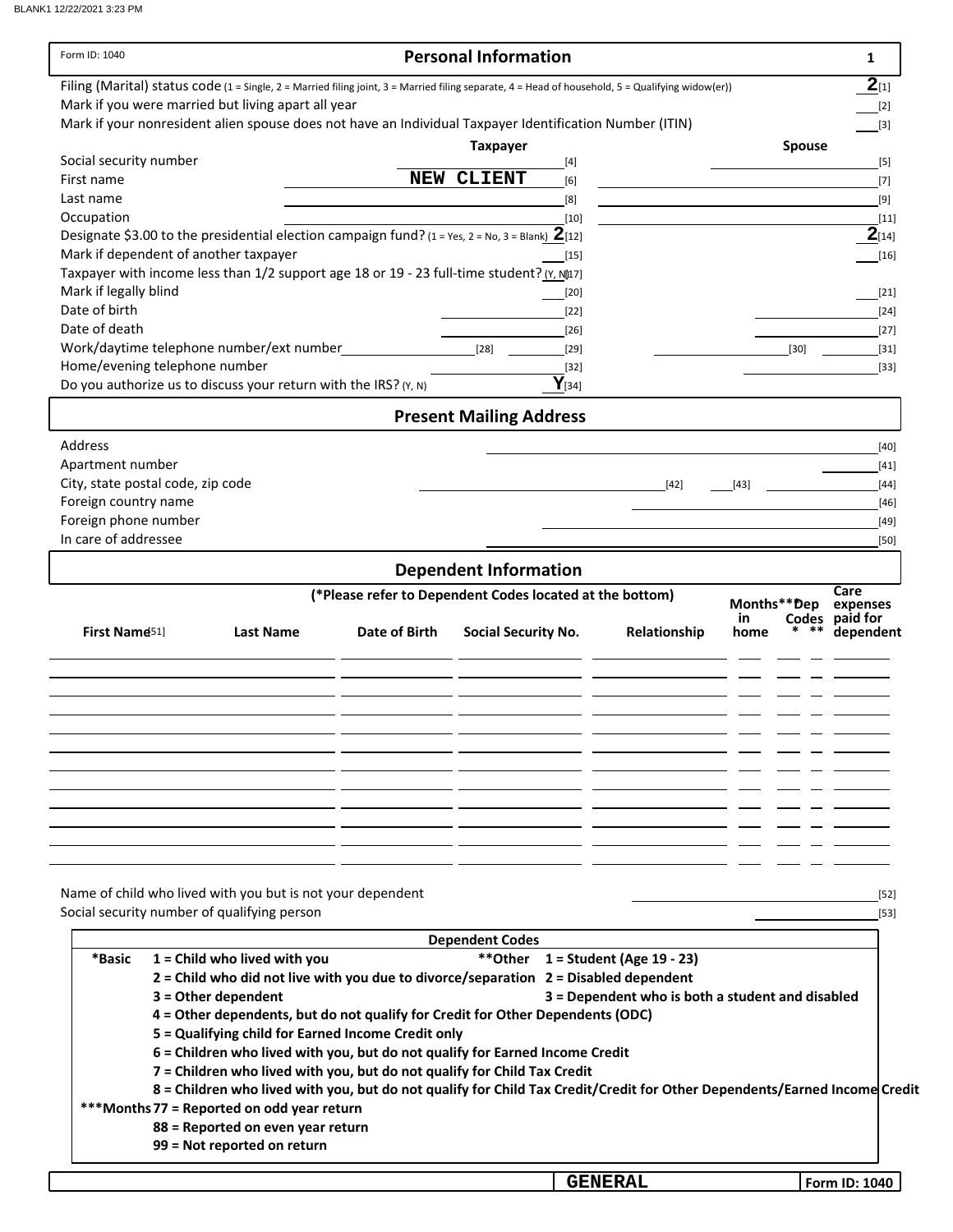Form ID: Info

#### Client Contact Information

2

#### Preparer - Enter on Screen Contact

| Tax matters person (Indicate which spouse handles tax return related questions) (Blank = Both, T = Taxpayer, S = Spouse) |                 | [8]           |
|--------------------------------------------------------------------------------------------------------------------------|-----------------|---------------|
| Taxpayer email address                                                                                                   |                 | $[9]$         |
| Spouse email address                                                                                                     |                 | $[10]$        |
|                                                                                                                          | <b>Taxpayer</b> | <b>Spouse</b> |
| Fax telephone number                                                                                                     | $[11]$          | $[20]$        |
| Mobile telephone number                                                                                                  | $[12]$          | $[21]$        |
| Mobile telephone #2 number                                                                                               | $[13]$          | $[22]$        |
| Pager number                                                                                                             | $[14]$          | $[23]$        |
| Other:                                                                                                                   | $[15]$          | $[24]$        |
| Telephone number                                                                                                         | $[16]$          | $[25]$        |
| Extension                                                                                                                | $[17]$          | $[26]$        |
| Preferred method of contact:                                                                                             |                 |               |
| Email, Work phone, Home phone, Fax, Mobile phone, Mobile phone #2                                                        | $[18]$          | $[27]$        |

| __<br>--<br>$\overline{\phantom{a}}$<br>-<br>- - - - - -<br>-Int |
|------------------------------------------------------------------|
|------------------------------------------------------------------|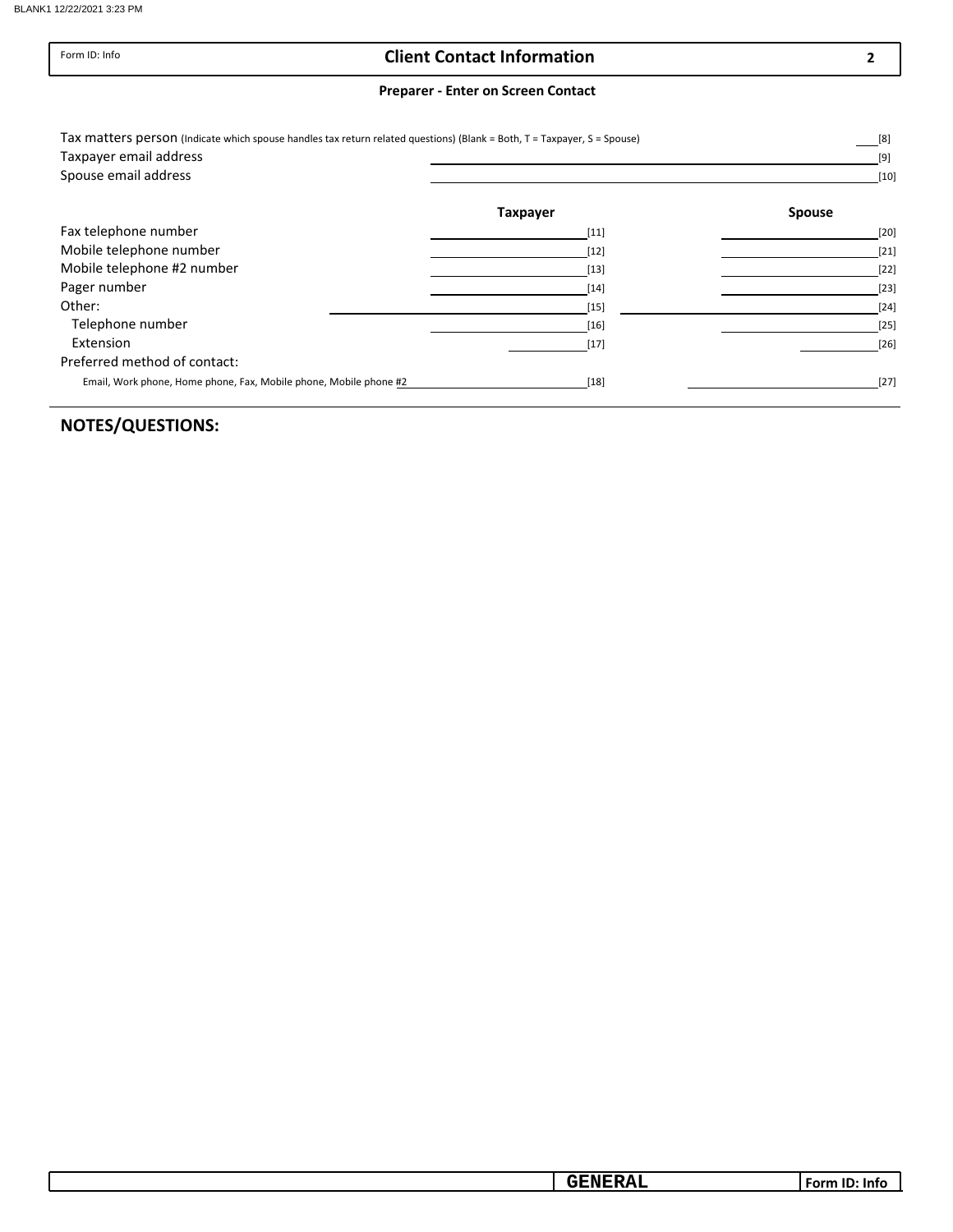Form ID: Bank

#### Direct Deposit/Electronic Funds Withdrawal Information 3

below. If you would like to have a refund direct deposited into or a balance due debited from your bank account(s), please enter information in the fields below. Note that electronic funds will be withdrawn only from the primary account listed below. Per IRS Security Summit requirements, verify the name of financial institution, routing transit number, account number , and type of account

| Mark to verify all accounts listed below have been reviewed, updated as needed, and are correct.                              |        |                     | $[1]$                                     |
|-------------------------------------------------------------------------------------------------------------------------------|--------|---------------------|-------------------------------------------|
| Primary account:                                                                                                              |        |                     |                                           |
| Financial institution routing transit number                                                                                  |        |                     | $[3]$                                     |
| Name of financial institution                                                                                                 |        |                     | $[4]$                                     |
| Your account number                                                                                                           |        |                     | $[5]$                                     |
| Type of account (1 = Savings, 2 = Checking, 3 = IRA*)                                                                         |        |                     | $\_$ [6]                                  |
| Mark if married filing jointly and this is a joint account (Both taxpayer and spouse names are on the account)                |        |                     | [9]                                       |
| Mark if financial institution is foreign based (Not located in the territorial jurisdiction of the United States)             |        |                     | $[10]$                                    |
| Enter the maximum dollar amount, or percentage of total refund<br>Dollar<br><u> 1980 - John Stone, amerikansk politiker (</u> | $[11]$ | or Percent (xxx.xx) | $[12]$                                    |
| Secondary account #1:                                                                                                         |        |                     |                                           |
| Financial institution routing transit number                                                                                  |        |                     | $[27]$                                    |
| Name of financial institution                                                                                                 |        |                     | $[28]$                                    |
| Your account number                                                                                                           |        |                     | $[29]$                                    |
| Type of account $(1 =$ Savings, $2 =$ Checking, $3 =$ IRA*)                                                                   |        |                     | [30]                                      |
| Mark if married filing jointly and this is a joint account (Both taxpayer and spouse names are on the account)                |        |                     | $[31]$                                    |
| Mark if financial institution is foreign based (Not located in the territorial jurisdiction of the United States)             |        |                     | $\begin{array}{c} \boxed{32} \end{array}$ |
| Enter the maximum dollar amount, or percentage of total refund<br>$[13]$ or Percent (xxx.xx)<br>Dollar                        |        |                     | $[14]$                                    |
| Secondary account #2:                                                                                                         |        |                     |                                           |
| Financial institution routing transit number                                                                                  |        |                     | $[33]$                                    |
| Name of financial institution                                                                                                 |        |                     | $[34]$                                    |
| Your account number                                                                                                           |        |                     | $[35]$                                    |
| Type of account $(1 =$ Savings, $2 =$ Checking, $3 =$ IRA*)                                                                   |        |                     | $[36]$                                    |
| Mark if married filing jointly and this is a joint account (Both taxpayer and spouse names are on the account)                |        |                     | $[37]$                                    |
| Mark if financial institution is foreign based (Not located in the territorial jurisdiction of the United States)             |        |                     | $[38]$                                    |
| Enter the maximum dollar amount, or percentage of total refund<br>Dollar                                                      | $[17]$ | or Percent (xxx.xx) | $[18]$                                    |

\*Refunds may only be direct deposited to established traditional, Roth or SEP-IRA accounts. Make sure direct deposits will be accepted by the bank or financial institution.

#### Refund - U.S. Series I Savings Bond Purchases

A tax refund may be used to buy up to \$5,000 of U.S. Series I Savings bonds and registered for up to three different persons. If you would like to purchase U.S. Series I Savings bonds (in increments of \$50) with your refund, if applicable, please complete the following information. name, do not use nicknames. Please note you may enter only one name per registration (with exception of married filing joint returns) and must enter the party's given

| Indicate either a maximum dollar amount (up to \$5,000), or percentage of refund you would like used to purchase bonds                                                  |                |        |    |                  |               |
|-------------------------------------------------------------------------------------------------------------------------------------------------------------------------|----------------|--------|----|------------------|---------------|
| The bonds will be registered to the name(s) on the return. For married filing joint returns this means the bonds will be registered in both names listed on the return. |                |        |    |                  |               |
| To register the bonds separately, leave these fields blank and use the fields provided below.                                                                           |                |        |    |                  |               |
| Enter either a dollar amount or percent, but not both                                                                                                                   | Dollar         | $[15]$ | or | Percent (xxx.xx) | $[16]$        |
| Bond information for someone other than taxpayer and spouse, if married filing jointly                                                                                  |                |        |    |                  |               |
| Maximum dollar amount (up to \$5,000), or percentage of refund used to purchase bands                                                                                   |                | $[19]$ | or | Percent (xxx.xx) | [20]          |
| Owner's name (First Last)                                                                                                                                               |                | $[40]$ |    |                  | $[41]$        |
| Co-owner or beneficiary (First Last)                                                                                                                                    |                | $[42]$ |    |                  | $[43]$        |
| Mark if the name listed above is a beneficiary                                                                                                                          |                |        |    |                  | [44]          |
| Bond information for someone other than taxpayer and spouse, if married filing jointly                                                                                  |                |        |    |                  |               |
| Maximum dollar amount (up to \$5,000), or percentage of refund used to purchase bands                                                                                   |                | $[23]$ | or | Percent (xxx.xx) | $[24]$        |
| Owner's name (First Last)                                                                                                                                               |                | $[45]$ |    |                  | $[46]$        |
| Co-owner or beneficiary (First Last)                                                                                                                                    |                | $[47]$ |    |                  | $[48]$        |
| Mark if the name listed above is a beneficiary                                                                                                                          |                |        |    |                  | $[49]$        |
|                                                                                                                                                                         | <b>GENERAL</b> |        |    |                  | Form ID: Bank |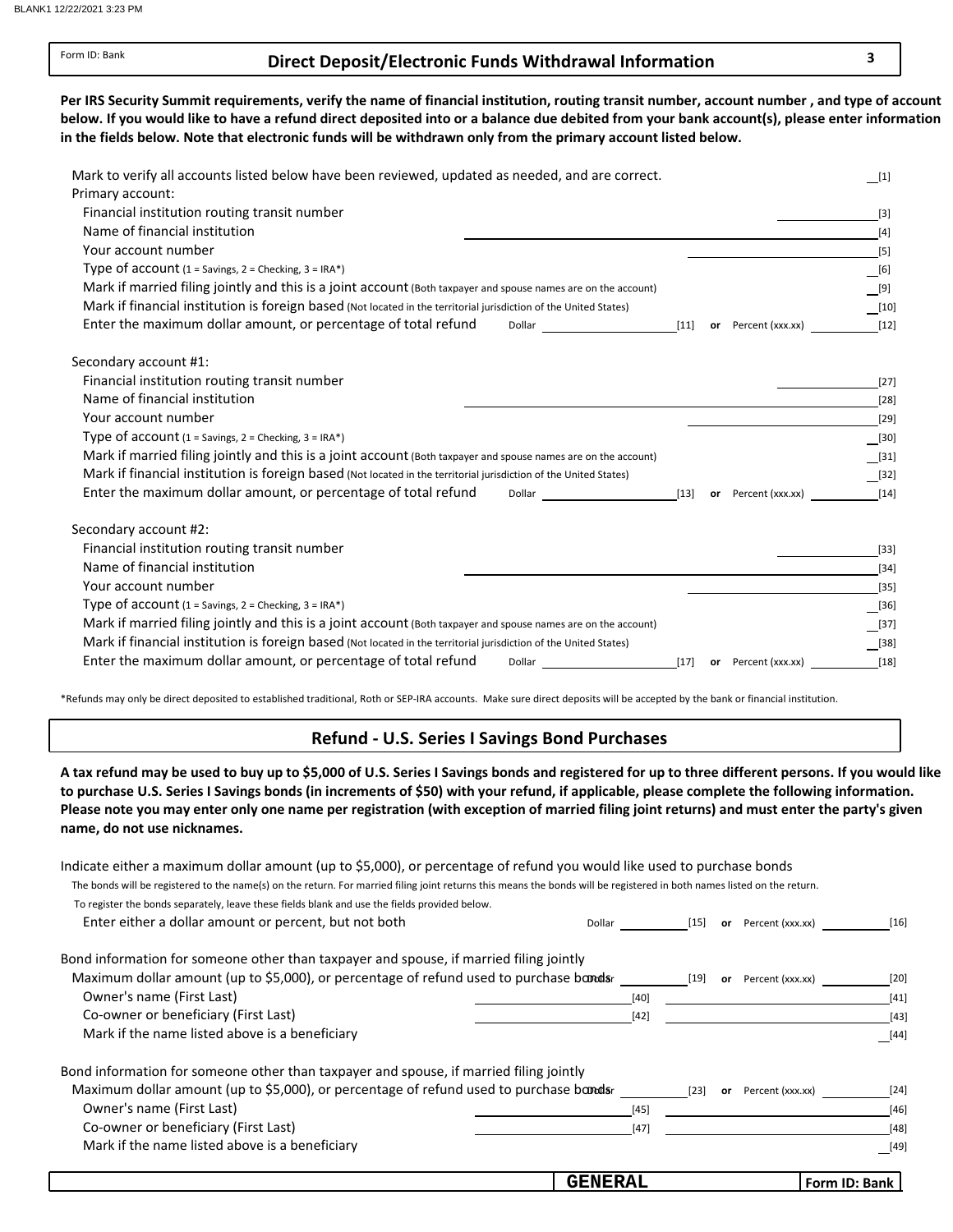#### Identity Authentication 7 Form ID: IDAuth Form of identification (1 = Driver's license, 2 = State issued identification card, 3 = No applicable identification, 4 = Identification not provided) Identification number Issue date Expiration date (mm/dd/yyyy) Issue date Identification number Taxpayer - Spouse - Form of identification ( 1 = Driver's license, 2 = State issued identification card, 3 = No applicable identification, 4 = Identification not provided) [6]  $[5]$ [3] [4] [9] [1] [2] [10] [11] Expiration date (mm/dd/yyyy) [12] [12] [13] Document number (New York only) Location of issuance (State issued only) Location of issuance (State issued only)

Document number (New York only) [14] [14]

#### NOTES/QUESTIONS:

Form ID: IDAuth **ELECTRONIC FILING**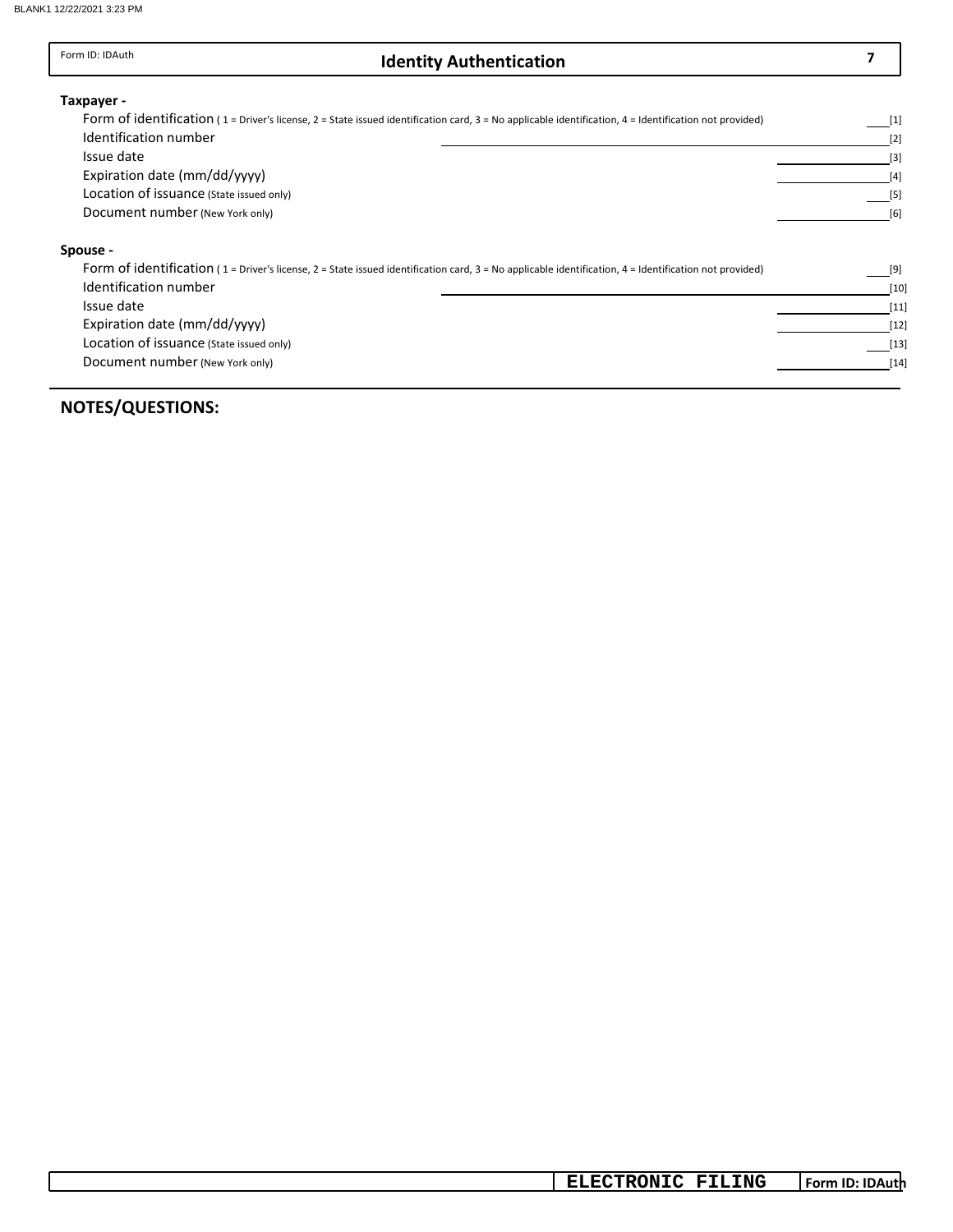BLANK1 12/22/2021 3:23 PM

| Form ID: Est                               | <b>Estimated Taxes</b>                                                                                                              | 8                |
|--------------------------------------------|-------------------------------------------------------------------------------------------------------------------------------------|------------------|
|                                            | If you have an overpayment of 2021 taxes, do you want the excess:                                                                   |                  |
| Refunded                                   |                                                                                                                                     | $[52]$           |
|                                            | Applied to 2022 estimated tax liability                                                                                             | $[53]$           |
|                                            | Do you expect a considerable change in your 2022 income? (Y, N)                                                                     | $[54]$           |
| If yes, please explain any differences:    |                                                                                                                                     |                  |
|                                            |                                                                                                                                     | $[55]$           |
|                                            |                                                                                                                                     | [56]             |
|                                            |                                                                                                                                     | $[57]$           |
|                                            |                                                                                                                                     | [58]             |
|                                            | Do you expect a considerable change in your deductions for 2022? (Y, N)                                                             | $[59]$           |
| If yes, please explain any differences:    |                                                                                                                                     |                  |
|                                            |                                                                                                                                     | [60]             |
|                                            |                                                                                                                                     | $[61]$           |
|                                            |                                                                                                                                     | $[62]$           |
|                                            | Do you expect a considerable change in the amount of your 2022 withholding? (Y, N)                                                  | $[63]$<br>$[64]$ |
| If yes, please explain any differences:    |                                                                                                                                     |                  |
|                                            |                                                                                                                                     | [65]             |
|                                            |                                                                                                                                     | [66]             |
|                                            |                                                                                                                                     | $[67]$           |
|                                            |                                                                                                                                     | [68]             |
|                                            | Do you expect a change in the number of dependents claimed for 2022? (Y, N)                                                         | [69]             |
| If yes, please explain any differences:    |                                                                                                                                     |                  |
|                                            |                                                                                                                                     | $[70]$           |
|                                            |                                                                                                                                     | $[71]$           |
|                                            |                                                                                                                                     | $[72]$           |
|                                            |                                                                                                                                     | $[73]$           |
|                                            | Payment method used to pay your estimated taxes (1=Electronic Federal Tax Payment System (EFTPS); 2=Direct Pay)                     | $[74]$           |
|                                            |                                                                                                                                     |                  |
|                                            | <b>2021 Federal Estimated Tax Payments</b>                                                                                          |                  |
|                                            |                                                                                                                                     |                  |
| 2020 overpayment applied to 2021 estimates |                                                                                                                                     | $[1]$            |
|                                            | Mark if you paid the calculated amounts on the dates due indicated below. Skip the remaining fields.                                | $[5]$            |
| the actual date and amount paid.           | If your estimated payments were not made on the date due or were for an amount other than the calculated amount below, please enter |                  |

|                     | Date Due | Date Paid if After Date Due | <b>Amount Paid</b> | <b>Calculated Amount</b> | Method* |
|---------------------|----------|-----------------------------|--------------------|--------------------------|---------|
| 1st quarter payment | 4/15/21  | [6]                         |                    |                          |         |
| 2nd quarter payment | 6/15/21  | [8]                         | [9]                |                          |         |
| 3rd quarter payment | 9/15/21  | [10]                        | $[11]$             |                          |         |
| 4th quarter payment | 1/18/22  | [12]                        | $[13]$             |                          |         |
| Additional payment  |          | $[14]$                      | [15]               |                          |         |
|                     |          |                             |                    |                          |         |

 $\mathcal{L}_{\mathcal{A}}$ 

| *Method of payment indicated in prior year           |                                                      |  |  |  |
|------------------------------------------------------|------------------------------------------------------|--|--|--|
| <b>EFW</b> = Electronic funds withdrawal             | <b>EFTPS = Electronic Federal Tax Payment System</b> |  |  |  |
| Voucher = Form 1040-ES estimated tax payment voucher |                                                      |  |  |  |
|                                                      |                                                      |  |  |  |

| -----<br>$\overline{\phantom{a}}$<br>TП<br>чN<br>⊺otals -<br>- ----<br>---<br>_or<br>.<br>ט בוצב<br>-51<br>. |
|--------------------------------------------------------------------------------------------------------------|
|--------------------------------------------------------------------------------------------------------------|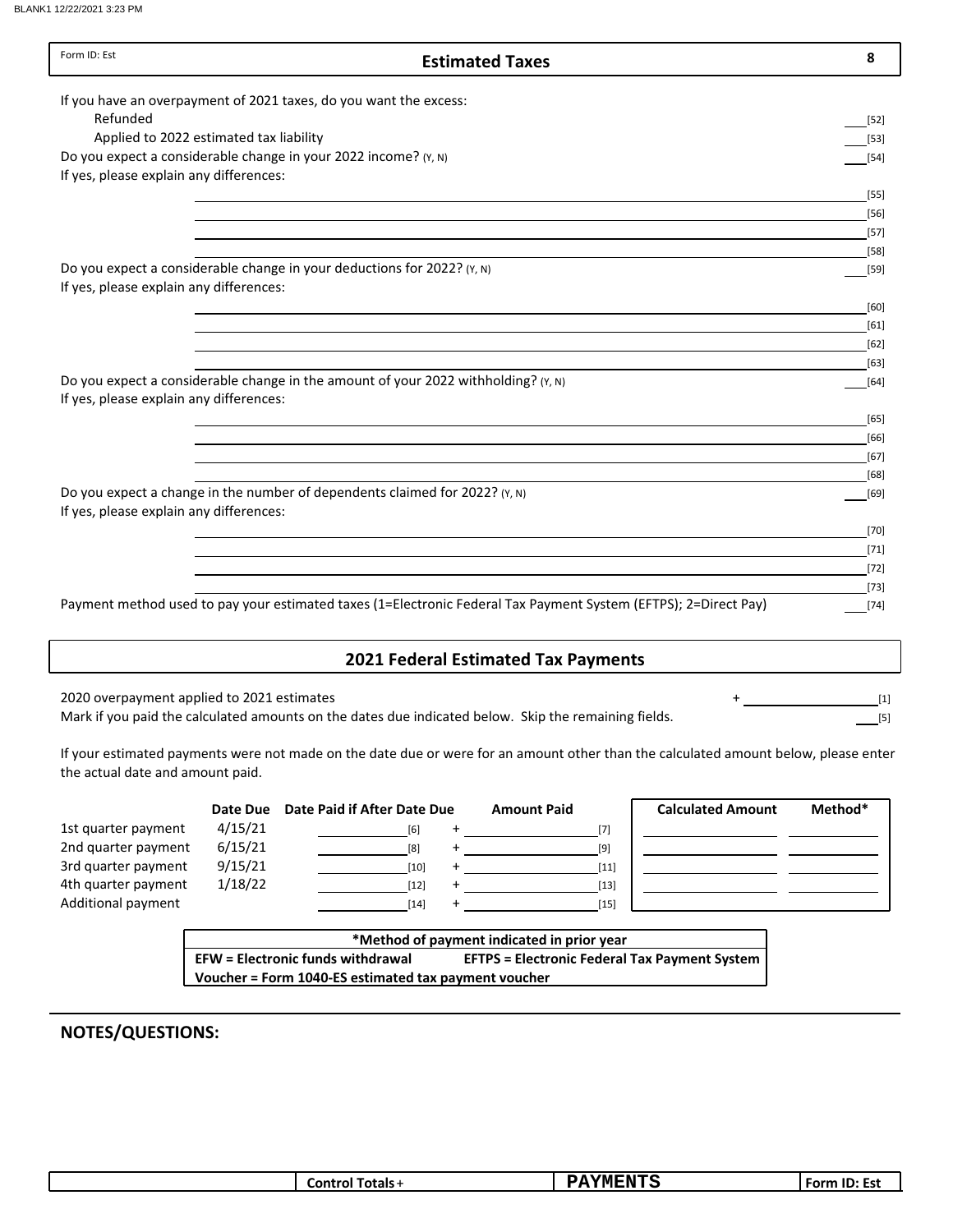BLANK1 12/22/2021 3:23 PM

| Form ID: St Pmt                                                                                                                                                                                                          |                                                                                                                                                                                                                                                                                                                                                                                                      | <b>2021 State Estimated Tax Payments</b>                                  | 9                                                                                                                                                                                                                                                                                                                                                |
|--------------------------------------------------------------------------------------------------------------------------------------------------------------------------------------------------------------------------|------------------------------------------------------------------------------------------------------------------------------------------------------------------------------------------------------------------------------------------------------------------------------------------------------------------------------------------------------------------------------------------------------|---------------------------------------------------------------------------|--------------------------------------------------------------------------------------------------------------------------------------------------------------------------------------------------------------------------------------------------------------------------------------------------------------------------------------------------|
| Taxpayer/Spouse/Joint (T, S, J)<br>State postal code                                                                                                                                                                     |                                                                                                                                                                                                                                                                                                                                                                                                      |                                                                           | $[1]$<br>$[2]$                                                                                                                                                                                                                                                                                                                                   |
| Amount paid with 2020 return<br>2020 overpayment applied to '21 estimates<br>Treat calculated amounts as paid                                                                                                            |                                                                                                                                                                                                                                                                                                                                                                                                      |                                                                           | $[3]$<br>$[4]$<br>$\boxed{[8]}$                                                                                                                                                                                                                                                                                                                  |
| <b>Date Paid</b>                                                                                                                                                                                                         |                                                                                                                                                                                                                                                                                                                                                                                                      | <b>Amount Paid</b>                                                        | <b>Calculated Amount</b>                                                                                                                                                                                                                                                                                                                         |
| 1st quarter payment                                                                                                                                                                                                      |                                                                                                                                                                                                                                                                                                                                                                                                      | $[10]$                                                                    |                                                                                                                                                                                                                                                                                                                                                  |
|                                                                                                                                                                                                                          |                                                                                                                                                                                                                                                                                                                                                                                                      | $[12]$                                                                    |                                                                                                                                                                                                                                                                                                                                                  |
| 3rd quarter payment [13]                                                                                                                                                                                                 |                                                                                                                                                                                                                                                                                                                                                                                                      | $[14]$                                                                    | the control of the control of the control of                                                                                                                                                                                                                                                                                                     |
| Additional payment<br>$[17]$                                                                                                                                                                                             |                                                                                                                                                                                                                                                                                                                                                                                                      | $[16]$<br>$[18]$                                                          | the contract of the contract of the contract of                                                                                                                                                                                                                                                                                                  |
|                                                                                                                                                                                                                          |                                                                                                                                                                                                                                                                                                                                                                                                      | <b>2021 City Estimated Tax Payments</b>                                   |                                                                                                                                                                                                                                                                                                                                                  |
|                                                                                                                                                                                                                          |                                                                                                                                                                                                                                                                                                                                                                                                      |                                                                           |                                                                                                                                                                                                                                                                                                                                                  |
| City #1                                                                                                                                                                                                                  |                                                                                                                                                                                                                                                                                                                                                                                                      | City #2                                                                   |                                                                                                                                                                                                                                                                                                                                                  |
| City name                                                                                                                                                                                                                | [28]                                                                                                                                                                                                                                                                                                                                                                                                 | City name                                                                 | [50]                                                                                                                                                                                                                                                                                                                                             |
| Amount paid with 2020 return +                                                                                                                                                                                           | $[31]$<br>$[32]$                                                                                                                                                                                                                                                                                                                                                                                     | Amount paid with 2020 return<br>2020 overpayment applied to '21 estimates | $[53]$                                                                                                                                                                                                                                                                                                                                           |
| Treat calculated amounts as paid                                                                                                                                                                                         | $[36]$                                                                                                                                                                                                                                                                                                                                                                                               | Treat calculated amounts as paid                                          | $[54]$<br>$[58]$                                                                                                                                                                                                                                                                                                                                 |
|                                                                                                                                                                                                                          |                                                                                                                                                                                                                                                                                                                                                                                                      |                                                                           |                                                                                                                                                                                                                                                                                                                                                  |
| <b>Date Paid</b>                                                                                                                                                                                                         | <b>Amount Paid</b>                                                                                                                                                                                                                                                                                                                                                                                   | <b>Date Paid</b>                                                          | <b>Amount Paid</b>                                                                                                                                                                                                                                                                                                                               |
| 1st quarter payment<br>$\begin{array}{c c} \hline \end{array}$ $\begin{array}{c c} \hline \end{array}$ $\begin{array}{c} \hline \end{array}$ $\begin{array}{c} \hline \end{array}$ $\begin{array}{c} \hline \end{array}$ | $[38]$                                                                                                                                                                                                                                                                                                                                                                                               |                                                                           | [60]                                                                                                                                                                                                                                                                                                                                             |
|                                                                                                                                                                                                                          | $[40]$                                                                                                                                                                                                                                                                                                                                                                                               |                                                                           | $[62]$                                                                                                                                                                                                                                                                                                                                           |
|                                                                                                                                                                                                                          | $[42]$<br>[44]                                                                                                                                                                                                                                                                                                                                                                                       |                                                                           | $[64]$<br>$[66]$                                                                                                                                                                                                                                                                                                                                 |
|                                                                                                                                                                                                                          |                                                                                                                                                                                                                                                                                                                                                                                                      |                                                                           |                                                                                                                                                                                                                                                                                                                                                  |
| <b>Calculated Amount</b>                                                                                                                                                                                                 |                                                                                                                                                                                                                                                                                                                                                                                                      | <b>Calculated Amount</b>                                                  |                                                                                                                                                                                                                                                                                                                                                  |
| 1st quarter payment                                                                                                                                                                                                      |                                                                                                                                                                                                                                                                                                                                                                                                      | 1st quarter payment                                                       |                                                                                                                                                                                                                                                                                                                                                  |
| 2nd quarter payment                                                                                                                                                                                                      |                                                                                                                                                                                                                                                                                                                                                                                                      | 2nd quarter payment                                                       |                                                                                                                                                                                                                                                                                                                                                  |
| 3rd quarter payment                                                                                                                                                                                                      |                                                                                                                                                                                                                                                                                                                                                                                                      | 3rd quarter payment                                                       |                                                                                                                                                                                                                                                                                                                                                  |
| 4th quarter payment                                                                                                                                                                                                      |                                                                                                                                                                                                                                                                                                                                                                                                      | 4th quarter payment                                                       |                                                                                                                                                                                                                                                                                                                                                  |
| City #3                                                                                                                                                                                                                  |                                                                                                                                                                                                                                                                                                                                                                                                      | City #4                                                                   |                                                                                                                                                                                                                                                                                                                                                  |
|                                                                                                                                                                                                                          |                                                                                                                                                                                                                                                                                                                                                                                                      |                                                                           |                                                                                                                                                                                                                                                                                                                                                  |
| City name                                                                                                                                                                                                                | $[72]$                                                                                                                                                                                                                                                                                                                                                                                               | City name                                                                 |                                                                                                                                                                                                                                                                                                                                                  |
| Amount paid with 2020 return                                                                                                                                                                                             | $[75]$                                                                                                                                                                                                                                                                                                                                                                                               | Amount paid with 2020 return                                              |                                                                                                                                                                                                                                                                                                                                                  |
| 2020 overpayment applied to '21 estimates                                                                                                                                                                                | $\begin{picture}(20,20)(-0,0) \put(0,0){\dashbox{0.5}(20,0){ }} \put(15,0){\circle{10}} \put(15,0){\circle{10}} \put(15,0){\circle{10}} \put(15,0){\circle{10}} \put(15,0){\circle{10}} \put(15,0){\circle{10}} \put(15,0){\circle{10}} \put(15,0){\circle{10}} \put(15,0){\circle{10}} \put(15,0){\circle{10}} \put(15,0){\circle{10}} \put(15,0){\circle{10}} \put(15,0){\circle{10}} \$<br>$[76]$ | 2020 overpayment applied to '21 estimates                                 | $\begin{picture}(20,20)(-0,0) \put(0,0){\line(1,0){10}} \put(15,0){\line(1,0){10}} \put(15,0){\line(1,0){10}} \put(15,0){\line(1,0){10}} \put(15,0){\line(1,0){10}} \put(15,0){\line(1,0){10}} \put(15,0){\line(1,0){10}} \put(15,0){\line(1,0){10}} \put(15,0){\line(1,0){10}} \put(15,0){\line(1,0){10}} \put(15,0){\line(1,0){10}} \put(15,0$ |
| Treat calculated amounts as paid                                                                                                                                                                                         | [80]                                                                                                                                                                                                                                                                                                                                                                                                 | Treat calculated amounts as paid                                          |                                                                                                                                                                                                                                                                                                                                                  |
| <b>Date Paid</b>                                                                                                                                                                                                         | <b>Amount Paid</b>                                                                                                                                                                                                                                                                                                                                                                                   | <b>Date Paid</b>                                                          | <b>Amount Paid</b>                                                                                                                                                                                                                                                                                                                               |
|                                                                                                                                                                                                                          | [82]                                                                                                                                                                                                                                                                                                                                                                                                 | 1st quarter payment [103] +                                               |                                                                                                                                                                                                                                                                                                                                                  |
|                                                                                                                                                                                                                          | $[84]$                                                                                                                                                                                                                                                                                                                                                                                               |                                                                           |                                                                                                                                                                                                                                                                                                                                                  |
| 3rd quarter payment $\frac{1}{\sqrt{1-\frac{1}{2}}}\left[\frac{85}{1+\frac{1}{2}}\right]$                                                                                                                                | $[86]$                                                                                                                                                                                                                                                                                                                                                                                               |                                                                           |                                                                                                                                                                                                                                                                                                                                                  |
| 4th quarter payment [87] +                                                                                                                                                                                               | [88]                                                                                                                                                                                                                                                                                                                                                                                                 | 4th quarter payment [109] +                                               |                                                                                                                                                                                                                                                                                                                                                  |
| <b>Calculated Amount</b>                                                                                                                                                                                                 |                                                                                                                                                                                                                                                                                                                                                                                                      | <b>Calculated Amount</b>                                                  | [94]<br>$[97]$<br>$[98]$<br>$[102]$<br>[104]<br>$[106]$<br>[108]<br>$[110]$                                                                                                                                                                                                                                                                      |
| 1st quarter payment                                                                                                                                                                                                      |                                                                                                                                                                                                                                                                                                                                                                                                      | 1st quarter payment                                                       |                                                                                                                                                                                                                                                                                                                                                  |
| 2nd quarter payment<br>3rd quarter payment                                                                                                                                                                               |                                                                                                                                                                                                                                                                                                                                                                                                      | 2nd quarter payment<br>3rd quarter payment                                | the control of the control of the control of                                                                                                                                                                                                                                                                                                     |

| ⊺otals +<br>⊂ontrol | <b>PAYMENTS</b> | . IF<br>ີ + Pm<br><b>Form</b><br>טו |
|---------------------|-----------------|-------------------------------------|
|                     |                 |                                     |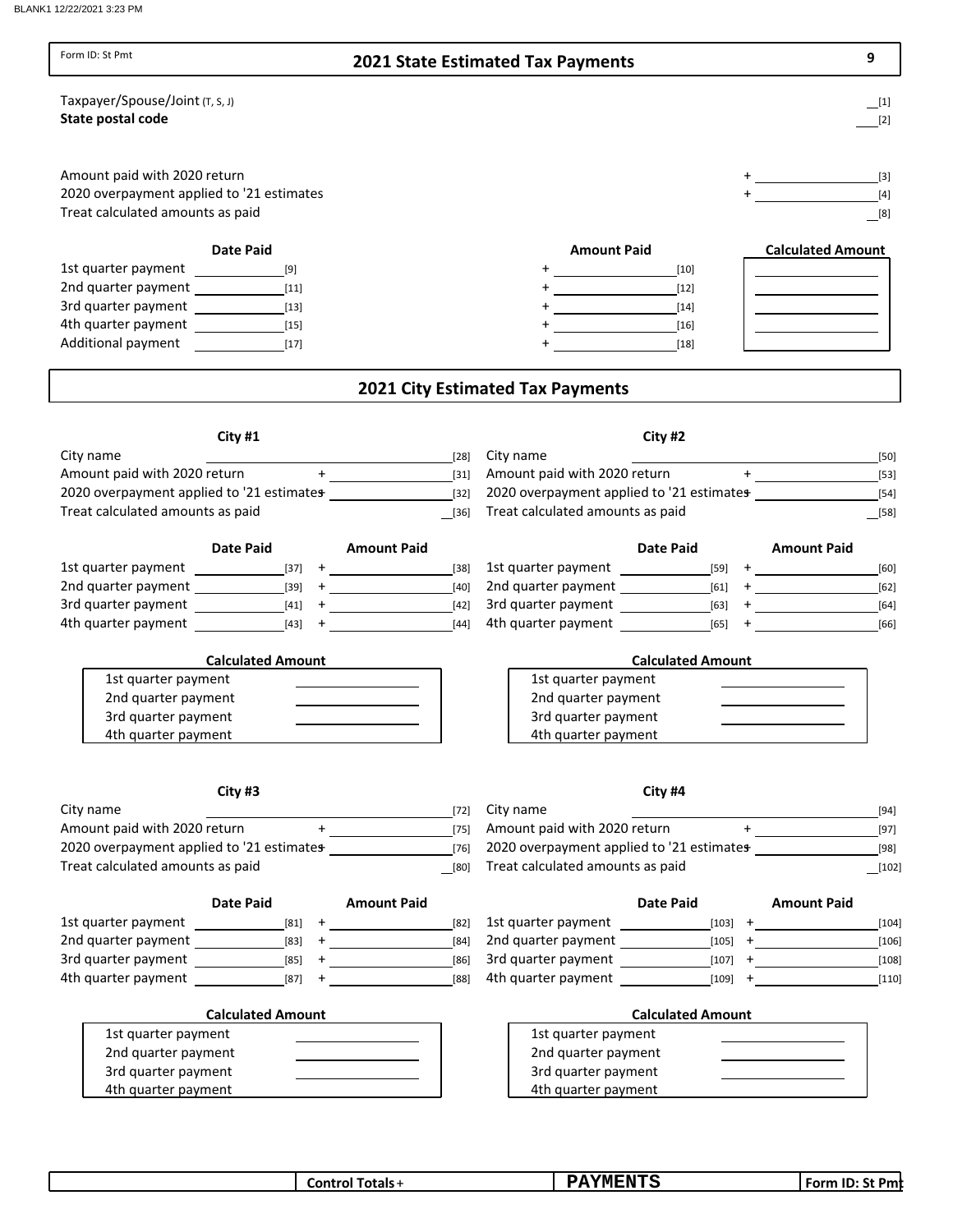#### Income Summary 10

Below is a list of the forms as reported in last year's tax return. Please provide copies of all of the forms you received. To indicate which forms are attached, enter a "1" for attached in the field provided next to the Description. To indicate which forms are not applicable, enter a "2" for not applicable (N/A) in the field provided next to the Description. Otherwise, leave this field blank.

|                  |                  |                                |             |  | $1 =$ Attached<br>2 = N/A |
|------------------|------------------|--------------------------------|-------------|--|---------------------------|
| Form             | T/S/J            |                                | Description |  |                           |
| <b>NTC 1444C</b> |                  | ECONOMIC IMPACT PAYMENT (EIP3) |             |  |                           |
|                  |                  |                                |             |  |                           |
|                  |                  |                                |             |  |                           |
|                  |                  |                                |             |  |                           |
|                  |                  |                                |             |  |                           |
|                  |                  |                                |             |  |                           |
|                  |                  |                                |             |  |                           |
|                  |                  |                                |             |  |                           |
|                  |                  |                                |             |  |                           |
|                  |                  |                                |             |  |                           |
|                  |                  |                                |             |  |                           |
|                  |                  |                                |             |  |                           |
|                  |                  |                                |             |  |                           |
|                  |                  |                                |             |  |                           |
|                  |                  |                                |             |  |                           |
|                  |                  |                                |             |  |                           |
|                  |                  |                                |             |  |                           |
|                  |                  |                                |             |  |                           |
|                  |                  |                                |             |  |                           |
|                  |                  |                                |             |  |                           |
|                  |                  |                                |             |  |                           |
|                  |                  |                                |             |  |                           |
|                  |                  |                                |             |  |                           |
|                  |                  |                                |             |  |                           |
|                  |                  |                                |             |  |                           |
|                  |                  |                                |             |  |                           |
|                  |                  |                                |             |  |                           |
|                  |                  |                                |             |  |                           |
|                  |                  |                                |             |  |                           |
|                  |                  |                                |             |  |                           |
|                  |                  |                                |             |  |                           |
|                  |                  |                                |             |  |                           |
|                  |                  |                                |             |  |                           |
|                  |                  |                                |             |  |                           |
|                  |                  |                                |             |  |                           |
|                  |                  |                                |             |  |                           |
|                  |                  |                                |             |  |                           |
|                  | - -<br>Ξ.        |                                |             |  |                           |
|                  | - -              |                                |             |  |                           |
|                  | - <del>- -</del> |                                |             |  |                           |
|                  | — <del>—</del>   |                                |             |  |                           |
|                  | — <del>— —</del> |                                |             |  |                           |
|                  | — <del>— —</del> |                                |             |  |                           |
|                  | - -              |                                |             |  |                           |
|                  | - -              |                                |             |  |                           |
|                  | - -              |                                |             |  |                           |
|                  |                  |                                |             |  |                           |
|                  | - -              |                                |             |  |                           |
|                  | . .              |                                |             |  |                           |
|                  | $\sim$           |                                |             |  |                           |
|                  |                  |                                |             |  |                           |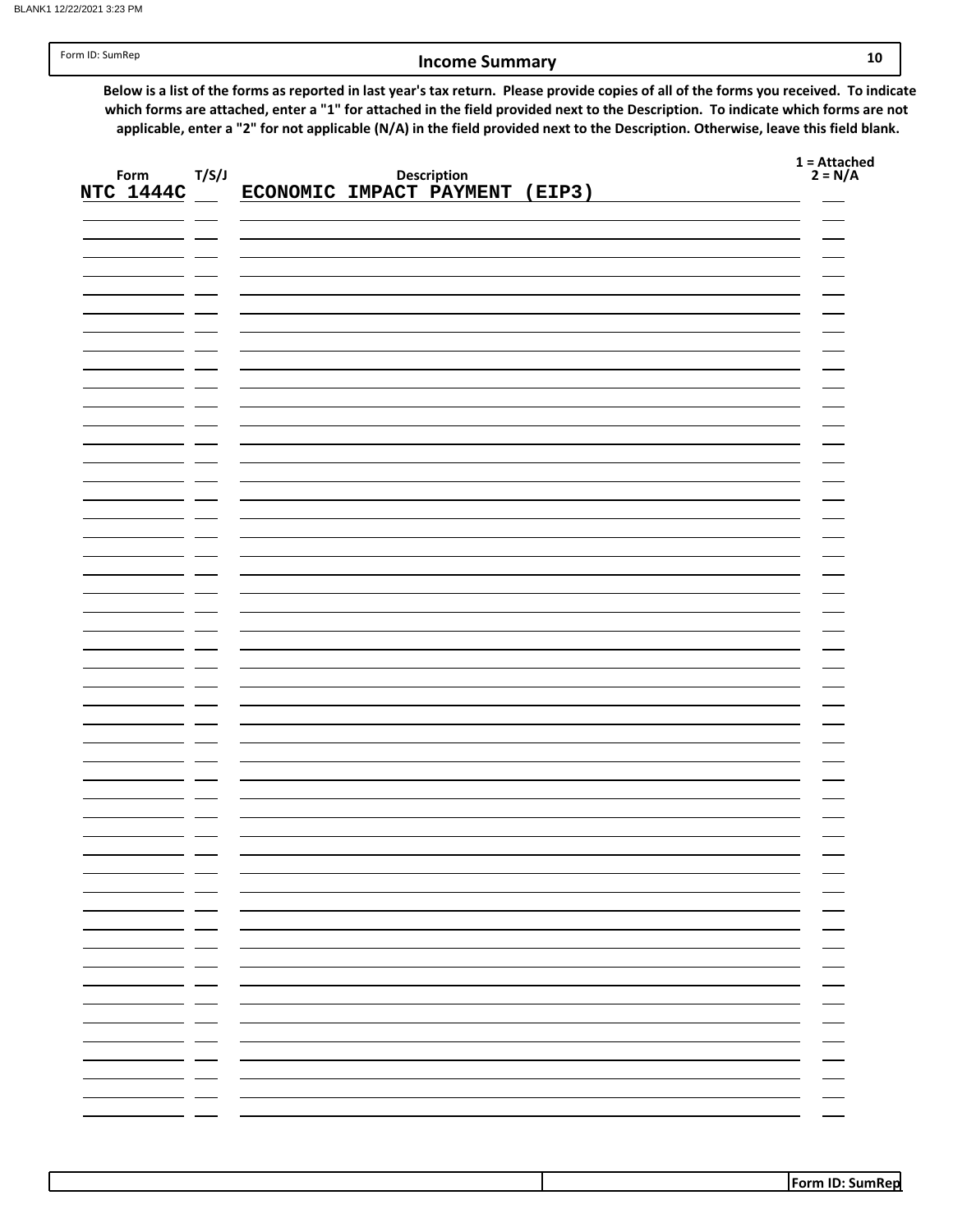| Form ID: W2                                                                                                     | <b>Wages and Salaries #1</b>                               |                     | 12                            |
|-----------------------------------------------------------------------------------------------------------------|------------------------------------------------------------|---------------------|-------------------------------|
|                                                                                                                 | Please provide all copies of Form W-2.<br>2021 Information |                     | <b>Prior Year Information</b> |
| Taxpayer/Spouse (T, S)                                                                                          |                                                            | $\lfloor 1 \rfloor$ |                               |
| Employer name                                                                                                   |                                                            | $[3]$               |                               |
| Were these wages earned for service as: (1 = Minister, 2 = Military, 3 = Farming / Fishing, 4 = National Guard) |                                                            | [5]                 |                               |
| Mark if this is your current employer                                                                           |                                                            | [6]                 |                               |
| Federal wages and salaries (Box 1)                                                                              |                                                            | $[10]$              |                               |
| Federal tax withheld (Box 2)                                                                                    |                                                            | $[12]$              |                               |
| Social security wages (Box 3) (If different than federal wages)                                                 |                                                            | $[14]$              |                               |
| Social security tax withheld (Box 4)                                                                            |                                                            | $[16]$              |                               |
| Medicare wages (Box 5) (If different than federal wages)                                                        |                                                            | $[18]$              |                               |
| Medicare tax withheld (Box 6)                                                                                   |                                                            | $[21]$              |                               |
| SS tips (Box 7)                                                                                                 |                                                            | $[23]$              |                               |
| Allocated tips (Box 8)                                                                                          |                                                            | $[25]$              |                               |
| Dependent care benefits (Box 10)                                                                                |                                                            | $[27]$              |                               |
| Box 13 -                                                                                                        |                                                            |                     |                               |
| Statutory employee                                                                                              |                                                            | $[29]$              |                               |
| Retirement plan                                                                                                 |                                                            | [30]                |                               |
| Third-party sick pay                                                                                            |                                                            | $[31]$              |                               |
| State postal code (Box 15)                                                                                      |                                                            | $[32]$              |                               |
| State wages (Box 16) (If different than federal wages)                                                          |                                                            | $[34]$              |                               |
| State tax withheld (Box 17)                                                                                     |                                                            | $[36]$              |                               |
| Local wages (Box 18)                                                                                            |                                                            | $[38]$              |                               |
| Local tax withheld (Box 19)                                                                                     |                                                            | $[40]$              |                               |
| Name of locality (Box 20)                                                                                       |                                                            | $[43]$              |                               |

### Control Totals+

# Wages and Salaries #2

#### Please provide all copies of Form W-2.

|                                                                                                                 | case provide an eopics or r<br>2021 Information | <b>Prior Year Information</b> |
|-----------------------------------------------------------------------------------------------------------------|-------------------------------------------------|-------------------------------|
| Taxpayer/Spouse (T, S)                                                                                          | $\Box$ [1]                                      |                               |
| Employer name                                                                                                   | $[3]$                                           |                               |
| Were these wages earned for service as: (1 = Minister, 2 = Military, 3 = Farming / Fishing, 4 = National Guard) | [5]                                             |                               |
| Mark if this your current employer                                                                              | $\boxed{6}$                                     |                               |
| Federal wages and salaries (Box 1)                                                                              | $[10]$                                          |                               |
| Federal tax withheld (Box 2)                                                                                    | $[12]$                                          |                               |
| Social security wages (Box 3) (If different than federal wages)                                                 | $[14]$                                          |                               |
| Social security tax withheld (Box 4)                                                                            | $\ddot{}$<br>$[16]$                             |                               |
| Medicare wages (Box 5) (If different than federal wages)                                                        | $[18]$                                          |                               |
| Medicare tax withheld (Box 6)                                                                                   | $[21]$                                          |                               |
| SS tips (Box 7)                                                                                                 | $[23]$                                          |                               |
| Allocated tips (Box 8)                                                                                          | $\ddot{}$<br>$[25]$                             |                               |
| Dependent care benefits (Box 10)                                                                                | $[27]$                                          |                               |
| Box 13 -                                                                                                        |                                                 |                               |
| Statutory employee                                                                                              | [29]                                            |                               |
| Retirement plan                                                                                                 | $[30]$                                          |                               |
| Third-party sick pay                                                                                            | $[31]$                                          |                               |
| State postal code (Box 15)                                                                                      | $[32]$                                          |                               |
| State wages (Box 16) (If different than federal wages)                                                          | $[34]$                                          |                               |
| State tax withheld (Box 17)                                                                                     | $[36]$                                          |                               |
| Local wages (Box 18)                                                                                            | $[38]$                                          |                               |
| Local tax withheld (Box 19)                                                                                     | [40]                                            |                               |
| Name of locality (Box 20)                                                                                       | $[43]$                                          |                               |

Control Totals+

**INCOME**

Form ID: W2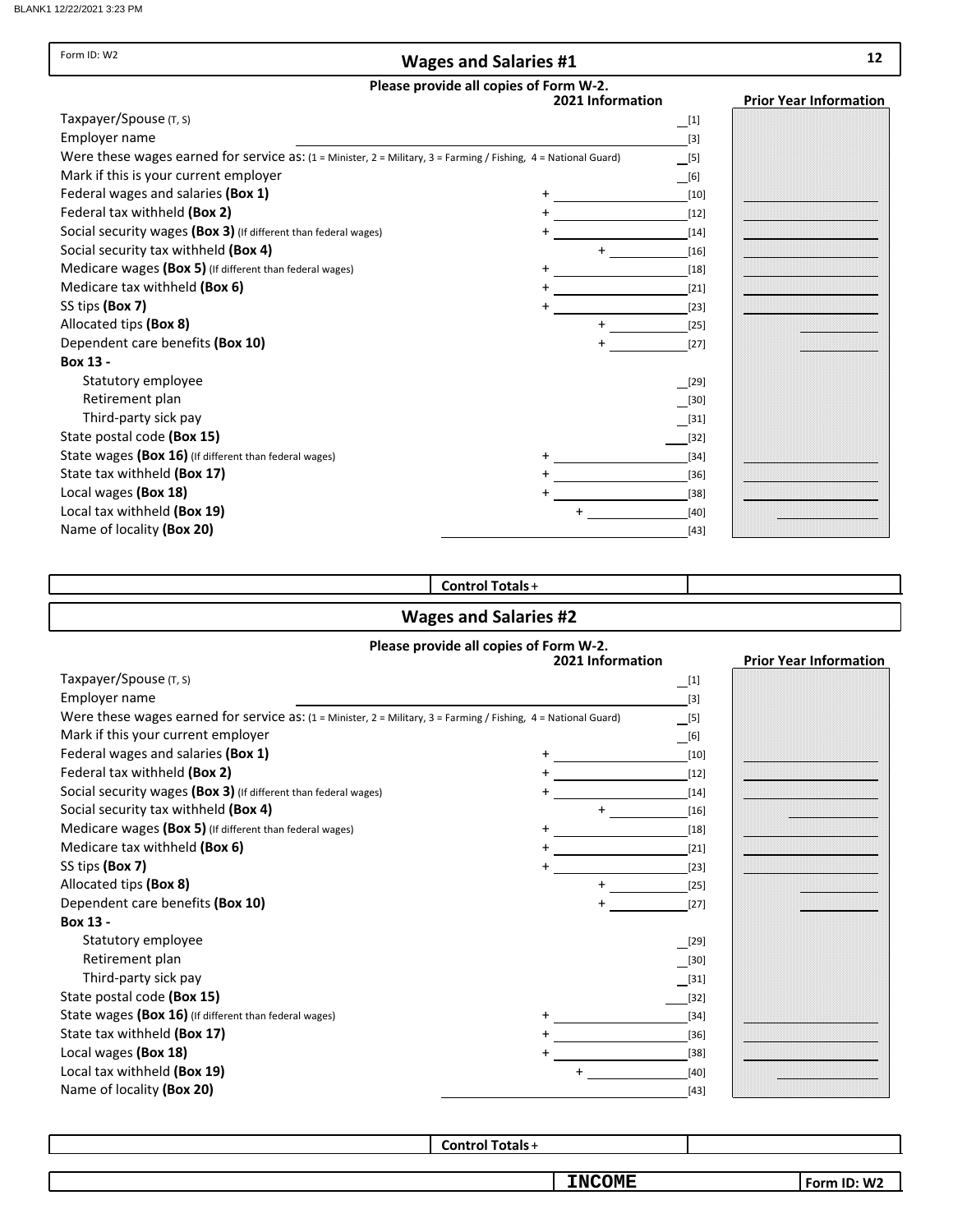Form ID: B-1

#### Interest Income

Please provide copies of all Form 1099-INT or other statements reporting interest income.

\*Whole numbers will be treated as \$ amounts. Enter percentages in the XXX.XX format. For example, enter 100% as 100.00 or 75.5% as 75.50.

|  |                         | Type<br>T/S/J Code (**See codes below) | Interest $[1]$<br>Income | Tax Exempt<br>Income | Penalty on<br>Early Withdrawal | U.S. Obligations* Tax Exempt*<br>\$ or % \$ or % | Foreign Taxes<br>Paid | <b>Prior Year Information</b> |
|--|-------------------------|----------------------------------------|--------------------------|----------------------|--------------------------------|--------------------------------------------------|-----------------------|-------------------------------|
|  | $\mathbf{1}$            | Payer                                  |                          |                      |                                |                                                  |                       |                               |
|  |                         | Amounts                                |                          |                      |                                |                                                  |                       |                               |
|  | $\overline{2}$          | Payer                                  |                          |                      |                                |                                                  |                       |                               |
|  |                         | Amounts                                |                          |                      |                                |                                                  |                       |                               |
|  | 3                       | Payer                                  |                          |                      |                                |                                                  |                       |                               |
|  |                         | Amounts                                |                          |                      |                                |                                                  |                       |                               |
|  | 4                       | Payer                                  |                          |                      |                                |                                                  |                       |                               |
|  |                         | Amounts                                |                          |                      |                                |                                                  |                       |                               |
|  | 5                       | Payer                                  |                          |                      |                                |                                                  |                       |                               |
|  |                         | Amounts                                |                          |                      |                                |                                                  |                       |                               |
|  | 6                       | Payer                                  |                          |                      |                                |                                                  |                       |                               |
|  |                         | Amounts                                |                          |                      |                                |                                                  |                       |                               |
|  | $\overline{\mathbf{z}}$ | Payer                                  |                          |                      |                                |                                                  |                       |                               |
|  |                         | Amounts                                |                          |                      |                                |                                                  |                       |                               |
|  | 8                       | Payer                                  |                          |                      |                                |                                                  |                       |                               |
|  |                         | Amounts                                |                          |                      |                                |                                                  |                       |                               |
|  | $\mathbf{9}$            | Payer                                  |                          |                      |                                |                                                  |                       |                               |
|  |                         | Amounts                                |                          |                      |                                |                                                  |                       |                               |
|  | 10                      | Payer                                  |                          |                      |                                |                                                  |                       |                               |
|  |                         | Amounts                                |                          |                      |                                |                                                  |                       |                               |

|                                 | **Interest Codes       |                        |
|---------------------------------|------------------------|------------------------|
| <b>Blank = Regular Interest</b> | $4$ = Accrued Interest | 6 = ABP Adjustment     |
| 3 = Nominee Distribution        | 5 = OID Adjustment     | 7 = Series EE & I Bond |

| Totals<br>Lontrol<br>----- | --<br>Form |
|----------------------------|------------|
|                            |            |

13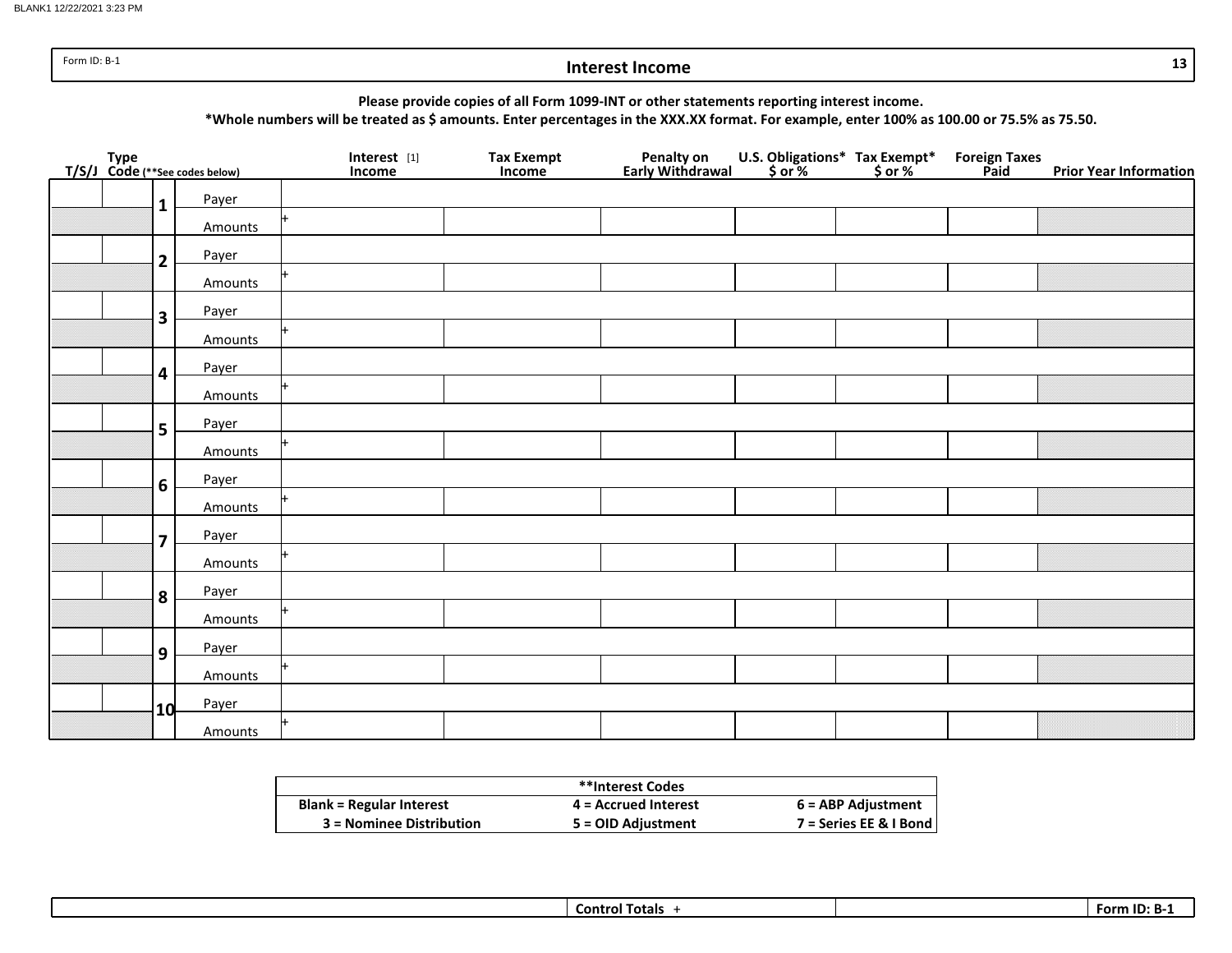BLANK1 12/22/2021 3:23 PM

|              | Form ID: B-2 |                                  |                                                      |                               |                                                                                           |                                      | <b>Dividend Income</b> |                            |                                       |                                                                                                                                            |                           |                                 | 14                                      |
|--------------|--------------|----------------------------------|------------------------------------------------------|-------------------------------|-------------------------------------------------------------------------------------------|--------------------------------------|------------------------|----------------------------|---------------------------------------|--------------------------------------------------------------------------------------------------------------------------------------------|---------------------------|---------------------------------|-----------------------------------------|
|              |              |                                  |                                                      |                               | Please provide copies of all Form 1099-DIV or other statements reporting dividend income. |                                      |                        |                            |                                       | *Whole numbers will be treated as \$ amounts. Enter percentages in the XXX.XX format. For example, enter 100% as 100.00 or 75.5% as 75.50. |                           |                                 |                                         |
| $\mathbf{T}$ | S Type       |                                  | Ordinary [2]<br>J Code (**See codes below) Dividends | Qualified<br><b>Dividends</b> | <b>Total</b><br><b>Cap Gain</b>                                                           | Distributions Section 1250 Sec. 199A |                        | 28%<br><b>Capital Gain</b> | <b>Tax Exempt</b><br><b>Dividends</b> | <b>U.S.</b><br>Obligations*<br>\$or %                                                                                                      | Tax Exempt*<br>$$$ or $%$ | Foreign<br><b>Taxes</b><br>Paid | <b>Prior Year</b><br><b>Information</b> |
|              |              | Payer<br>$\mathbf{1}$            |                                                      |                               |                                                                                           |                                      |                        |                            |                                       |                                                                                                                                            |                           |                                 |                                         |
|              |              | Amounts                          |                                                      |                               |                                                                                           |                                      |                        |                            |                                       |                                                                                                                                            |                           |                                 |                                         |
|              |              | Payer<br>$\overline{2}$          |                                                      |                               |                                                                                           |                                      |                        |                            |                                       |                                                                                                                                            |                           |                                 |                                         |
|              |              | Amounts                          |                                                      |                               |                                                                                           |                                      |                        |                            |                                       |                                                                                                                                            |                           |                                 |                                         |
|              |              | Payer<br>3                       |                                                      |                               |                                                                                           |                                      |                        |                            |                                       |                                                                                                                                            |                           |                                 |                                         |
|              |              | Amounts                          |                                                      |                               |                                                                                           |                                      |                        |                            |                                       |                                                                                                                                            |                           |                                 |                                         |
|              |              | Payer<br>4                       |                                                      |                               |                                                                                           |                                      |                        |                            |                                       |                                                                                                                                            |                           |                                 |                                         |
|              |              | Amounts                          |                                                      |                               |                                                                                           |                                      |                        |                            |                                       |                                                                                                                                            |                           |                                 |                                         |
|              |              | Payer<br>5                       |                                                      |                               |                                                                                           |                                      |                        |                            |                                       |                                                                                                                                            |                           |                                 |                                         |
|              |              | Amounts                          |                                                      |                               |                                                                                           |                                      |                        |                            |                                       |                                                                                                                                            |                           |                                 |                                         |
|              |              | Payer<br>6                       |                                                      |                               |                                                                                           |                                      |                        |                            |                                       |                                                                                                                                            |                           |                                 |                                         |
|              |              | Amounts                          |                                                      |                               |                                                                                           |                                      |                        |                            |                                       |                                                                                                                                            |                           |                                 |                                         |
|              |              | Payer<br>$\overline{\mathbf{z}}$ |                                                      |                               |                                                                                           |                                      |                        |                            |                                       |                                                                                                                                            |                           |                                 |                                         |
|              |              | Amounts                          |                                                      |                               |                                                                                           |                                      |                        |                            |                                       |                                                                                                                                            |                           |                                 |                                         |
|              |              | Payer<br>8                       |                                                      |                               |                                                                                           |                                      |                        |                            |                                       |                                                                                                                                            |                           |                                 |                                         |
|              |              | Amounts                          |                                                      |                               |                                                                                           |                                      |                        |                            |                                       |                                                                                                                                            |                           |                                 |                                         |
|              |              | Payer<br>9                       |                                                      |                               |                                                                                           |                                      |                        |                            |                                       |                                                                                                                                            |                           |                                 |                                         |
|              |              | Amounts                          |                                                      |                               |                                                                                           |                                      |                        |                            |                                       |                                                                                                                                            |                           |                                 |                                         |
|              |              | Payer<br>10                      |                                                      |                               |                                                                                           |                                      |                        |                            |                                       |                                                                                                                                            |                           |                                 |                                         |
|              |              | Amounts                          |                                                      |                               |                                                                                           |                                      |                        |                            |                                       |                                                                                                                                            |                           |                                 |                                         |

|                      | **Dividend Codes |
|----------------------|------------------|
| <b>Blank = Other</b> | $3 =$ Nominee    |

<u>Control Totals +</u> Form ID: B-2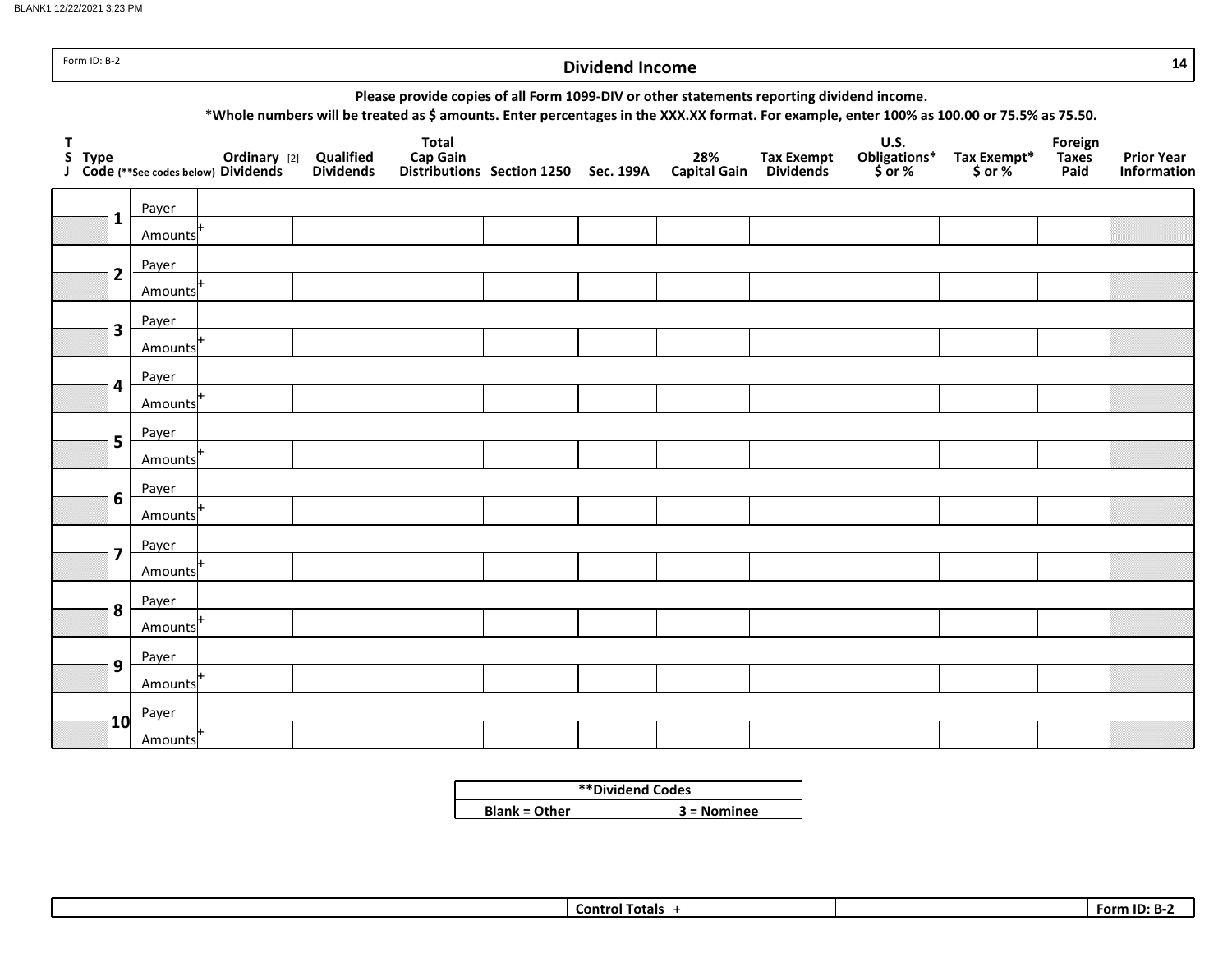Form ID: D

| Sales of Stocks, Securities, and Other Investment Property |  |  |  |  |  |  |  |  |
|------------------------------------------------------------|--|--|--|--|--|--|--|--|
|------------------------------------------------------------|--|--|--|--|--|--|--|--|

#### Please provide copies of all Forms 1099-B and 1099-S

Did you have any securities become worthless during 2021? (Y, N)

Did you have any debts become uncollectible during 2021? (Y, N)

Did you have any commodity sales, short sales, or straddles? (Y, N)

Did you exchange any securities or investments for something other than cash? (Y, N)

Did you receive, sell, exchange, or otherwise dispose of any financial interest in any virtual currency? ( $Y$ , N)  $[4]$ 

| T/S/J | <b>Description of Property[1]</b> | <b>Date Acquired</b> | <b>Date Sold</b> | <b>Gross Sales Price</b><br>(Less expenses of sale) | <b>Cost or Other Basis</b> |
|-------|-----------------------------------|----------------------|------------------|-----------------------------------------------------|----------------------------|
|       |                                   |                      |                  | $+$<br>$\ddot{}$                                    | $^{+}$<br>$+$              |
|       |                                   |                      |                  | $\ddot{}$                                           | $\ddot{}$                  |
|       |                                   |                      |                  | $\ddot{}$                                           | $\ddot{}$                  |
|       |                                   |                      |                  | $\ddot{}$                                           | $\ddot{}$                  |
|       |                                   |                      |                  | $\ddot{}$                                           | $\ddot{}$                  |
|       |                                   |                      |                  | $\ddot{}$                                           | $\ddot{}$                  |
|       |                                   |                      |                  | $\ddot{}$                                           | $\ddot{}$                  |
|       |                                   |                      |                  | $\ddot{}$                                           | $\overline{+}$             |
|       |                                   |                      |                  | $\ddot{}$<br>$\ddot{}$                              | $\ddot{}$<br>$\ddot{}$     |
|       |                                   |                      |                  | $\ddot{}$                                           | $\ddot{}$                  |
|       |                                   |                      |                  | $+$                                                 | $+$                        |
|       |                                   |                      |                  | $\ddot{}$                                           | $\ddot{}$                  |
|       |                                   |                      |                  | $+$                                                 | $\ddot{}$                  |
|       |                                   |                      |                  | $\ddot{}$                                           | $\ddot{}$                  |
|       |                                   |                      |                  | $+$                                                 | $\ddot{}$                  |
|       |                                   |                      |                  | $\ddot{}$                                           | $\ddot{}$                  |
|       |                                   |                      |                  | $+$                                                 | $\ddot{}$                  |
|       |                                   |                      |                  | $\ddot{}$<br>$+$                                    | $\ddot{}$<br>$\ddot{}$     |
|       |                                   |                      |                  | $\ddot{}$                                           | $\overline{+}$             |
|       |                                   |                      |                  | $\ddot{}$                                           | $\ddot{}$                  |
|       |                                   |                      |                  | $\ddot{}$                                           | $\ddot{}$                  |
|       |                                   |                      |                  | $\ddot{}$                                           | $\ddot{}$                  |
|       |                                   |                      |                  | $\ddot{}$                                           | $\ddot{}$                  |
|       |                                   |                      |                  | $\ddot{}$                                           | $\ddot{}$                  |
|       |                                   |                      |                  | $\ddot{}$                                           | $\ddot{}$                  |
|       |                                   |                      |                  | $\ddot{}$                                           | $\ddot{}$                  |
|       |                                   |                      |                  | $+$<br>$\ddot{}$                                    | $\ddot{}$<br>$\ddot{}$     |
|       |                                   |                      |                  | $\ddot{}$                                           | $\ddot{}$                  |
|       |                                   |                      |                  | $\ddot{}$                                           | $+$                        |
|       |                                   |                      |                  | $\ddot{}$                                           | $+$                        |
|       |                                   |                      |                  | $\ddot{}$                                           | $^{+}$                     |
|       |                                   |                      |                  | $^+$                                                | $+$                        |
|       |                                   |                      |                  | +                                                   | +                          |
|       |                                   |                      |                  |                                                     |                            |
|       |                                   |                      |                  |                                                     |                            |
|       |                                   |                      |                  |                                                     |                            |
|       |                                   |                      |                  |                                                     |                            |
|       |                                   |                      |                  |                                                     |                            |
|       |                                   |                      |                  |                                                     |                            |
|       |                                   |                      |                  |                                                     |                            |
|       |                                   |                      |                  |                                                     |                            |
|       |                                   |                      |                  |                                                     |                            |
|       |                                   |                      |                  |                                                     |                            |
|       |                                   |                      |                  |                                                     |                            |
|       |                                   |                      |                  |                                                     |                            |
|       | <b>Control Totals+</b>            |                      | <b>INCOME</b>    |                                                     | Form ID: D                 |

[9]  $[10]$ 

 $[13]$ [11]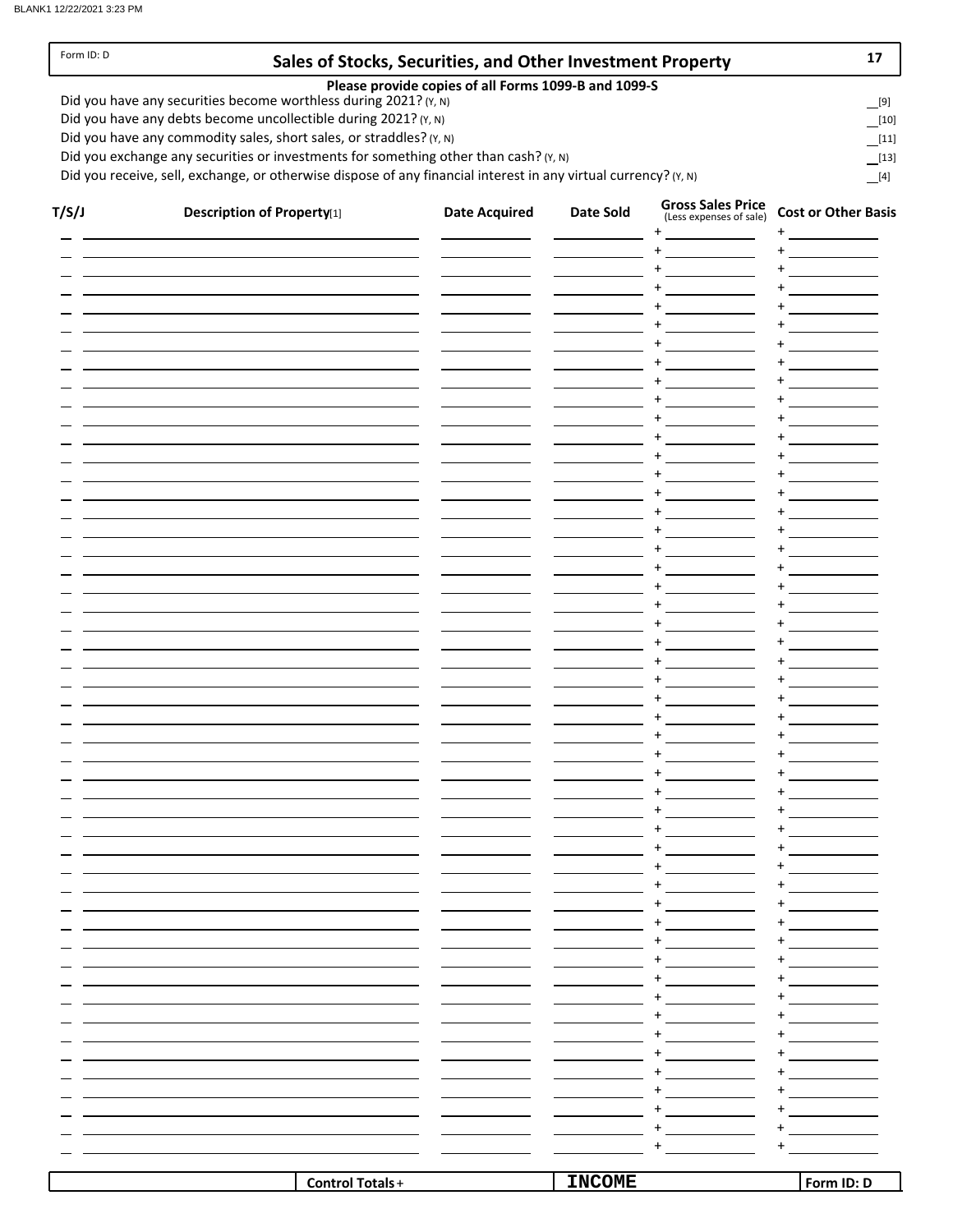| Form ID: Income                    |     | <b>Other Income</b>   |                                | 18                            |
|------------------------------------|-----|-----------------------|--------------------------------|-------------------------------|
| State and local income tax refunds |     |                       | 2021 Information<br>[5]        | <b>Prior Year Information</b> |
| Alimony received                   | T/S | <b>Agreement Date</b> | 2021 Information<br>[3]<br>[3] | <b>Prior Year Information</b> |

\*\*Unemployment benefits are taxable income and should be reported on your return. Your 1099-G should show both the amount received and any amount of tax withheld.You may need to go to your state's Department of Labor website to get your 1099-G from your account.

|                                                 | Taxpayer | <b>Spouse</b> | <b>Prior Year Information</b> |
|-------------------------------------------------|----------|---------------|-------------------------------|
| Unemployment compensation**                     | [9]      | [10]          |                               |
| Unemployment compensation federal withholding + | [9]      | [10]          |                               |
| Unemployment compensation state withholding     | [9]      | [10]          |                               |
| Unemployment compensation repaid                | [12] +   | [13]          |                               |
| Alaska Permanent Fund dividends                 | [18] +   | [19]          |                               |

|      | Self-                        |
|------|------------------------------|
|      | <b>Employment</b>            |
| /c/i | Income?<br>$\mathcal{U}$ and |

Income ?

2021 Information Prior Year Information

Other income, such as: Commissions, Jury pay, Director fees, Taxable scholarships

|  | . | $\ddot{}$ | $[15]$ |                   |
|--|---|-----------|--------|-------------------|
|  |   |           |        |                   |
|  |   | +         |        |                   |
|  |   |           |        |                   |
|  |   |           |        |                   |
|  |   |           |        |                   |
|  |   |           |        |                   |
|  |   | ٠         |        |                   |
|  |   |           |        |                   |
|  |   |           |        |                   |
|  |   | $\ddot{}$ |        |                   |
|  |   |           |        |                   |
|  |   |           |        |                   |
|  |   |           |        |                   |
|  |   |           |        |                   |
|  |   |           |        |                   |
|  |   |           |        |                   |
|  |   |           |        |                   |
|  |   |           |        |                   |
|  |   |           |        |                   |
|  |   | +         |        |                   |
|  |   |           |        |                   |
|  |   |           |        |                   |
|  |   |           |        | ----------------- |
|  |   |           |        |                   |
|  |   |           |        |                   |
|  |   |           |        |                   |
|  |   |           |        |                   |
|  |   |           |        |                   |
|  |   |           |        |                   |
|  |   | +         |        | _________________ |
|  |   |           |        |                   |
|  |   |           |        |                   |
|  |   |           |        |                   |
|  |   |           |        |                   |

|  |  | <b>fotals</b><br>∴ontr⁄<br>7011 | ---------<br><b>COME</b><br>'N | $\sim$<br>. Form<br>- Inc<br>ш<br>. |
|--|--|---------------------------------|--------------------------------|-------------------------------------|
|--|--|---------------------------------|--------------------------------|-------------------------------------|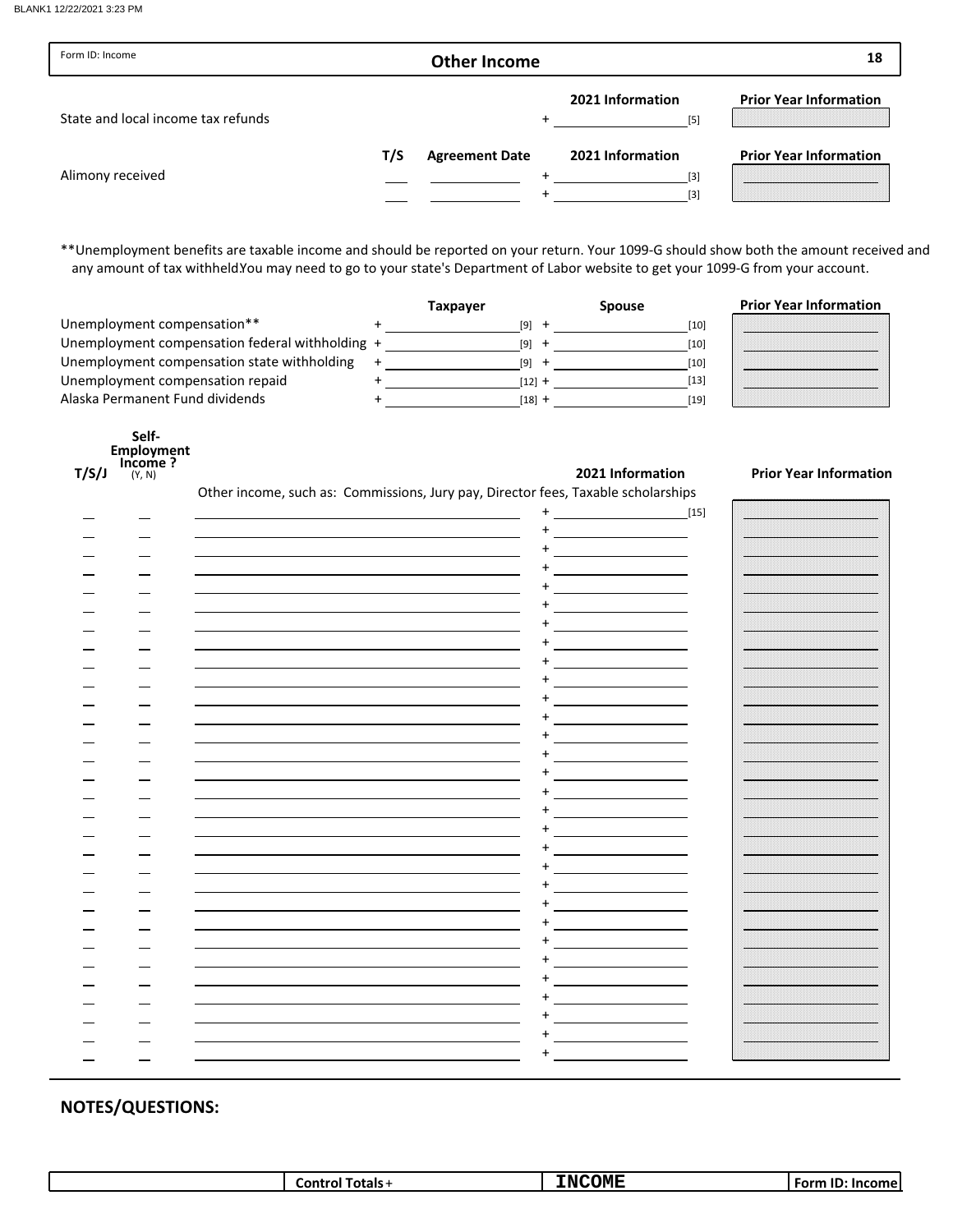BLANK1 12/22/2021 3:23 PM

| Form ID: 1099M                                                          | <b>Miscellaneous Income #1</b>     |                  | 18a                           |
|-------------------------------------------------------------------------|------------------------------------|------------------|-------------------------------|
|                                                                         | Please provide all Forms 1099-MISC |                  |                               |
| Preparer use only                                                       |                                    | 2021 Information | <b>Prior Year Information</b> |
| Name of payer                                                           |                                    | $[3]$            |                               |
| Taxpayer/Spouse/Joint (T, S, J)                                         |                                    | $[5]$            |                               |
| State postal code                                                       |                                    | [6]              |                               |
| Rents (Box 1)                                                           |                                    | $[13]$           |                               |
| Royalties (Box 2)                                                       |                                    | $[15]$           |                               |
| Other income (Box 3)                                                    |                                    | $[17]$           |                               |
| Federal income tax withheld (Box 4)                                     |                                    | $[19]$           |                               |
| Fishing boat proceeds (Box 5)                                           |                                    | $[21]$           |                               |
| Medical and health care payments (Box 6)                                |                                    | $[23]$           |                               |
| Payer made direct sales of \$5,000 or more of consumer products (Box 7) |                                    | $[27]$           |                               |
| Substitute payments in lieu of dividends or interest (Box 8)            |                                    | $[29]$           |                               |
| Crop Insurance proceeds (Box 9)                                         |                                    | $[31]$           |                               |
| Gross proceeds paid to an attorney (Box 10)                             |                                    | $[36]$           |                               |
| Fish purchased for resale (Box 11)                                      |                                    | $[38]$           |                               |
| Section 409A deferrals (Box 12)                                         |                                    | $[40]$           |                               |
| Excess golden parachute payments (Box 13)                               |                                    | $[42]$           |                               |
| Nonqualified deferred compensation (Box 14)                             |                                    | $[44]$           |                               |
| State tax withheld (Box 15)                                             |                                    | $[46]$           |                               |
| State/Payer's state no. (Box 16)                                        |                                    | $[48]$           |                               |
| State income (Box 17)                                                   | $\ddot{}$                          | $[49]$           |                               |
|                                                                         |                                    |                  |                               |
|                                                                         | <b>Control Totals +</b>            |                  |                               |

#### Control Totals +

| <b>Miscellaneous Income #2</b>                                          |                                    |                   |                               |  |
|-------------------------------------------------------------------------|------------------------------------|-------------------|-------------------------------|--|
| Preparer use only                                                       | Please provide all Forms 1099-MISC |                   |                               |  |
|                                                                         |                                    | 2021 Information  | <b>Prior Year Information</b> |  |
| Name of payer                                                           |                                    | $\lceil 3 \rceil$ |                               |  |
| Taxpayer/Spouse/Joint (T, S, J)                                         |                                    | $[5]$             |                               |  |
| State postal code                                                       |                                    | [6]               |                               |  |
| Rents (Box 1)                                                           |                                    | $[13]$            |                               |  |
| Royalties (Box 2)                                                       |                                    | $[15]$            |                               |  |
| Other income (Box 3)                                                    |                                    | $[17]$            |                               |  |
| Federal income tax withheld (Box 4)                                     |                                    | $[19]$            |                               |  |
| Fishing boat proceeds (Box 5)                                           |                                    | $[21]$            |                               |  |
| Medical and health care payments (Box 6)                                |                                    | $[23]$            |                               |  |
| Payer made direct sales of \$5,000 or more of consumer products (Box 7) |                                    | $[27]$            |                               |  |
| Substitute payments in lieu of dividends or interest (Box 8)            |                                    | $[29]$            |                               |  |
| Crop Insurance proceeds (Box 9)                                         |                                    | $[31]$            |                               |  |
| Gross proceeds paid to an attorney (Box 10)                             |                                    | [36]              |                               |  |
| Fish purchased for resale (Box 11)                                      |                                    | $[38]$            |                               |  |
| Section 409A deferrals (Box 12)                                         |                                    | [40]              |                               |  |
| Excess golden parachute payments (Box 13)                               |                                    | $[42]$            |                               |  |
| Nonqualified deferred compensation (Box 14)                             |                                    | $[44]$            |                               |  |
| State tax withheld (Box 15)                                             |                                    | $[46]$            |                               |  |
| State/Payer's state no. (Box 16)                                        |                                    | $[48]$            |                               |  |
| State income (Box 17)                                                   | $\ddot{}$                          | [49]              |                               |  |
|                                                                         |                                    |                   |                               |  |
|                                                                         | <b>Control Totals +</b>            |                   |                               |  |

NOTES/QUESTIONS:

Form ID: 1099M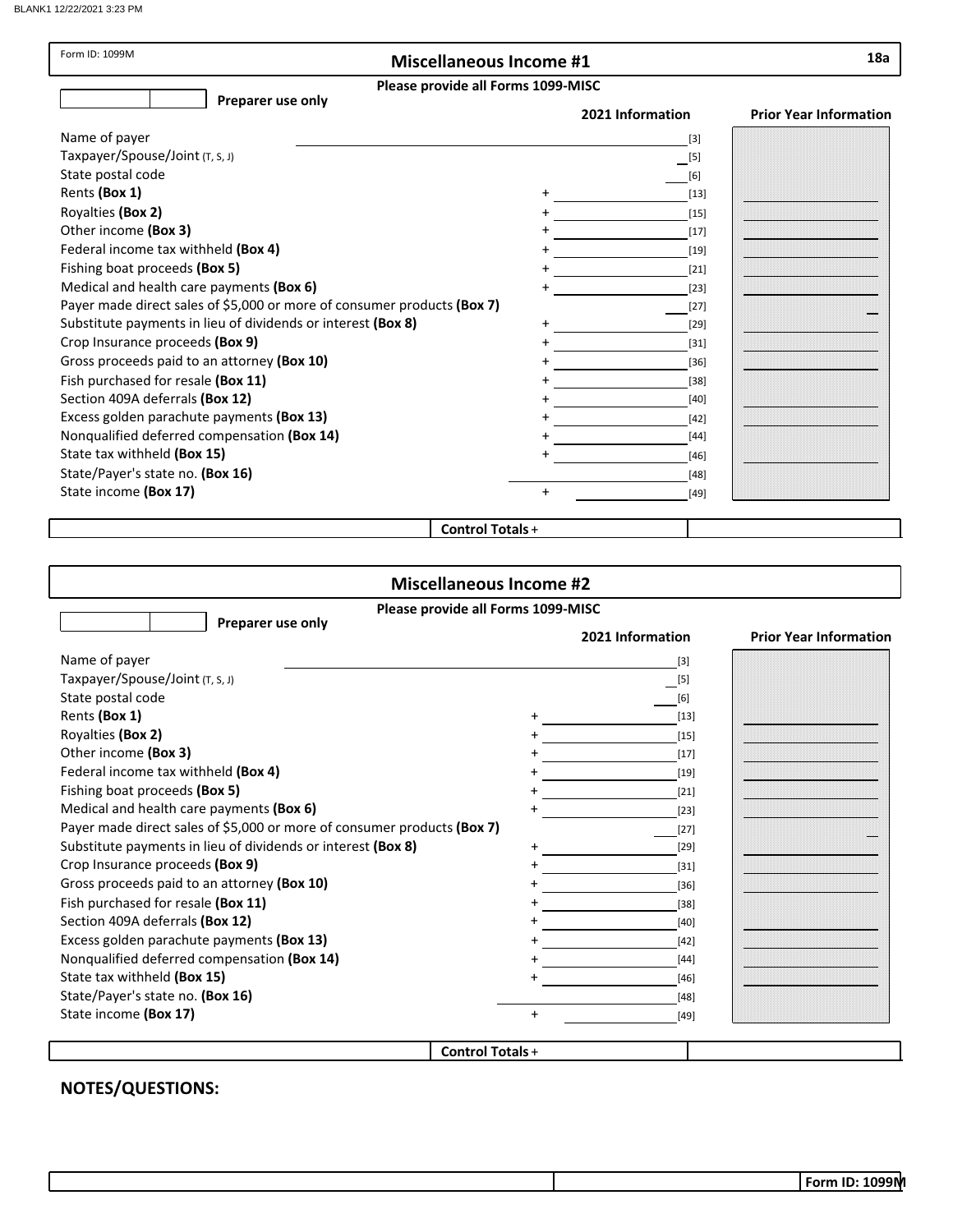Form ID: 1099R

#### Pension, Annuity, and IRA Distributions #1

#### Please provide all Forms 1099-R.

| Please provide all Forms 1099-R.                                 |                                                                                                                                                                                                                   |                               |
|------------------------------------------------------------------|-------------------------------------------------------------------------------------------------------------------------------------------------------------------------------------------------------------------|-------------------------------|
|                                                                  | 2021 Information                                                                                                                                                                                                  | <b>Prior Year Information</b> |
| Taxpayer/Spouse (T, S)                                           | [1]                                                                                                                                                                                                               |                               |
| Name of payer                                                    |                                                                                                                                                                                                                   |                               |
| State postal code                                                | [5]                                                                                                                                                                                                               |                               |
| Gross distributions received (Box 1)                             |                                                                                                                                                                                                                   |                               |
| Taxable amount received (Box 2a)                                 | [9]                                                                                                                                                                                                               |                               |
| Federal withholding (Box 4)                                      | [11]                                                                                                                                                                                                              |                               |
| Distribution code (Box 7)                                        | $[14]$                                                                                                                                                                                                            |                               |
| Mark if distribution is from an IRA, SEP, SIMPLE retirement plan | $[16] % \includegraphics[width=1\textwidth]{images/TrDiM-Architecture.png} % \caption{The first two different ways to be a function of the number of the first two different ways.} \label{TrDiM-Architecture} %$ |                               |
| State withholding (Box 14)                                       | $[17]$                                                                                                                                                                                                            |                               |
| Local withholding (Box 17)                                       | [19]                                                                                                                                                                                                              |                               |
| Amount of rollover                                               | [21]                                                                                                                                                                                                              |                               |
| Mark if distribution was due to a pre-retirement age disability  | [23]                                                                                                                                                                                                              |                               |
|                                                                  |                                                                                                                                                                                                                   |                               |

#### Control Totals+

#### Pension, Annuity, and IRA Distributions #2

### Please provide all Forms 1099-R.

|                                                                  | 2021 Information                                                                                                                                                                                                                | <b>Prior Year Information</b> |
|------------------------------------------------------------------|---------------------------------------------------------------------------------------------------------------------------------------------------------------------------------------------------------------------------------|-------------------------------|
| Taxpayer/Spouse (T, S)                                           | [1]                                                                                                                                                                                                                             |                               |
| Name of payer                                                    | [3]                                                                                                                                                                                                                             |                               |
| State postal code                                                | [5]                                                                                                                                                                                                                             |                               |
| Gross distributions received (Box 1)                             | [7]                                                                                                                                                                                                                             |                               |
| Taxable amount received (Box 2a)                                 | [9]                                                                                                                                                                                                                             |                               |
| Federal withholding (Box 4)                                      | $[11]$                                                                                                                                                                                                                          |                               |
| Distribution code (Box 7)                                        | $\boxed{14}$                                                                                                                                                                                                                    |                               |
| Mark if distribution is from an IRA, SEP, SIMPLE retirement plan | $[16] \centering% \includegraphics[width=1\textwidth]{images/TransY.pdf} \caption{The 3D (black) method is used for the estimators (black) method. The left hand side is the same as in the left hand side.} \label{fig:class}$ |                               |
| State withholding (Box 14)                                       | $[17]$                                                                                                                                                                                                                          |                               |
| Local withholding (Box 17)                                       | $[19]$                                                                                                                                                                                                                          |                               |
| Amount of rollover                                               | $[21]$                                                                                                                                                                                                                          |                               |
| Mark if distribution was due to a pre-retirement age disability  | [23]                                                                                                                                                                                                                            |                               |

#### Control Totals+

# Pension, Annuity, and IRA Distributions #3

| Please provide all Forms 1099-R.                                 |                        |                  |                               |  |
|------------------------------------------------------------------|------------------------|------------------|-------------------------------|--|
|                                                                  |                        | 2021 Information | <b>Prior Year Information</b> |  |
| Taxpayer/Spouse (T, S)                                           |                        | $\boxed{1}$      |                               |  |
| Name of payer                                                    |                        | $[3]$            |                               |  |
| State postal code                                                |                        | [5]              |                               |  |
| Gross distributions received (Box 1)                             |                        | $[7]$            |                               |  |
| Taxable amount received (Box 2a)                                 |                        | [9]              |                               |  |
| Federal withholding (Box 4)                                      |                        | [11]             |                               |  |
| Distribution code (Box 7)                                        |                        | $[14]$           |                               |  |
| Mark if distribution is from an IRA, SEP, SIMPLE retirement plan |                        | $[16]$           |                               |  |
| State withholding (Box 14)                                       |                        | $[17]$           |                               |  |
| Local withholding (Box 17)                                       |                        | $[19]$           |                               |  |
| Amount of rollover                                               |                        | $[21]$           |                               |  |
| Mark if distribution was due to a pre-retirement age disability  |                        | $[23]$           |                               |  |
|                                                                  |                        |                  |                               |  |
|                                                                  | <b>Control Totals+</b> |                  |                               |  |

| -------<br>. .<br>* IN<br>---<br>. | <b>OOF</b><br>-orr<br>, J F |
|------------------------------------|-----------------------------|
|                                    |                             |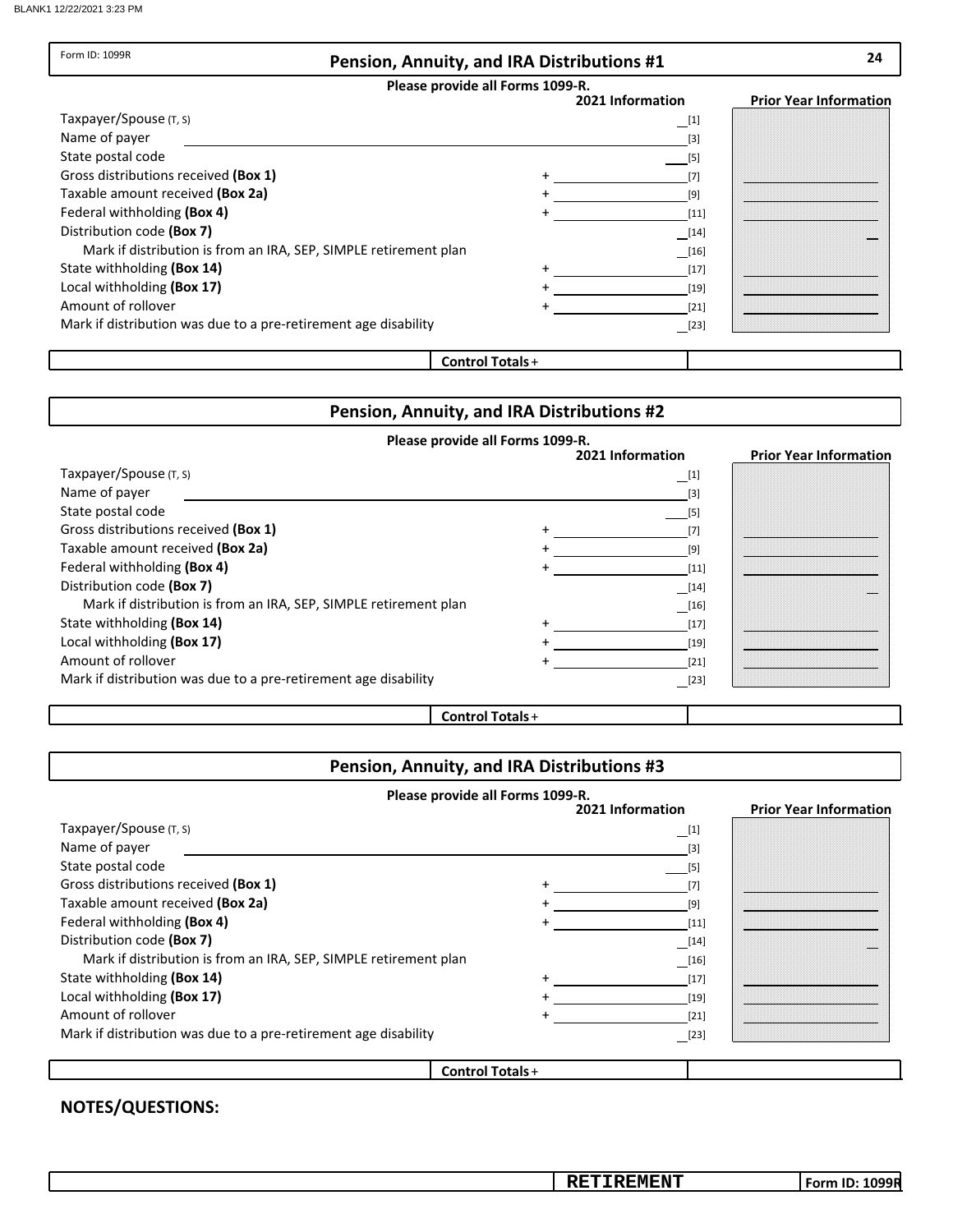| Form ID: SSA-1099<br><b>Social Security, Tier 1 Railroad Benefits</b>         |                   | 25                            |
|-------------------------------------------------------------------------------|-------------------|-------------------------------|
| Please provide a copy of Form(s) SSA-1099 or RRB-1099                         |                   |                               |
| Taxpayer/Spouse (T, S)                                                        | $[1]$             |                               |
| State postal code                                                             | $\lceil 2 \rceil$ |                               |
| <b>Social Security Benefits</b>                                               |                   |                               |
|                                                                               | 2021 Information  | <b>Prior Year Information</b> |
| If you received a Form SSA - 1099, please complete the following information: |                   |                               |
| Net Benefits for 2021 (Box 3 minus Box 4) (Box 5)                             | [8]               |                               |
| Voluntary Federal Income Tax Withheld (Box 6)                                 | [10]              |                               |
| From the DESCRIPTION OF AMOUNT IN BOX 3 area of Form SSA-1099:                |                   |                               |
| Medicare premiums                                                             | $[12]$            |                               |
| Prescription drug (Part D) premiums                                           | [14]              |                               |
| <b>Tier 1 Railroad Benefits</b>                                               |                   |                               |
|                                                                               | 2021 Information  | <b>Prior Year Information</b> |
| If you received a Form RRB - 1099, please complete the following information: |                   |                               |
| Net Social Security Equivalent Benefit:                                       |                   |                               |
| Portion of Tier 1 Paid in 2021 (Box 5)                                        | $[22]$            |                               |
|                                                                               | $[25]$            |                               |
| Federal Income Tax Withheld (Box 10)                                          | [27]              |                               |

Additional information about the benefits received not reported above. For example did you repay any benefits in 2021 or receive any prior year benefits in 2021. This information will be reported in the SSA-1099 DESCRIPTION OF AMOUNT IN BOX 3 area or in the RRB-1099 Boxes 7 through 9.

| $[40]$ |
|--------|
| $[41]$ |
| $[42]$ |
| $[43]$ |
| $[44]$ |
|        |

| 1099-<br>---<br><b>REMENT</b><br>11. J. M<br>. .<br>. .<br>intale<br>- - - - - -<br>.<br>. SSA-1<br>.ont<br>nrm<br>ш<br>I Uldi S<br>. |
|---------------------------------------------------------------------------------------------------------------------------------------|
|---------------------------------------------------------------------------------------------------------------------------------------|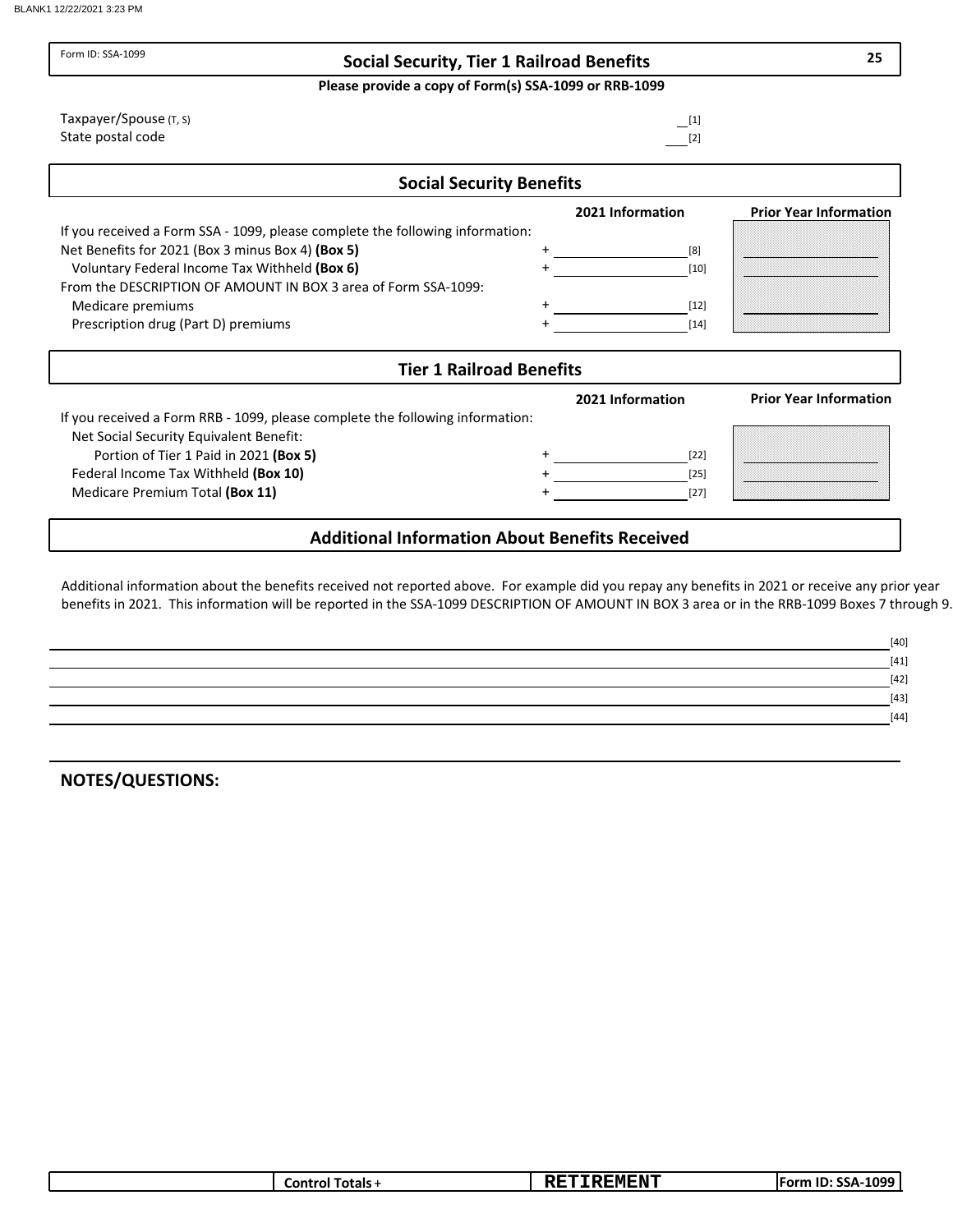| Form ID: IRA<br><b>Traditional IRA</b>                                                                                                                                                      |                 |        |               | 26     |
|---------------------------------------------------------------------------------------------------------------------------------------------------------------------------------------------|-----------------|--------|---------------|--------|
|                                                                                                                                                                                             | <b>Taxpayer</b> |        | <b>Spouse</b> |        |
| Are you or your spouse (if MFJ or MFS) covered by an employer's retirement<br>$plan?$ (Y, N)                                                                                                | [1]             |        |               | [2]    |
| Do you want to contribute the maximum allowable traditional IRA contribution amount? If<br>yes, enter the applicable code: $(1 =$ Deductible only, $2 =$ Both deductible and nondeductible) | [3]             |        |               | [4]    |
| Enter the total traditional IRA contributions made for use in 2021                                                                                                                          | [5]             |        |               | [6]    |
|                                                                                                                                                                                             | <b>Taxpayer</b> |        | <b>Spouse</b> |        |
| Enter the nondeductible contribution amount made for use in 2021                                                                                                                            | [5]             |        |               | [6]    |
| Enter the nondeductible contribution amount made in 2022 for use in 2021                                                                                                                    | [7]             |        |               | [8]    |
| <b>Traditional IRA basis</b>                                                                                                                                                                | $[17]$          | $\div$ |               | $[18]$ |
| Value of all your traditional IRA's on December 31, 2021:                                                                                                                                   |                 |        |               |        |
|                                                                                                                                                                                             | $[19]$          |        |               | $[20]$ |
|                                                                                                                                                                                             |                 |        |               |        |
|                                                                                                                                                                                             |                 |        |               |        |
|                                                                                                                                                                                             |                 |        |               |        |
|                                                                                                                                                                                             |                 |        |               |        |

#### Roth IRA

|        |                 | <b>Spouse</b> |                                                                                      |
|--------|-----------------|---------------|--------------------------------------------------------------------------------------|
| [29]   |                 |               | [30]                                                                                 |
| $[31]$ |                 |               | $[32]$                                                                               |
| $[39]$ |                 |               | $[40]$                                                                               |
| $[43]$ |                 |               | $[44]$                                                                               |
| [45]   |                 |               | $[46]$                                                                               |
| $[47]$ |                 |               | $[48]$                                                                               |
|        |                 |               |                                                                                      |
| $[49]$ |                 |               | $[50]$                                                                               |
|        |                 |               |                                                                                      |
|        |                 |               |                                                                                      |
|        |                 |               |                                                                                      |
|        |                 |               |                                                                                      |
|        | <b>Taxpayer</b> |               | Please provide copies of any 1998 through 2020 Form 8606 not prepared by this office |

| <b>IDA</b><br><b>EMENT</b><br>Fotals -<br>∟ontr∕<br>IK/<br>orr<br>m<br>ш<br>.<br>. |
|------------------------------------------------------------------------------------|
|------------------------------------------------------------------------------------|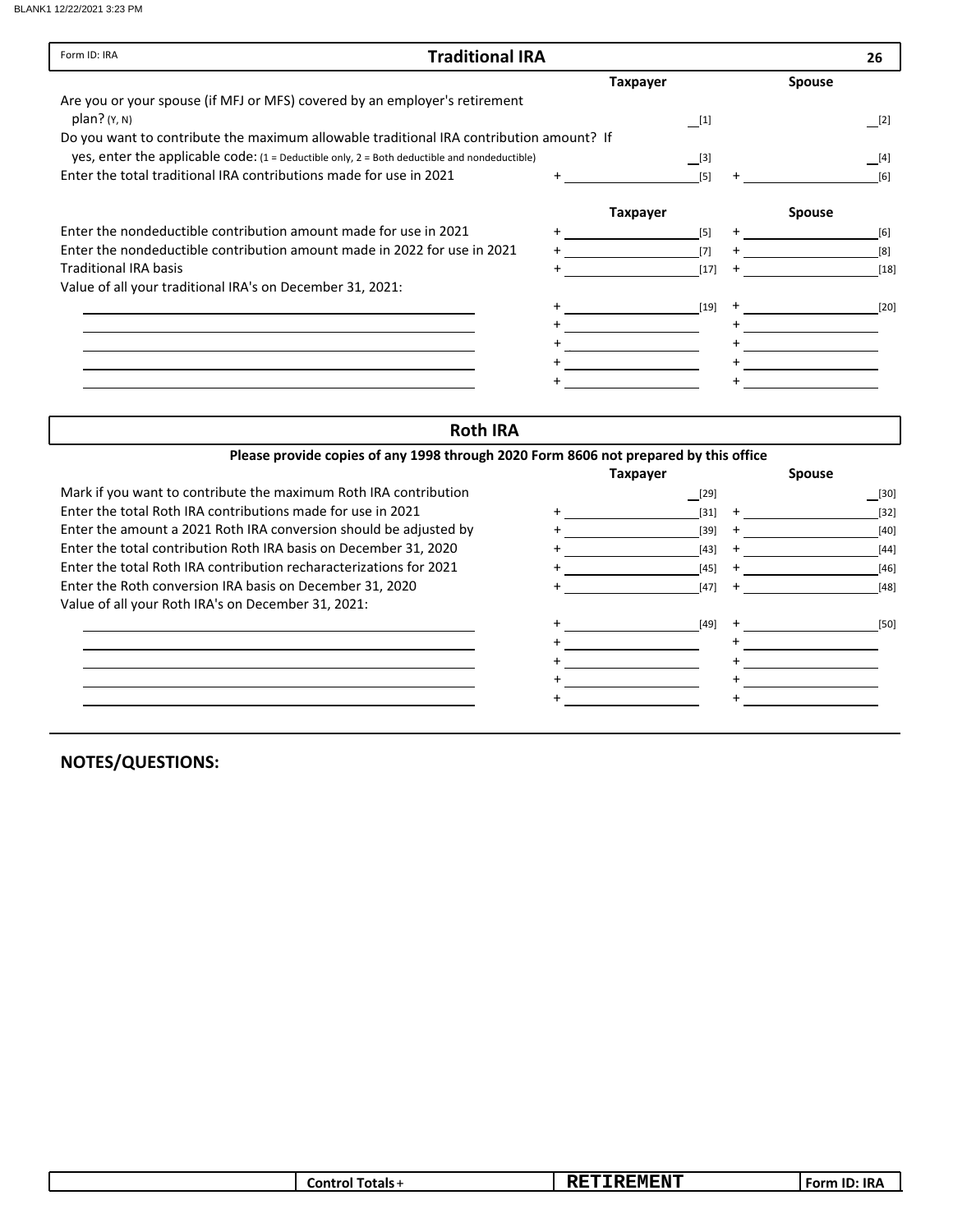# Other Adjustments

Alimony Paid:

| T/S | Date*                         |   | 2021 Information | <b>Prior Year Information</b> |
|-----|-------------------------------|---|------------------|-------------------------------|
|     |                               | + | $[4]$            |                               |
|     | <b>Recipient name and SSN</b> |   |                  |                               |
|     | <b>Address</b>                |   |                  |                               |
|     | City, state and zip code      |   |                  |                               |
|     |                               |   |                  |                               |
|     | <b>Recipient name and SSN</b> |   |                  |                               |
|     | <b>Address</b>                |   |                  |                               |
|     | City, state and zip code      |   |                  |                               |
|     |                               |   |                  |                               |
|     | <b>Recipient name and SSN</b> |   |                  |                               |
|     | <b>Address</b>                |   |                  |                               |
|     | City, state and zip code      |   |                  |                               |

\* Date of divorce/separation agreement

|                    |                 | 2021 Information | <b>Prior Year Information</b> |
|--------------------|-----------------|------------------|-------------------------------|
|                    | <b>Taxpayer</b> | Spouse           |                               |
| Educator expenses: |                 |                  |                               |
| $+$                |                 | $[6]$ + $[7]$    |                               |
| $+$                |                 | $+$              |                               |
|                    |                 |                  |                               |
| Other adjustments: |                 |                  |                               |
| $+$                | $[9]$ +         | $[10]$           |                               |
| $+$                |                 | $\ddot{}$        |                               |
| $\ddot{}$          |                 |                  |                               |
| $+$                |                 |                  |                               |
| $\ddot{}$          |                 |                  |                               |
| $\ddot{}$          |                 |                  |                               |
| $\ddot{}$          |                 |                  |                               |
| $\ddot{}$          |                 |                  |                               |
| $\ddot{}$          |                 |                  |                               |
| $\ddot{}$          |                 |                  |                               |
|                    |                 |                  |                               |
| $\ddot{}$          |                 |                  |                               |
| $\ddot{}$          |                 |                  |                               |
| $\ddot{}$          |                 |                  |                               |
| $+$                |                 |                  |                               |
|                    |                 |                  |                               |
| $\ddot{}$          |                 |                  |                               |
| $\ddot{}$          |                 |                  |                               |
| $+$                |                 |                  |                               |
| $+$                |                 |                  |                               |
|                    |                 |                  |                               |
|                    |                 |                  |                               |
| $\ddot{}$          |                 |                  |                               |
| $\ddot{}$          |                 |                  |                               |
| $+$                |                 |                  |                               |
| $\ddot{}$          |                 | +                |                               |
| $\ddot{}$          |                 |                  |                               |
|                    |                 |                  |                               |

| <b>Control Totals</b> + | <b>ADJUSTMENTS</b> | <br>Form ID: OtherAdi |
|-------------------------|--------------------|-----------------------|
|                         |                    |                       |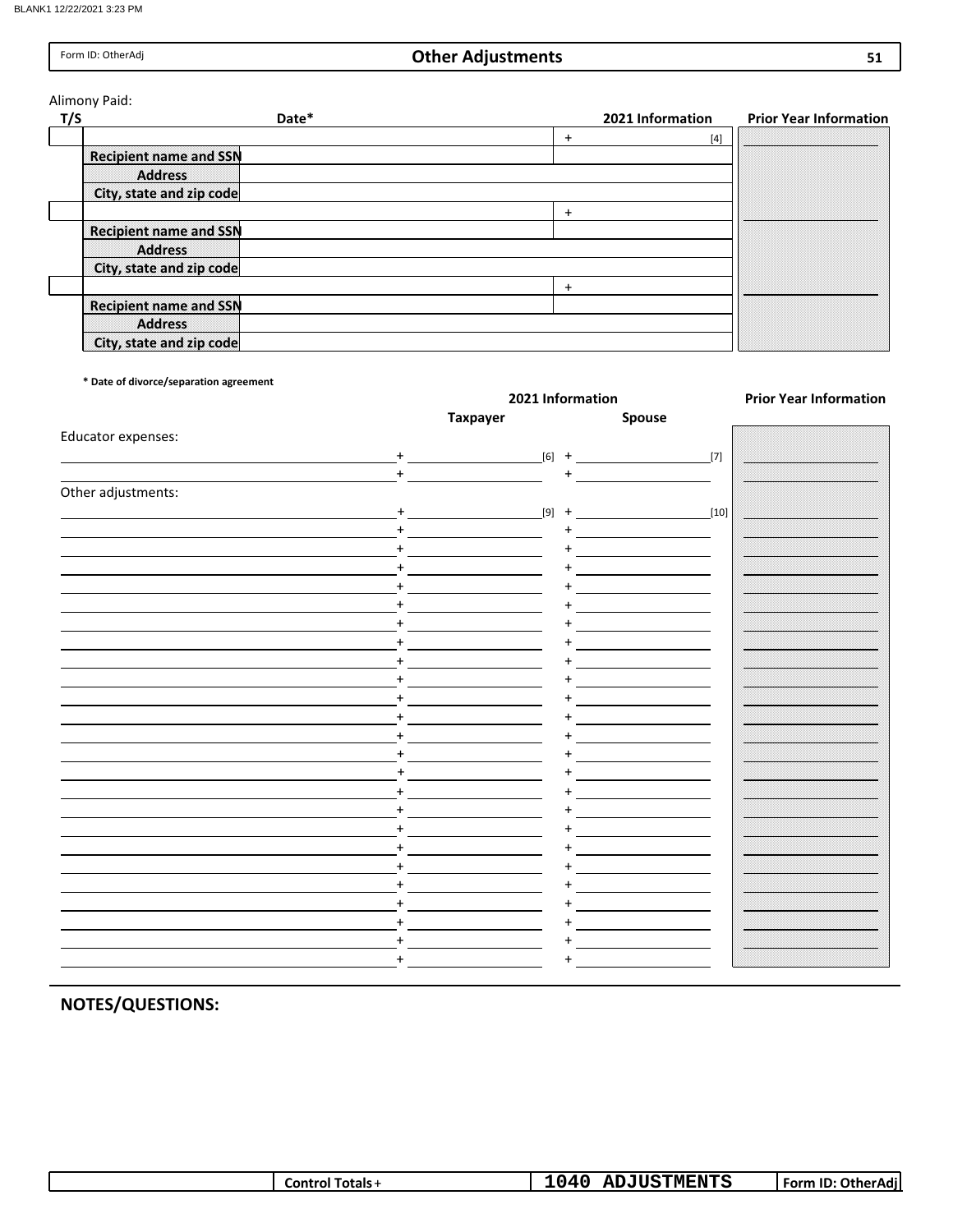Г

| Form ID: A-1 | <b>Schedule A - Medical and Dental Expenses</b>                                                                                                                                                                                                                                                                                                                                                                                                                                                                                               | 57                            |
|--------------|-----------------------------------------------------------------------------------------------------------------------------------------------------------------------------------------------------------------------------------------------------------------------------------------------------------------------------------------------------------------------------------------------------------------------------------------------------------------------------------------------------------------------------------------------|-------------------------------|
| T/S/J        | 2021 Information<br>Medical and dental expenses, such as: Doctors, Dentists, Hospital/nursing home fees, Lab/x-ray fees,                                                                                                                                                                                                                                                                                                                                                                                                                      | <b>Prior Year Information</b> |
| $\boxed{1}$  | Medical supplies, Hearing aids, Eyeglasses/contact lenses, and Insurance reimbursements received<br><u> 1989 - Johann Barnett, fransk politiker (d. 1989)</u><br><u> 1989 - Jan Salaman Salaman (j. 1989)</u><br>the control of the control of the control of the control of the control of the control of the control of the control of the control of the control of the control of the control of the control of the control of the control                                                                                                |                               |
| $[4]$        | Medical insurance premiums you paid:<br>Do not include pre-tax amounts paid by an employer-sponsored plan or amounts entered elsewhere, such as amounts paid for your<br>self-employed business (Sch C, Sch F, Sch K-1, etc.) or Medicare premiums entered on Form SSA-1099.<br>$\overline{\phantom{a}}$ [5]<br>the control of the control of the control of the control of the control of the control of the control of the control of the control of the control of the control of the control of the control of the control of the control |                               |
|              | Long-term care premiums you paid:<br>Do not include pre-tax amounts paid by an employer-sponsored plan or amounts entered elsewhere, such as amounts paid for your<br>self-employed business (Sch C, Sch F, Sch K-1, etc.)                                                                                                                                                                                                                                                                                                                    |                               |
| [7]          | [8]<br><u> 1980 - Jan Barnett, fransk politik (d. 1980)</u>                                                                                                                                                                                                                                                                                                                                                                                                                                                                                   |                               |
| $[10]$       | Prescription medicines and drugs:<br>$[11]$<br>the control of the control of the control of the control of the control of the control of the control of the control of the control of the control of the control of the control of the control of the control of the control                                                                                                                                                                                                                                                                  |                               |
|              | [13] Miles driven for medical items<br>[14]                                                                                                                                                                                                                                                                                                                                                                                                                                                                                                   |                               |

# Schedule A - Tax Expenses

| T/S/J                                           |                                                                                                                                                                                                                               | 2021 Information                                                                                                      |        | <b>Prior Year Information</b> |  |
|-------------------------------------------------|-------------------------------------------------------------------------------------------------------------------------------------------------------------------------------------------------------------------------------|-----------------------------------------------------------------------------------------------------------------------|--------|-------------------------------|--|
| State/local income taxes paid:                  |                                                                                                                                                                                                                               |                                                                                                                       |        |                               |  |
| $^{[18]}$                                       | <u> 1980 - Johann Barn, fransk politik (f. 1980)</u>                                                                                                                                                                          |                                                                                                                       |        |                               |  |
|                                                 |                                                                                                                                                                                                                               |                                                                                                                       |        |                               |  |
|                                                 |                                                                                                                                                                                                                               |                                                                                                                       |        |                               |  |
|                                                 | the control of the control of the control of the control of the control of the control of the control of the control of the control of the control of the control of the control of the control of the control of the control | the control of the control of the                                                                                     |        |                               |  |
|                                                 |                                                                                                                                                                                                                               |                                                                                                                       |        |                               |  |
| 2020 state and local income taxes paid in 2021: |                                                                                                                                                                                                                               |                                                                                                                       |        |                               |  |
| $\boxed{[21]}$                                  | <u> 1989 - Johann Barbara, martxa alemaniar argametria (h. 1989).</u>                                                                                                                                                         |                                                                                                                       |        |                               |  |
|                                                 | the control of the control of the control of the control of the control of the control of the control of the control of the control of the control of the control of the control of the control of the control of the control | <u> 1989 - Jan Stein Stein Stein Stein Stein Stein Stein Stein Stein Stein Stein Stein Stein Stein Stein Stein S</u>  |        |                               |  |
| Real estate taxes paid:                         |                                                                                                                                                                                                                               |                                                                                                                       |        |                               |  |
|                                                 |                                                                                                                                                                                                                               |                                                                                                                       |        |                               |  |
| $[24]$                                          | <u> 1989 - Jan Samuel Barbara, martin da shekara tsara 1989 - Andrea Samuel Barbara, marka a shekara 1980 - Andre</u>                                                                                                         | $\overline{\phantom{a}1}$ [25]                                                                                        |        |                               |  |
|                                                 |                                                                                                                                                                                                                               |                                                                                                                       |        |                               |  |
| Personal property taxes:                        | <u> 1989 - Johann Stoff, amerikansk politiker (d. 1989)</u>                                                                                                                                                                   |                                                                                                                       |        |                               |  |
| $[27]$                                          | <u> 1980 - Johann Stoff, deutscher Stoff, der Stoff, der Stoff, der Stoff, der Stoff, der Stoff, der Stoff, der S</u>                                                                                                         |                                                                                                                       |        |                               |  |
|                                                 |                                                                                                                                                                                                                               |                                                                                                                       |        |                               |  |
|                                                 | Other taxes, such as: foreign taxes and State disability taxes                                                                                                                                                                |                                                                                                                       |        |                               |  |
| $[30]$                                          | <u> 1989 - Johann Barbara, martxa alemaniar amerikan a</u>                                                                                                                                                                    | $+$ $[31]$                                                                                                            |        |                               |  |
|                                                 |                                                                                                                                                                                                                               |                                                                                                                       |        |                               |  |
|                                                 |                                                                                                                                                                                                                               |                                                                                                                       |        |                               |  |
| Sales tax paid on major purchases:              |                                                                                                                                                                                                                               |                                                                                                                       |        |                               |  |
| $[36]$                                          | <u> 1989 - Johann Barbara, martxa alemaniar amerikan a</u>                                                                                                                                                                    |                                                                                                                       |        |                               |  |
|                                                 |                                                                                                                                                                                                                               |                                                                                                                       |        |                               |  |
| Sales tax paid on actual expenses:              |                                                                                                                                                                                                                               |                                                                                                                       |        |                               |  |
| $\boxed{39}$                                    |                                                                                                                                                                                                                               | <u> 1990 - Johann John Stein, markin santa shekara 1990 - Shekara 1990 - Shekara 1990 - Shekara 1990 - Shekara 19</u> | $[40]$ |                               |  |
|                                                 | <u> 1989 - Johann Barnett, fransk politiker (d. 1989)</u>                                                                                                                                                                     |                                                                                                                       |        |                               |  |
|                                                 |                                                                                                                                                                                                                               |                                                                                                                       |        |                               |  |
|                                                 | <b>Control Totals+</b>                                                                                                                                                                                                        | ITEMIZED DEDUCTIONS   Form ID: A-1                                                                                    |        |                               |  |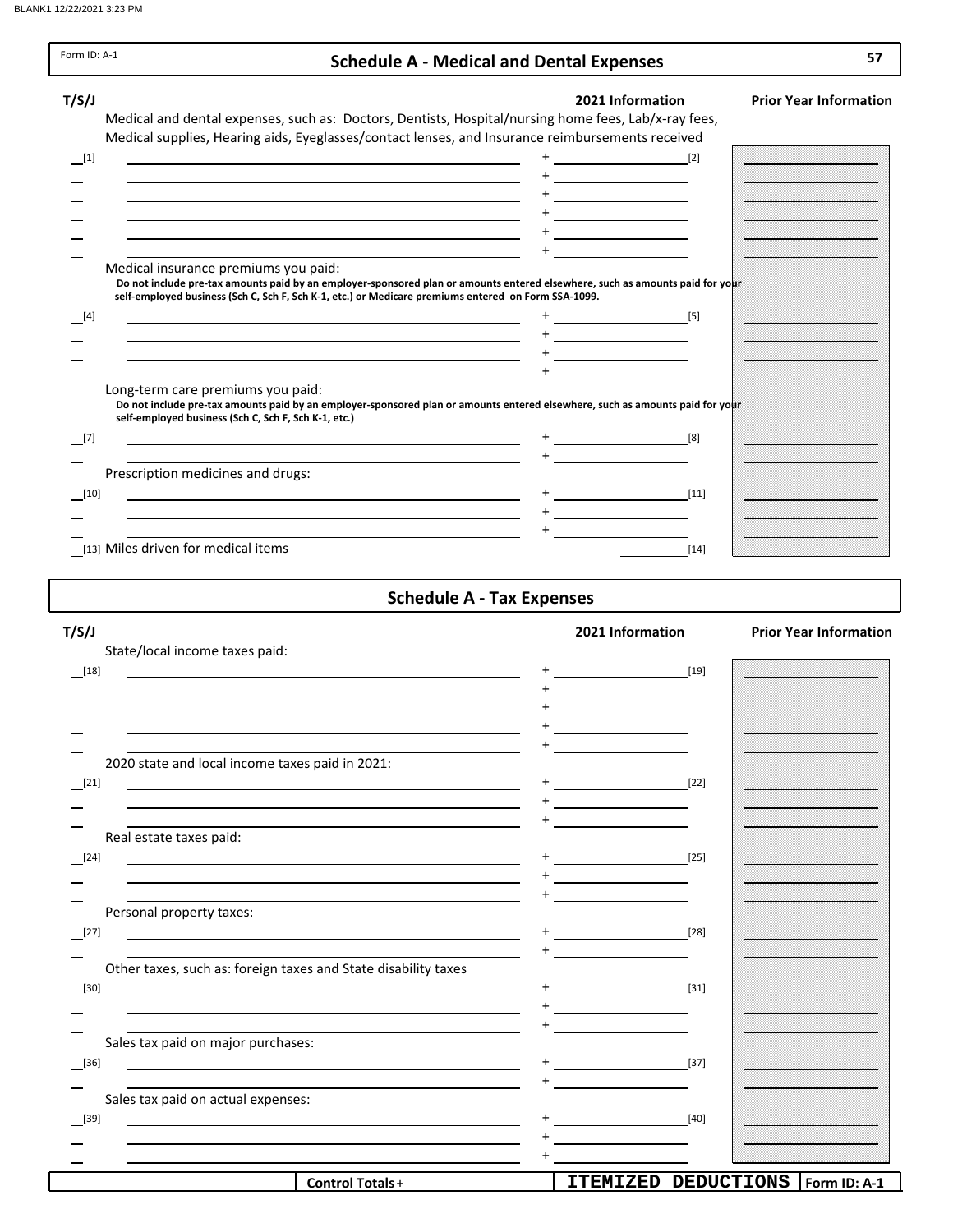$\overline{\phantom{a}}$ 

| Form ID: A-2                                                                                                                                                                     | <b>Interest Expenses</b>                                                                                                                                                                                                                                                                                                                                                                   |                                                                                                                                                                                                                                                                                                                                                                                                                                       | 58                            |
|----------------------------------------------------------------------------------------------------------------------------------------------------------------------------------|--------------------------------------------------------------------------------------------------------------------------------------------------------------------------------------------------------------------------------------------------------------------------------------------------------------------------------------------------------------------------------------------|---------------------------------------------------------------------------------------------------------------------------------------------------------------------------------------------------------------------------------------------------------------------------------------------------------------------------------------------------------------------------------------------------------------------------------------|-------------------------------|
| T/S/J                                                                                                                                                                            | 2021<br>2021<br>Interest Paid <sub>2</sub>                                                                                                                                                                                                                                                                                                                                                 | 2021<br>Points Paid Type* Mortgage Ins. Prior Year Information                                                                                                                                                                                                                                                                                                                                                                        |                               |
| Home mortgage interest: From Form 1098<br>$\lfloor 1 \rfloor$                                                                                                                    | $\begin{picture}(20,20)(-0,0) \put(0,0){\dashbox{0.5}(20,0){ }} \put(15,0){\circle{10}} \put(15,0){\circle{10}} \put(15,0){\circle{10}} \put(15,0){\circle{10}} \put(15,0){\circle{10}} \put(15,0){\circle{10}} \put(15,0){\circle{10}} \put(15,0){\circle{10}} \put(15,0){\circle{10}} \put(15,0){\circle{10}} \put(15,0){\circle{10}} \put(15,0){\circle{10}} \put(15,0){\circle{10}} \$ |                                                                                                                                                                                                                                                                                                                                                                                                                                       |                               |
|                                                                                                                                                                                  | $+$                                                                                                                                                                                                                                                                                                                                                                                        |                                                                                                                                                                                                                                                                                                                                                                                                                                       |                               |
| <u> 1980 - Jan Stein Harry Harry Harry Harry Harry Harry Harry Harry Harry Harry Harry Harry Harry Harry Harry Ha</u>                                                            |                                                                                                                                                                                                                                                                                                                                                                                            |                                                                                                                                                                                                                                                                                                                                                                                                                                       |                               |
|                                                                                                                                                                                  |                                                                                                                                                                                                                                                                                                                                                                                            |                                                                                                                                                                                                                                                                                                                                                                                                                                       |                               |
|                                                                                                                                                                                  |                                                                                                                                                                                                                                                                                                                                                                                            |                                                                                                                                                                                                                                                                                                                                                                                                                                       |                               |
|                                                                                                                                                                                  | $+$<br>$+$                                                                                                                                                                                                                                                                                                                                                                                 |                                                                                                                                                                                                                                                                                                                                                                                                                                       |                               |
|                                                                                                                                                                                  | $+$ $  -$<br>$\overline{\phantom{a}}$ $\overline{\phantom{a}}$ $\overline{\phantom{a}}$ $\overline{\phantom{a}}$ $\overline{\phantom{a}}$<br>$+$                                                                                                                                                                                                                                           |                                                                                                                                                                                                                                                                                                                                                                                                                                       |                               |
|                                                                                                                                                                                  | $+$ $  -$<br>$\begin{tabular}{c} + & \multicolumn{2}{c}{} & \multicolumn{2}{c}{} \\ + & \multicolumn{2}{c}{} & \multicolumn{2}{c}{} \\ \end{tabular}$                                                                                                                                                                                                                                      |                                                                                                                                                                                                                                                                                                                                                                                                                                       |                               |
|                                                                                                                                                                                  | *Mortgage Types                                                                                                                                                                                                                                                                                                                                                                            |                                                                                                                                                                                                                                                                                                                                                                                                                                       |                               |
| Blank = Used to buy, build or improve main/qualified second home 1 = Not used to buy, build, improve home or investment                                                          |                                                                                                                                                                                                                                                                                                                                                                                            |                                                                                                                                                                                                                                                                                                                                                                                                                                       |                               |
|                                                                                                                                                                                  |                                                                                                                                                                                                                                                                                                                                                                                            |                                                                                                                                                                                                                                                                                                                                                                                                                                       |                               |
| T/S/J<br><b>Payee's Name</b><br>Other, such as: Home mortgage interest paid to individuals                                                                                       | <b>SSN or EIN</b>                                                                                                                                                                                                                                                                                                                                                                          | 2021 Information                                                                                                                                                                                                                                                                                                                                                                                                                      | <b>Prior Year Information</b> |
| $[4]$                                                                                                                                                                            | $\ddot{}$                                                                                                                                                                                                                                                                                                                                                                                  | $[5]$                                                                                                                                                                                                                                                                                                                                                                                                                                 |                               |
| <b>Address</b>                                                                                                                                                                   |                                                                                                                                                                                                                                                                                                                                                                                            |                                                                                                                                                                                                                                                                                                                                                                                                                                       |                               |
| City, state and zip code                                                                                                                                                         |                                                                                                                                                                                                                                                                                                                                                                                            |                                                                                                                                                                                                                                                                                                                                                                                                                                       |                               |
| <b>Address</b>                                                                                                                                                                   | $\ddot{}$                                                                                                                                                                                                                                                                                                                                                                                  |                                                                                                                                                                                                                                                                                                                                                                                                                                       |                               |
| City, state and zip code                                                                                                                                                         |                                                                                                                                                                                                                                                                                                                                                                                            |                                                                                                                                                                                                                                                                                                                                                                                                                                       |                               |
| Name and address of other person who received Form 1098 for jointly liable mortgage interest you paid<br>Payer's/Borrower's name<br><b>Street Address</b><br>City/State/Zip code | <u> 1980 - Jan Samuel Barbara, margaret eta idazlea (h. 1980).</u><br><u> 1980 - Jan James, maria al II-lea (h. 1980).</u>                                                                                                                                                                                                                                                                 | $[7]$                                                                                                                                                                                                                                                                                                                                                                                                                                 |                               |
| <b>Refinancing Points paid in 2021 -</b>                                                                                                                                         |                                                                                                                                                                                                                                                                                                                                                                                            |                                                                                                                                                                                                                                                                                                                                                                                                                                       |                               |
| Taxpayer/Spouse/Joint (T, S, J)                                                                                                                                                  |                                                                                                                                                                                                                                                                                                                                                                                            | $\boxed{11}$                                                                                                                                                                                                                                                                                                                                                                                                                          |                               |
| Recipient/Lender name<br>Total points paid at time of refinance                                                                                                                  |                                                                                                                                                                                                                                                                                                                                                                                            |                                                                                                                                                                                                                                                                                                                                                                                                                                       |                               |
| Points deemed as paid in 2021 (Preparer use only)                                                                                                                                |                                                                                                                                                                                                                                                                                                                                                                                            | $[12]$                                                                                                                                                                                                                                                                                                                                                                                                                                |                               |
| Date of refinance                                                                                                                                                                |                                                                                                                                                                                                                                                                                                                                                                                            |                                                                                                                                                                                                                                                                                                                                                                                                                                       |                               |
| Term of new loan (in months)                                                                                                                                                     |                                                                                                                                                                                                                                                                                                                                                                                            |                                                                                                                                                                                                                                                                                                                                                                                                                                       |                               |
| Reported on Form 1098 in 2021                                                                                                                                                    |                                                                                                                                                                                                                                                                                                                                                                                            |                                                                                                                                                                                                                                                                                                                                                                                                                                       |                               |
|                                                                                                                                                                                  |                                                                                                                                                                                                                                                                                                                                                                                            |                                                                                                                                                                                                                                                                                                                                                                                                                                       |                               |
| Taxpayer/Spouse/Joint (T, S, J)<br>Recipient/Lender name                                                                                                                         |                                                                                                                                                                                                                                                                                                                                                                                            |                                                                                                                                                                                                                                                                                                                                                                                                                                       |                               |
| Total points paid at time of refinance                                                                                                                                           |                                                                                                                                                                                                                                                                                                                                                                                            |                                                                                                                                                                                                                                                                                                                                                                                                                                       |                               |
| Points deemed as paid in 2021 (Preparer use only)                                                                                                                                |                                                                                                                                                                                                                                                                                                                                                                                            |                                                                                                                                                                                                                                                                                                                                                                                                                                       |                               |
| Date of refinance                                                                                                                                                                |                                                                                                                                                                                                                                                                                                                                                                                            |                                                                                                                                                                                                                                                                                                                                                                                                                                       |                               |
| Term of new loan (in months)                                                                                                                                                     |                                                                                                                                                                                                                                                                                                                                                                                            |                                                                                                                                                                                                                                                                                                                                                                                                                                       |                               |
| Reported on Form 1098 in 2021                                                                                                                                                    |                                                                                                                                                                                                                                                                                                                                                                                            |                                                                                                                                                                                                                                                                                                                                                                                                                                       |                               |
| T/S/J                                                                                                                                                                            |                                                                                                                                                                                                                                                                                                                                                                                            | 2021 Information                                                                                                                                                                                                                                                                                                                                                                                                                      | <b>Prior Year Information</b> |
| Investment interest expense, other than on Schedule(s) K-1:                                                                                                                      |                                                                                                                                                                                                                                                                                                                                                                                            |                                                                                                                                                                                                                                                                                                                                                                                                                                       |                               |
| [15]                                                                                                                                                                             |                                                                                                                                                                                                                                                                                                                                                                                            | $\begin{array}{c c} \hline \rule[0.2cm]{0cm}{0.2cm} \end{array} \hspace{1.2cm} \begin{array}{c} \hline \rule[0.2cm]{0cm}{0.2cm} \end{array} \hspace{1.2cm} \begin{array}{c} \hline \rule[0.2cm]{0cm}{0.2cm} \end{array} \hspace{1.2cm} \begin{array}{c} \hline \rule[0.2cm]{0cm}{0.2cm} \end{array} \hspace{1.2cm} \begin{array}{c} \hline \rule[0.2cm]{0cm}{0.2cm} \end{array} \hspace{1.2cm} \begin{array}{c} \hline \rule[0.2cm]{$ |                               |
|                                                                                                                                                                                  |                                                                                                                                                                                                                                                                                                                                                                                            |                                                                                                                                                                                                                                                                                                                                                                                                                                       |                               |
|                                                                                                                                                                                  |                                                                                                                                                                                                                                                                                                                                                                                            | <u> 1989 - Johann Barbara, politik eta politik eta politik eta politik eta politik eta politik eta politik eta p</u>                                                                                                                                                                                                                                                                                                                  |                               |
|                                                                                                                                                                                  |                                                                                                                                                                                                                                                                                                                                                                                            |                                                                                                                                                                                                                                                                                                                                                                                                                                       |                               |

+ + +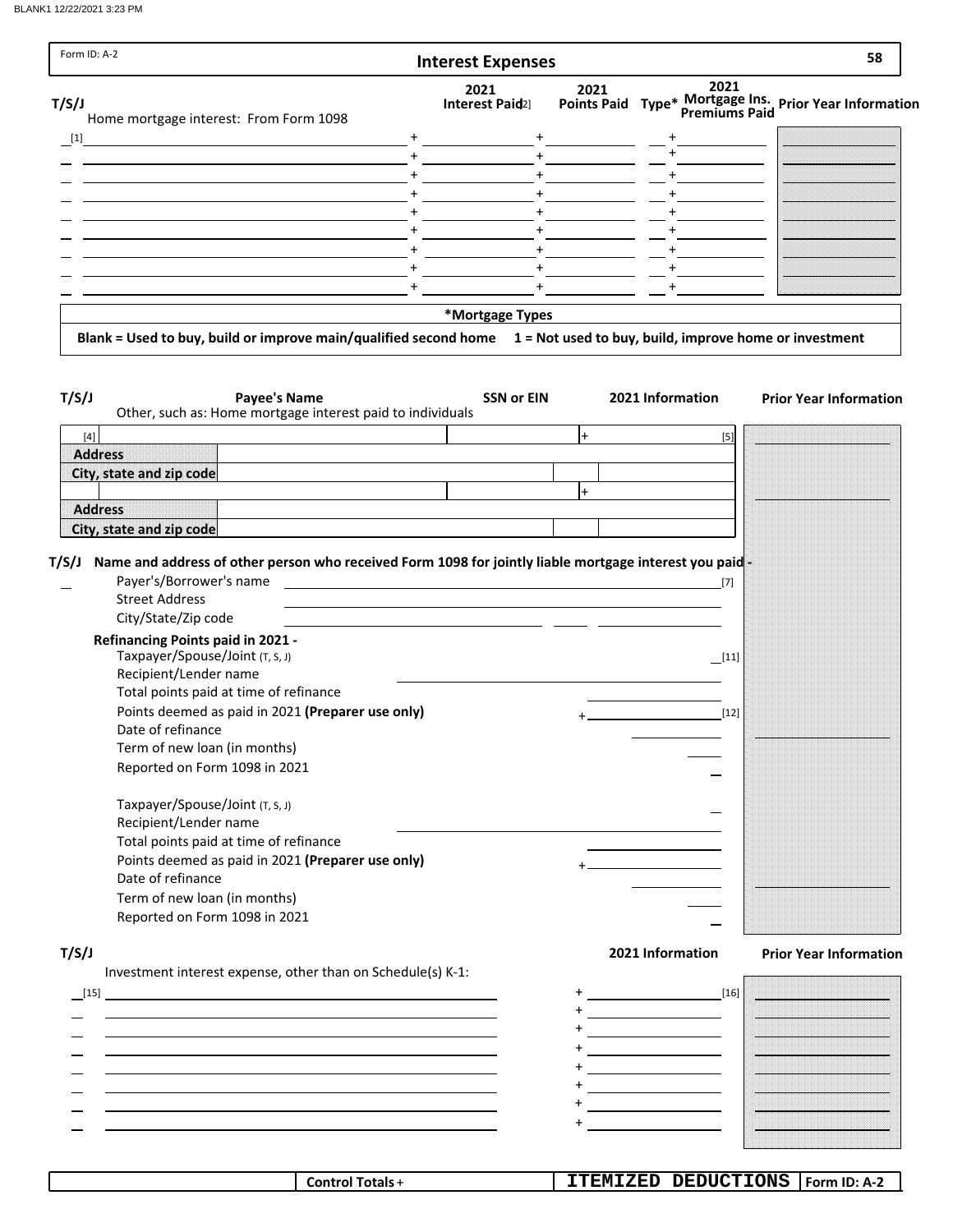| Form ID: A-3 | <b>Charitable Contributions</b>                                                                                                                                                                                                                                                                                                                                                             |       | 59                            |
|--------------|---------------------------------------------------------------------------------------------------------------------------------------------------------------------------------------------------------------------------------------------------------------------------------------------------------------------------------------------------------------------------------------------|-------|-------------------------------|
| T/S/J        | 2021 Information                                                                                                                                                                                                                                                                                                                                                                            |       | <b>Prior Year Information</b> |
|              | Contributions made by cash or check (including out-of-pocket expenses)<br>Any contribution of cash, a check or other monetary gift requires a written record of the contribution in order to claim the contribution on your return.<br>Individual contributions of \$250 or more must be accompanied by a written acknowledgment from the charity to claim the contribution on your return. |       |                               |
| $\Box$ [2]   | $+$ [3]                                                                                                                                                                                                                                                                                                                                                                                     |       |                               |
|              |                                                                                                                                                                                                                                                                                                                                                                                             |       |                               |
|              | $\overline{\phantom{a}}$                                                                                                                                                                                                                                                                                                                                                                    |       |                               |
|              |                                                                                                                                                                                                                                                                                                                                                                                             |       |                               |
|              | <u> 1989 - Johann Barnett, fransk politiker (</u>                                                                                                                                                                                                                                                                                                                                           |       |                               |
|              | <u> 1989 - Jan Stein Stein Stein Stein Stein Stein Stein Stein Stein Stein Stein Stein Stein Stein Stein Stein S</u>                                                                                                                                                                                                                                                                        |       |                               |
|              | <u> Albanya (Albanya)</u>                                                                                                                                                                                                                                                                                                                                                                   |       |                               |
|              | <u> 1989 - Andrea Station Books, amerikansk politiker (</u>                                                                                                                                                                                                                                                                                                                                 |       |                               |
|              |                                                                                                                                                                                                                                                                                                                                                                                             |       |                               |
|              |                                                                                                                                                                                                                                                                                                                                                                                             |       |                               |
|              |                                                                                                                                                                                                                                                                                                                                                                                             |       |                               |
|              | <u> 1980 - Jan Stein Stein Stein Stein Stein Stein Stein Stein Stein Stein Stein Stein Stein Stein Stein Stein S</u>                                                                                                                                                                                                                                                                        |       |                               |
|              |                                                                                                                                                                                                                                                                                                                                                                                             |       |                               |
|              |                                                                                                                                                                                                                                                                                                                                                                                             |       |                               |
|              | Volunteer miles driven                                                                                                                                                                                                                                                                                                                                                                      |       |                               |
| [5]          | Noncash items, such as: Goodwill/Salvation Army/clothing/household goods                                                                                                                                                                                                                                                                                                                    | $[6]$ |                               |
| [8]          | [9]                                                                                                                                                                                                                                                                                                                                                                                         |       |                               |
|              | <u> 1980 - Jan Barnett, fransk politik (</u>                                                                                                                                                                                                                                                                                                                                                |       |                               |
|              | <u> The Communication of the Communication of the Communication of the Communication of the Communication of the Communication of the Communication of the Communication of the Communication of the Communication of the Commun</u>                                                                                                                                                        |       |                               |
|              | the contract of the contract of the contract of                                                                                                                                                                                                                                                                                                                                             |       |                               |
|              |                                                                                                                                                                                                                                                                                                                                                                                             |       |                               |
|              |                                                                                                                                                                                                                                                                                                                                                                                             |       |                               |
|              |                                                                                                                                                                                                                                                                                                                                                                                             |       |                               |
|              |                                                                                                                                                                                                                                                                                                                                                                                             |       |                               |
|              | <u> El antiga de la conte</u>                                                                                                                                                                                                                                                                                                                                                               |       |                               |
|              |                                                                                                                                                                                                                                                                                                                                                                                             |       |                               |

#### Miscellaneous Deductions

#### T/S/J 2021 Information Prior Year Information Other expenses  $[12]$  +  $[13]$ + +  $\overline{a}$ + Ξ +  $\overline{\phantom{0}}$ + ÷, +  $\overline{\phantom{0}}$ +  $\overline{\phantom{0}}$ Gambling losses: (Enter only if you have gambling income)  $\frac{15}{16}$  +  $\frac{1}{16}$  [16] + + +  $+$  $\overline{\phantom{a}}$

| <b>DEDUCTIONS</b><br><b>ITEMIZED</b><br>Form $ID: A-3$<br>Totals -<br>Control <sup>-</sup> |
|--------------------------------------------------------------------------------------------|
|--------------------------------------------------------------------------------------------|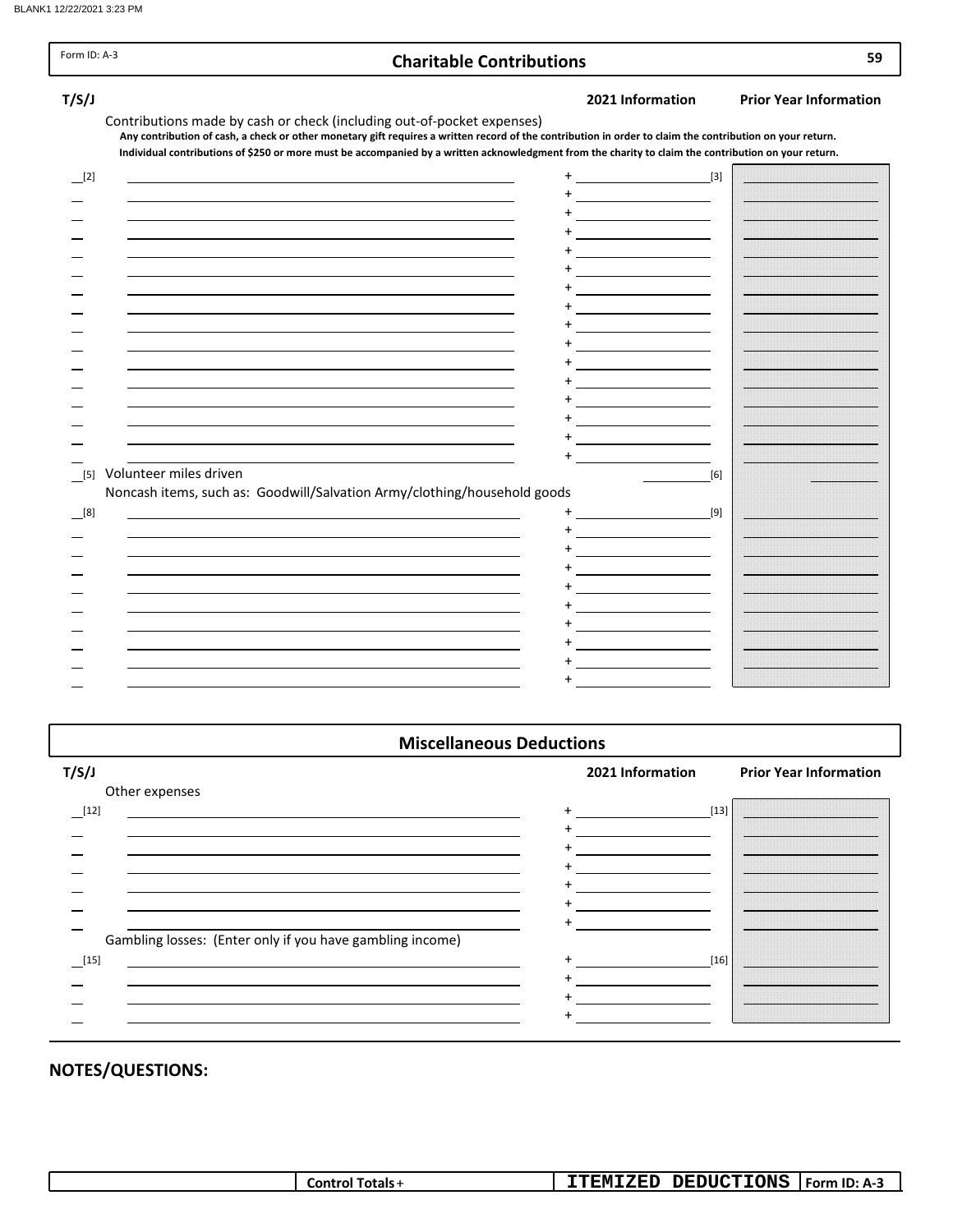#### Form ID: A-St **Example 20 and State Use Only S9a** 59a

|                                                                                                                                                                                                                               | 2021 Information                                                                                                                                                                                                                                                                                                                                                                             | <b>Prior Year Information</b>                                                                                        |
|-------------------------------------------------------------------------------------------------------------------------------------------------------------------------------------------------------------------------------|----------------------------------------------------------------------------------------------------------------------------------------------------------------------------------------------------------------------------------------------------------------------------------------------------------------------------------------------------------------------------------------------|----------------------------------------------------------------------------------------------------------------------|
| Unreimbursed expenses, such as: Uniforms, Professional dues,                                                                                                                                                                  |                                                                                                                                                                                                                                                                                                                                                                                              |                                                                                                                      |
| Business publications, Job seeking expenses, Educational expenses                                                                                                                                                             |                                                                                                                                                                                                                                                                                                                                                                                              |                                                                                                                      |
|                                                                                                                                                                                                                               | $+\underline{\hspace{1.5cm}} \hspace{1.5cm} [2]$                                                                                                                                                                                                                                                                                                                                             |                                                                                                                      |
|                                                                                                                                                                                                                               | $\begin{picture}(20,20)(-0,0) \put(0,0){\dashbox{0.5}(5,0){ }} \put(15,0){\circle{10}} \put(15,0){\circle{10}} \put(15,0){\circle{10}} \put(15,0){\circle{10}} \put(15,0){\circle{10}} \put(15,0){\circle{10}} \put(15,0){\circle{10}} \put(15,0){\circle{10}} \put(15,0){\circle{10}} \put(15,0){\circle{10}} \put(15,0){\circle{10}} \put(15,0){\circle{10}} \put(15,0){\circle{10}} \put$ |                                                                                                                      |
|                                                                                                                                                                                                                               | $+$ <u>- <math>   -</math></u>                                                                                                                                                                                                                                                                                                                                                               |                                                                                                                      |
|                                                                                                                                                                                                                               | <u> Albanya (Albanya)</u>                                                                                                                                                                                                                                                                                                                                                                    |                                                                                                                      |
|                                                                                                                                                                                                                               |                                                                                                                                                                                                                                                                                                                                                                                              |                                                                                                                      |
|                                                                                                                                                                                                                               |                                                                                                                                                                                                                                                                                                                                                                                              |                                                                                                                      |
|                                                                                                                                                                                                                               |                                                                                                                                                                                                                                                                                                                                                                                              |                                                                                                                      |
|                                                                                                                                                                                                                               |                                                                                                                                                                                                                                                                                                                                                                                              |                                                                                                                      |
| the control of the control of the control of the control of the control of the control of the control of the control of the control of the control of the control of the control of the control of the control of the control |                                                                                                                                                                                                                                                                                                                                                                                              |                                                                                                                      |
| <u> 1989 - Johann Barbara, martxa alemaniar amerikan a</u>                                                                                                                                                                    |                                                                                                                                                                                                                                                                                                                                                                                              |                                                                                                                      |
| Union dues, other than amounts reported on Form W-2:                                                                                                                                                                          | + <u>___________________</u>                                                                                                                                                                                                                                                                                                                                                                 |                                                                                                                      |
|                                                                                                                                                                                                                               |                                                                                                                                                                                                                                                                                                                                                                                              |                                                                                                                      |
|                                                                                                                                                                                                                               |                                                                                                                                                                                                                                                                                                                                                                                              |                                                                                                                      |
| the control of the control of the control of the control of the control of the control of the control of the control of the control of the control of the control of the control of the control of the control of the control |                                                                                                                                                                                                                                                                                                                                                                                              |                                                                                                                      |
|                                                                                                                                                                                                                               |                                                                                                                                                                                                                                                                                                                                                                                              |                                                                                                                      |
|                                                                                                                                                                                                                               | <u>+___________________</u> _                                                                                                                                                                                                                                                                                                                                                                |                                                                                                                      |
| [7] Tax preparation fees<br>$+$                                                                                                                                                                                               | [8]                                                                                                                                                                                                                                                                                                                                                                                          | <u>  Esternativo de la conte</u>                                                                                     |
| Other expenses, subject to 2% AGI limit, such as: Legal/accounting/custodial fees                                                                                                                                             |                                                                                                                                                                                                                                                                                                                                                                                              |                                                                                                                      |
| $\boxed{10}$                                                                                                                                                                                                                  | $+$ [11]                                                                                                                                                                                                                                                                                                                                                                                     |                                                                                                                      |
|                                                                                                                                                                                                                               | $+$ <u>- <math>-</math> - <math>-</math> - <math>-</math></u>                                                                                                                                                                                                                                                                                                                                |                                                                                                                      |
|                                                                                                                                                                                                                               |                                                                                                                                                                                                                                                                                                                                                                                              |                                                                                                                      |
|                                                                                                                                                                                                                               |                                                                                                                                                                                                                                                                                                                                                                                              |                                                                                                                      |
|                                                                                                                                                                                                                               |                                                                                                                                                                                                                                                                                                                                                                                              |                                                                                                                      |
|                                                                                                                                                                                                                               |                                                                                                                                                                                                                                                                                                                                                                                              |                                                                                                                      |
|                                                                                                                                                                                                                               |                                                                                                                                                                                                                                                                                                                                                                                              |                                                                                                                      |
|                                                                                                                                                                                                                               | <u>+ ___________________</u>                                                                                                                                                                                                                                                                                                                                                                 |                                                                                                                      |
|                                                                                                                                                                                                                               | <u> 1990 - Johann Barbara, mart</u>                                                                                                                                                                                                                                                                                                                                                          |                                                                                                                      |
| [13] Safe deposit box rental                                                                                                                                                                                                  | $+$ [14]                                                                                                                                                                                                                                                                                                                                                                                     |                                                                                                                      |
| Investment expenses, other than on Schedule(s) K-1 or Form(s) 1099-DIV/INT:                                                                                                                                                   |                                                                                                                                                                                                                                                                                                                                                                                              |                                                                                                                      |
|                                                                                                                                                                                                                               |                                                                                                                                                                                                                                                                                                                                                                                              |                                                                                                                      |
| [16]                                                                                                                                                                                                                          |                                                                                                                                                                                                                                                                                                                                                                                              |                                                                                                                      |
|                                                                                                                                                                                                                               | $+$ <u>____________________</u>                                                                                                                                                                                                                                                                                                                                                              |                                                                                                                      |
| <u> 1989 - Johann Barbara, marka a shekara tsa 1989 - An tsa 1989 - An tsa 1989 - An tsa 1989 - An tsa 1989 - An</u>                                                                                                          |                                                                                                                                                                                                                                                                                                                                                                                              |                                                                                                                      |
| the control of the control of the control of the control of the control of the control of the control of the control of the control of the control of the control of the control of the control of the control of the control | <u> 1980 - Johann Barnett, fransk politiker (</u>                                                                                                                                                                                                                                                                                                                                            | <u> Albanya di Barat Barat di Barat Barat Barat di Barat di Barat Barat di Barat di Barat Barat di Barat di Bara</u> |
|                                                                                                                                                                                                                               |                                                                                                                                                                                                                                                                                                                                                                                              |                                                                                                                      |
|                                                                                                                                                                                                                               | <u> 1990 - Johann Barbara, martin a</u>                                                                                                                                                                                                                                                                                                                                                      |                                                                                                                      |

|  |  | contro'<br>Totals | <i>A</i> IZED<br>FМ | <b>DEDUCTIONS</b> | <b>ID: A-St</b><br>Form |
|--|--|-------------------|---------------------|-------------------|-------------------------|
|--|--|-------------------|---------------------|-------------------|-------------------------|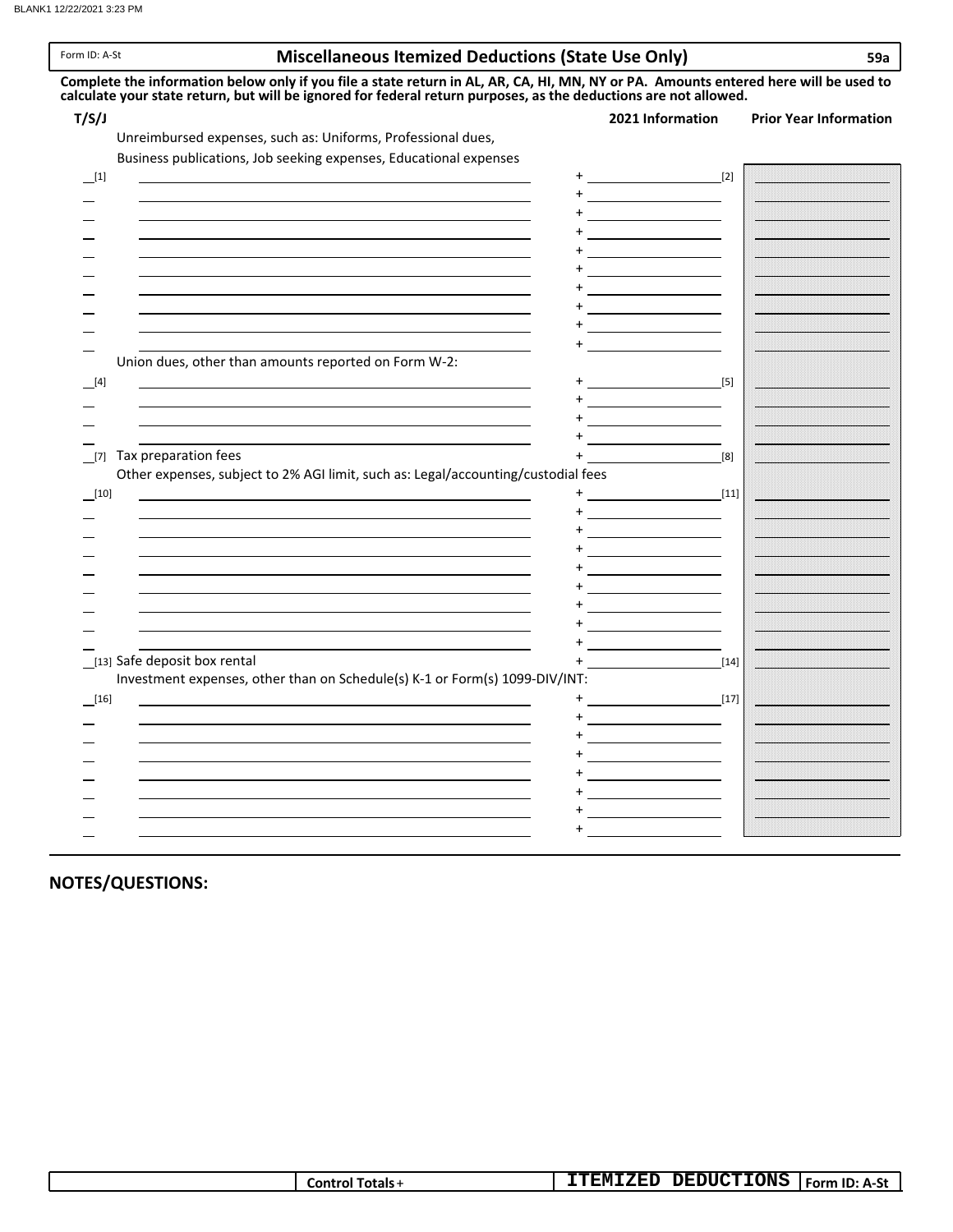| Form ID: Coverage                                                | <b>Health Care Coverage</b> |                  |     | 69                            |
|------------------------------------------------------------------|-----------------------------|------------------|-----|-------------------------------|
|                                                                  |                             | 2021 Information |     | <b>Prior Year Information</b> |
|                                                                  | <b>Taxpayer</b>             | <b>Spouse</b>    |     |                               |
| Self-employed health insurance premiums: (Not entered elsewhere) |                             |                  |     |                               |
|                                                                  |                             | $[2]$ +          | [3] |                               |
|                                                                  |                             |                  |     |                               |
| Self-employed long-term care premiums: (Not entered elsewhere)   |                             |                  |     |                               |
|                                                                  |                             | $[5]$ +          | [6] |                               |
|                                                                  |                             |                  |     |                               |
|                                                                  |                             |                  |     |                               |

|  |  | Fotals:<br>Lontro! | -- -<br><b>MTT</b><br>-415 -<br>.<br>. | $-$<br>عمص | . ID<br><b>FOLL</b><br>Coverage |
|--|--|--------------------|----------------------------------------|------------|---------------------------------|
|--|--|--------------------|----------------------------------------|------------|---------------------------------|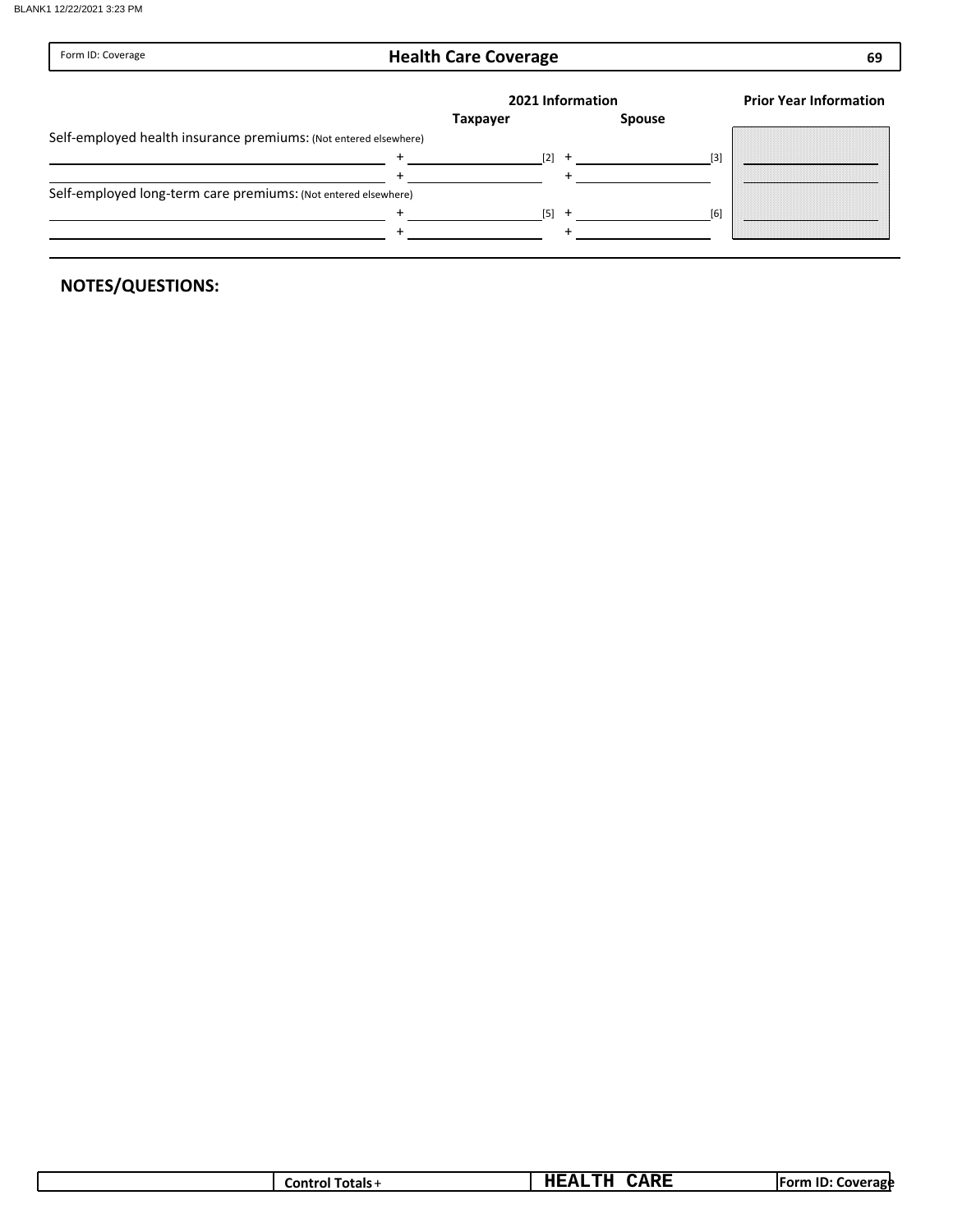# **Dievendorf and Company 323 Delaware Ave Delmar, NY 12054-1920 518-439-1040**

December 22, 2021

NEW CLIENT

### **CONSENT TO DISCLOSURE OF TAX RETURN INFORMATION**

**Federal law requires this consent form be provided to you** to engage our tax preparation services. Unless authorized by law, we cannot disclose your tax return information to third parties for purposes other than the preparation and filing of your tax return without your consent. If you consent to the disclosure of your tax return information, Federal law may not protect your tax return information from further use or distribution.

**You are not required to complete this form**. Because our ability to disclose your tax return information to another tax return preparer affects the tax preparation services that we provide to you and its cost, we may decline to provide you with tax preparation services or change the terms (including the cost) of tax preparation services that we provide to you if you do not sign this form. If you agree to the disclosure of your tax return information, your consent is valid for the amount of time that you specify. If you do not specify the duration of your consent, your consent is valid for one year from the date of signature.

We, Dievendorf and Company, a U.S.- based firm may disclose your 2021 tax return information to the entities listed below. The information disclosed may include information furnished to for or in connection with the preparation of your tax return(s); information derived or generated by Dievendorf and Company from the information furnished; and/or tax return information associated with prior years' returns in the possession of Dievendorf and Company. The information disclosed may also include all information contained within your tax return(s); if you wish to request a more limited disclosure of your tax return information you must inform Dievendorf and Company.

**If you and your spouse would like to agree to allow Dievendorf and Company to disclose your tax return information to the entities listed below, initial next to the authorization declaration below and sign and date this consent to the disclosure of your 2021 tax return information.**

I, NEW CLIENT authorize Dievendorf and Company to disclose to the following my 2021 tax return information:

 \_\_\_\_\_TAX PAYMENTS AND REFUNDS \_\_\_\_\_MORTGAGE BROKERS \_\_\_\_\_HEALTH CARE PROGRAMS \_\_\_\_\_BROKERS AND FINANCIAL PLANNERS

\_\_\_\_\_\_\_\_\_\_\_\_\_\_\_\_\_\_\_\_\_\_\_\_\_\_\_\_\_\_\_\_\_\_\_\_\_\_\_\_\_\_\_\_\_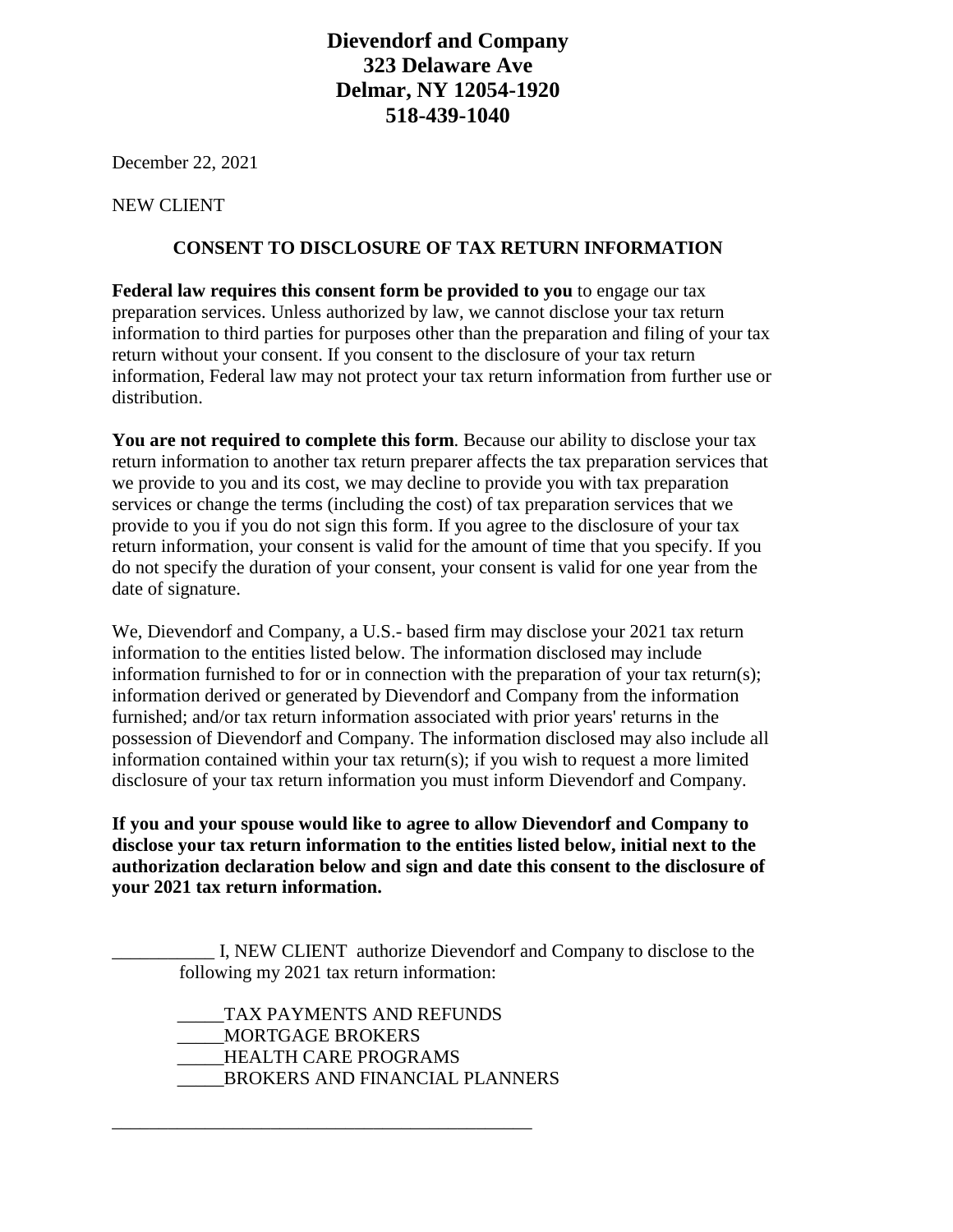Taxpayer Signature: NEW CLIENT

\_\_\_\_\_\_\_\_\_\_\_\_\_\_\_\_\_\_\_\_\_\_\_\_\_\_\_\_\_

# Date Signed

\_\_\_\_\_\_\_\_\_\_\_\_ I, authorize Dievendorf and Company to disclose to the following my 2021 tax return information:

 \_\_\_\_\_TAX PAYMENTS AND REFUNDS \_\_\_\_\_MORTGAGE BROKERS \_\_\_\_\_HEALTH CARE PROGRAMS \_\_\_\_\_BROKERS AND FINANCIAL PLANNERS

Spouse Signature:

Date Signed

Consent Valid Until: **One year from signature date**

\_\_\_\_\_\_\_\_\_\_\_\_\_\_\_\_\_\_\_\_\_\_\_\_\_\_\_\_\_\_\_

\_\_\_\_\_\_\_\_\_\_\_\_\_\_\_\_\_\_\_\_\_\_\_\_\_\_\_\_\_\_\_\_\_\_\_\_\_\_\_\_\_\_\_\_\_\_

If you believe your tax return information has been disclosed or used improperly in a manner unauthorized by law or without your permission, you may contact the Treasury Inspector General for Tax Administration (TIGTA) by telephone at 1-800-366-4484, or by email at complaints@tigta.treas.gov.

Please feel free to contact us at 518-439-1040 if you have questions or would like more information regarding our privacy and confidentiality policies and procedures.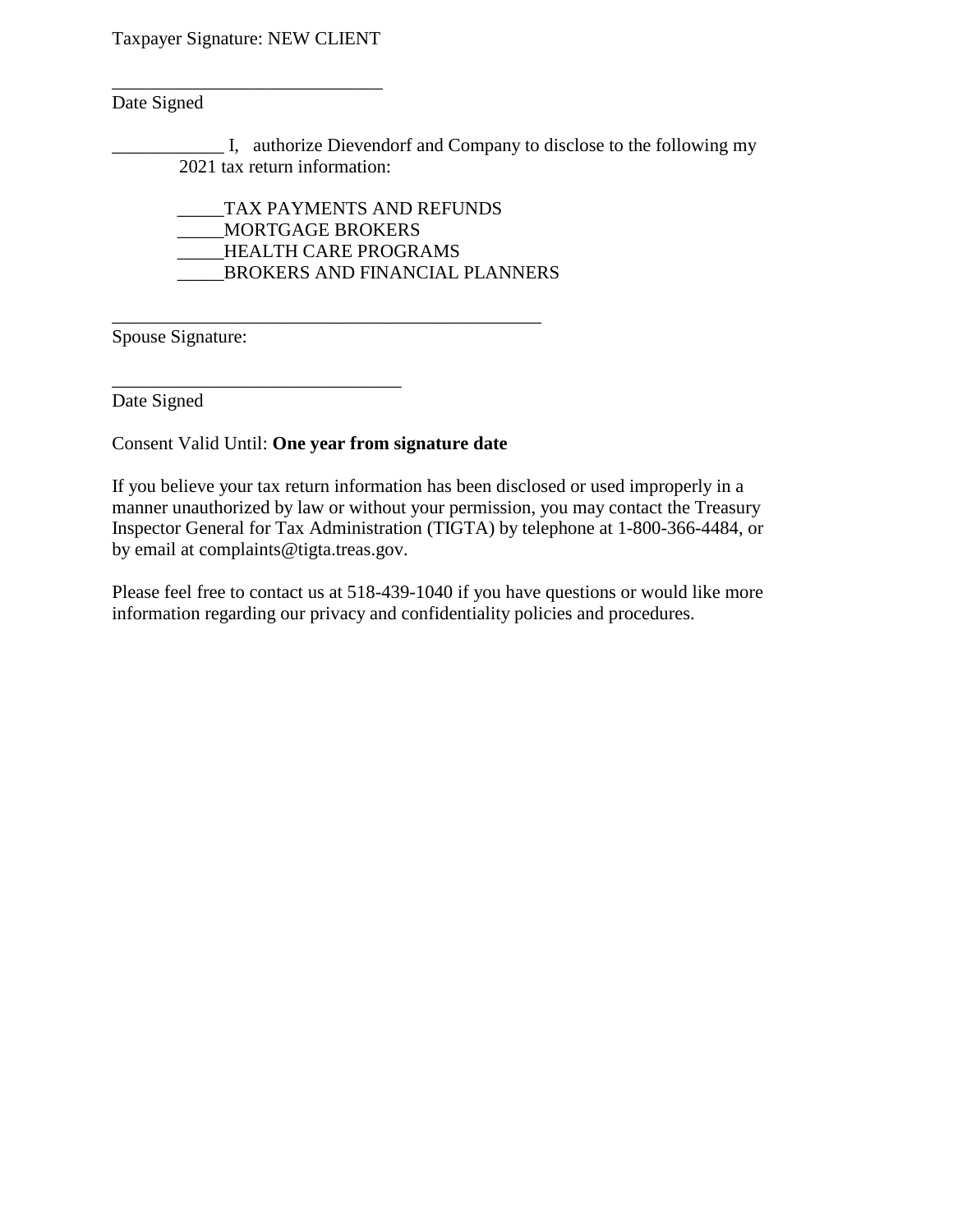# **Dievendorf and Company 323 Delaware Ave Delmar, NY 12054-1920 518-439-1040**

December 22, 2021

NEW CLIENT

#### **CONSENT TO USE OF TAX RETURN INFORMATION**

Federal law requires this consent form be provided to you ("you" refers to each taxpayer, if more than one). **Unless authorized by law, we cannot use your tax return information for purposes other than the preparation and filing of your tax return without your consent.**

**You are not required to complete this form to engage our tax preparation services**. If we obtain your signature on this form by conditioning our tax preparation services on your consent, your consent will not be valid. Your consent is valid for the amount of time you specify. If you do not specify the duration of your consent, your consent is valid for one year from the date of signature.

If you and your spouse would like Dievendorf and Company to use your 2021 tax return information to determine whether these services are relevant to you, initial next to the authorization declaration below and sign and date this consent to use your 2021 tax return information.

 I, NEW CLIENT authorize Dievendorf and Company to use the information I provide to Dievendorf and Company during the preparation of my 2021 tax return.

 \_\_\_\_\_FINANCIAL PLANNING \_\_\_\_\_MORTGAGE APPLICATION \_\_\_\_\_LOAN APPLICATION \_\_\_\_\_WITHDRAWAL OF TAX PAYMENTS

Taxpayer Signature: NEW CLIENT

Date Signed

 I, authorize Dievendorf and Company to use the information I provide to Dievendorf and Company during the preparation of my 2021 tax return.

 \_\_\_\_\_FINANCIAL PLANNING \_\_\_\_\_MORTGAGE APPLICATION \_\_\_\_\_LOAN APPLICATION \_\_\_\_\_WITHDRAWAL OF TAX PAYMENTS